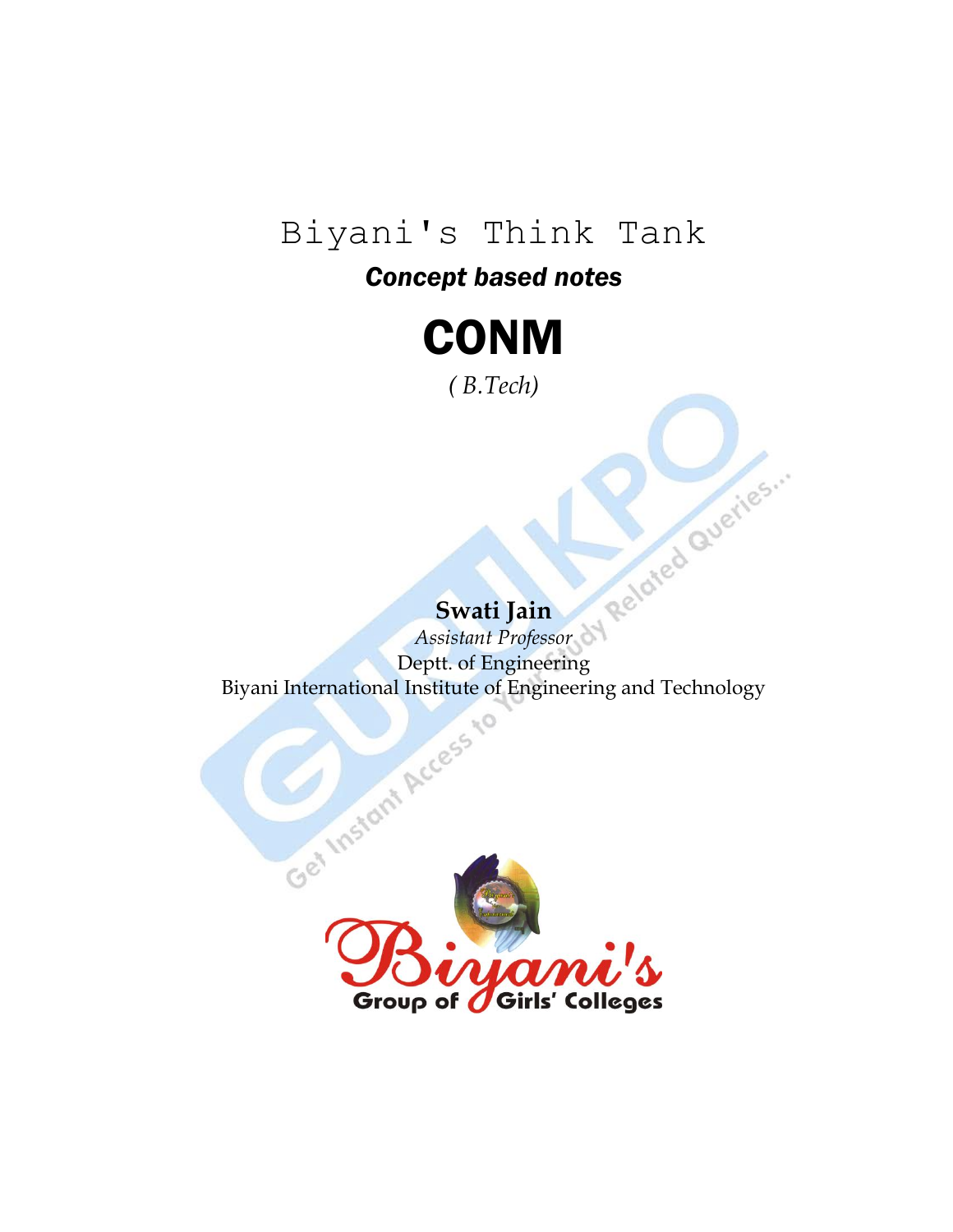*Published by :* **Think Tanks Biyani Group of Colleges**

*Concept & Copyright :* **Exicor** 3, Vidhyadhar Nagar,<br>
Sector 3, Vidhyadhar Nagar,<br>
Jaipur-302 023 (Rajasthan)<br>
Ph: 0141-2338371, 2338591-95 • Fax: 0141-2338007<br>
E-mail : acad@biyanicolleges.org<br>
Website :www.gurukpo.com; www.biyanicolleges.org<br> Sector-3, Vidhyadhar Nagar, Jaipur-302 023 (Rajasthan) Ph: 0141-2338371, 2338591-95 · Fax: 0141-2338007 E-mail : acad@biyanicolleges.org Website :www.gurukpo.com; www.biyanicolleges.org

**Edition: 2012 Price:**

> While every effort is taken to avoid errors or omissions in this Publication, any mistake or omission that may have crept in is not intentional. It may be taken note of that neither the publisher nor the author will be responsible for any damage or loss of any kind arising to anyone in any manner on account of such errors and omissions.

*Leaser Type Setted by :* **Biyani College Printing Department**

**2**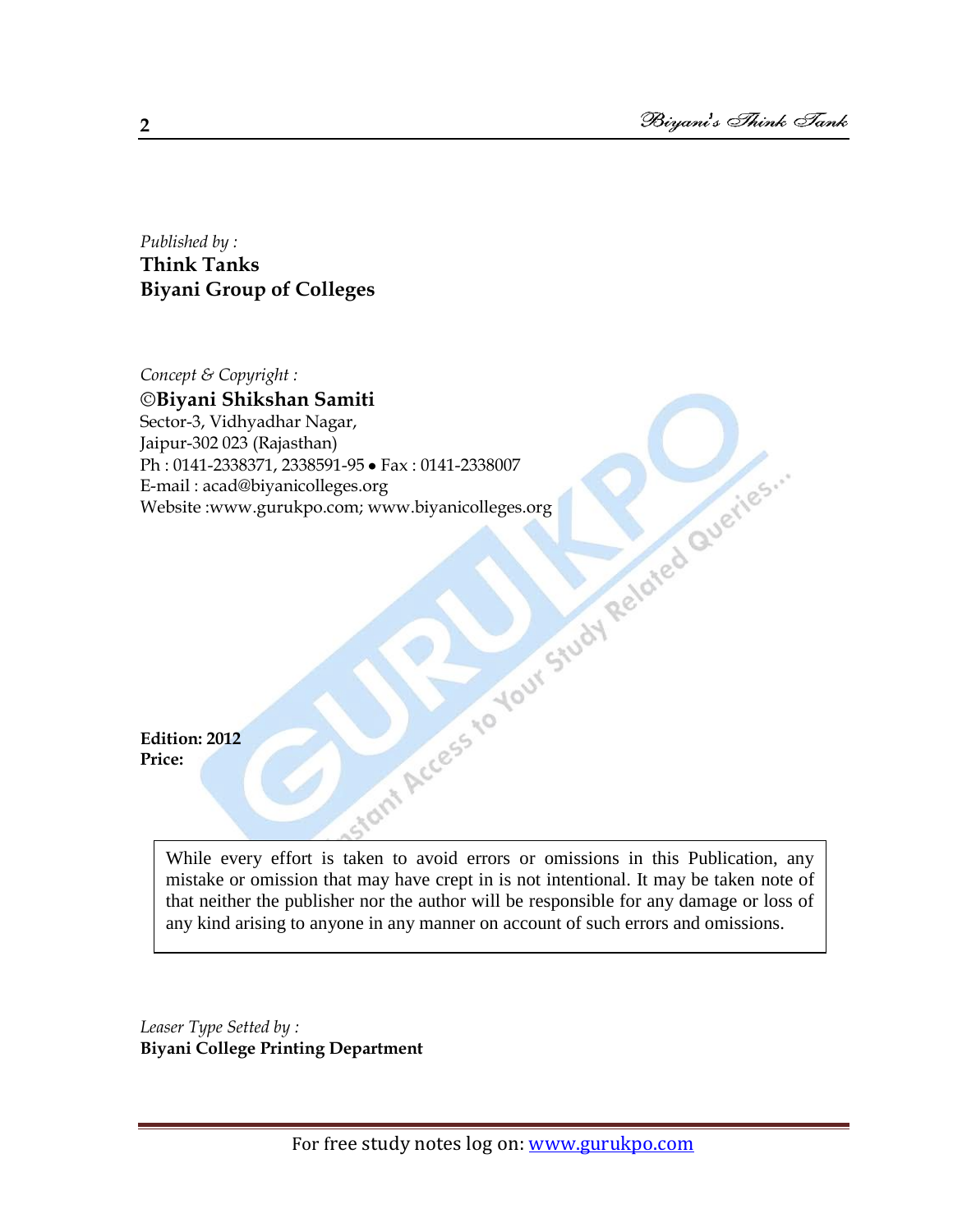# **Preface**

am glad to present this book, especially designed to serve the needs of the students. The book has been written keeping in mind the general weakness in understanding the fundamental concepts of the topics. The book is self-explanatory and adopts the "Teach Yourself" style. It is based on question-answer pattern. The language of book is quite easy and understandable based on scientific approach.

Any further improvement in the contents of the book by making corrections, omission and inclusion is keen to be achieved based on suggestions from the readers for which the author shall be obliged.

I acknowledge special thanks to Mr. Rajeev Biyani, *Chairman* & Dr. Sanjay Biyani, *Director* (*Acad.*) Biyani Group of Colleges, who are the backbones and main concept provider and also have been constant source of motivation throughout this Endeavour. They played an active role in coordinating the various stages of this Endeavour and spearheaded the publishing work.

I look forward to receiving valuable suggestions from professors of various educational institutions, other faculty members and students for improvement of the quality of the book. The reader may feel free to send in their comments and suggestions to the under mentioned address. quality of the book. The reader may feel free to send in their comments and suggestions to the under mentioned address.

**Author**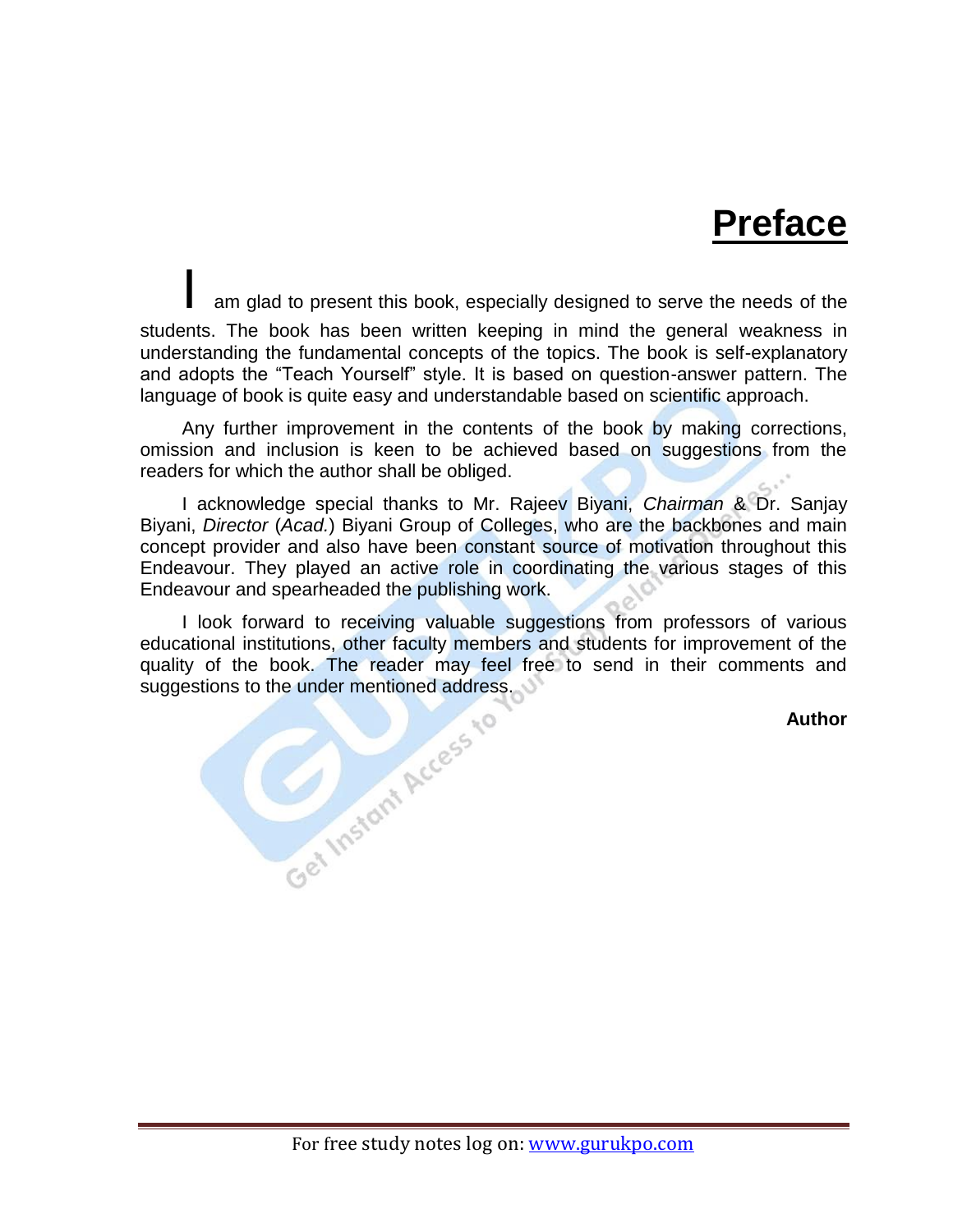# **Unit 1 Matrix**

# **Types of Matrix**

### **Row Matrix**

A row matrix is formed by a single row.

### **Column Matrix**

A column matrix is formed by a single column.

### **Rectangular Matrix**

A rectangular Matrix<br>
A rectangular matrix is formed by a different number of rows and columns, and its dimension<br>
is noted as: mxn.<br>
Square Matrix is noted as: **mxn**.

# **Square Matrix**

A square matrix is formed by the same number of rows and columns.

# **Zero Matrix**

In a zero matrix, all the elements are zeros.

# **Upper Triangular Matrix**

In an upper triangular matrix, the elements located below the diagonal are zeros.

# **Lower Triangular Matrix**

In a lower triangular matrix, the elements above the diagonal are zeros.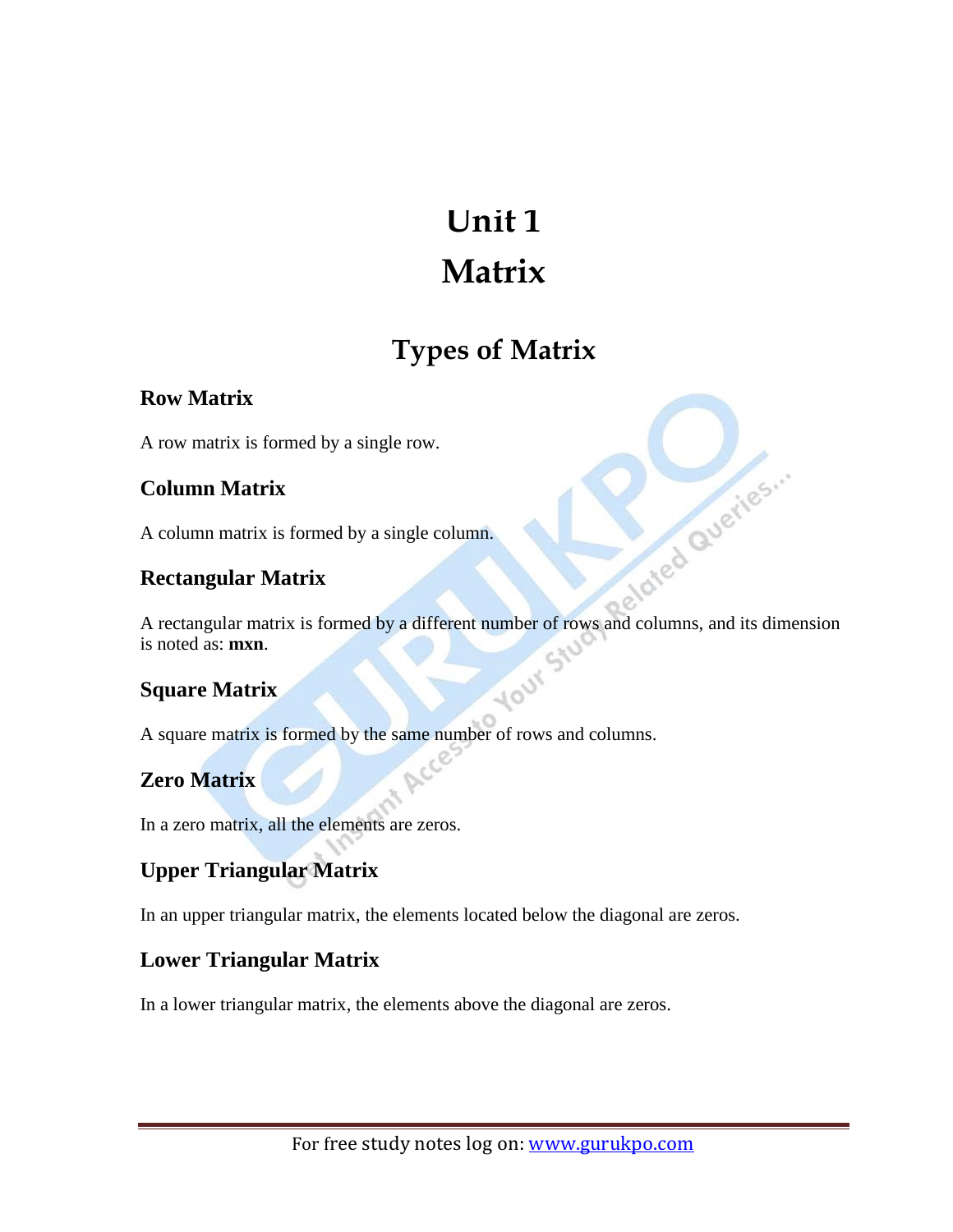## **Diagonal Matrix**

In a diagonal matrix, all the elements above and below the diagonal are zeros.

## **Scalar Matrix**

A scalar matrix is a diagonal matrix in which the diagonal elements are equal.

# **Identity Matrix**

An identity matrix is a diagonal matrix in which the diagonal elements are equal to 1.

## **Transpose Matrix**

Given matrix A, the transpose of matrix A is another matrix where the elements in the columns and rows have switched. In other words, the rows become the columns and the columns become the rows.

# **Regular Matrix**

A regular matrix is a square matrix that has an inverse.

# **Singular Matrix**

A singular matrix is a square matrix that has no inverse.

# **Idempotent Matrix**

The matrix A is idempotent if:

$$
A^2 = A.
$$

# **Involutive Matrix**

The matrix A is involutive if:

$$
A^2 = I.
$$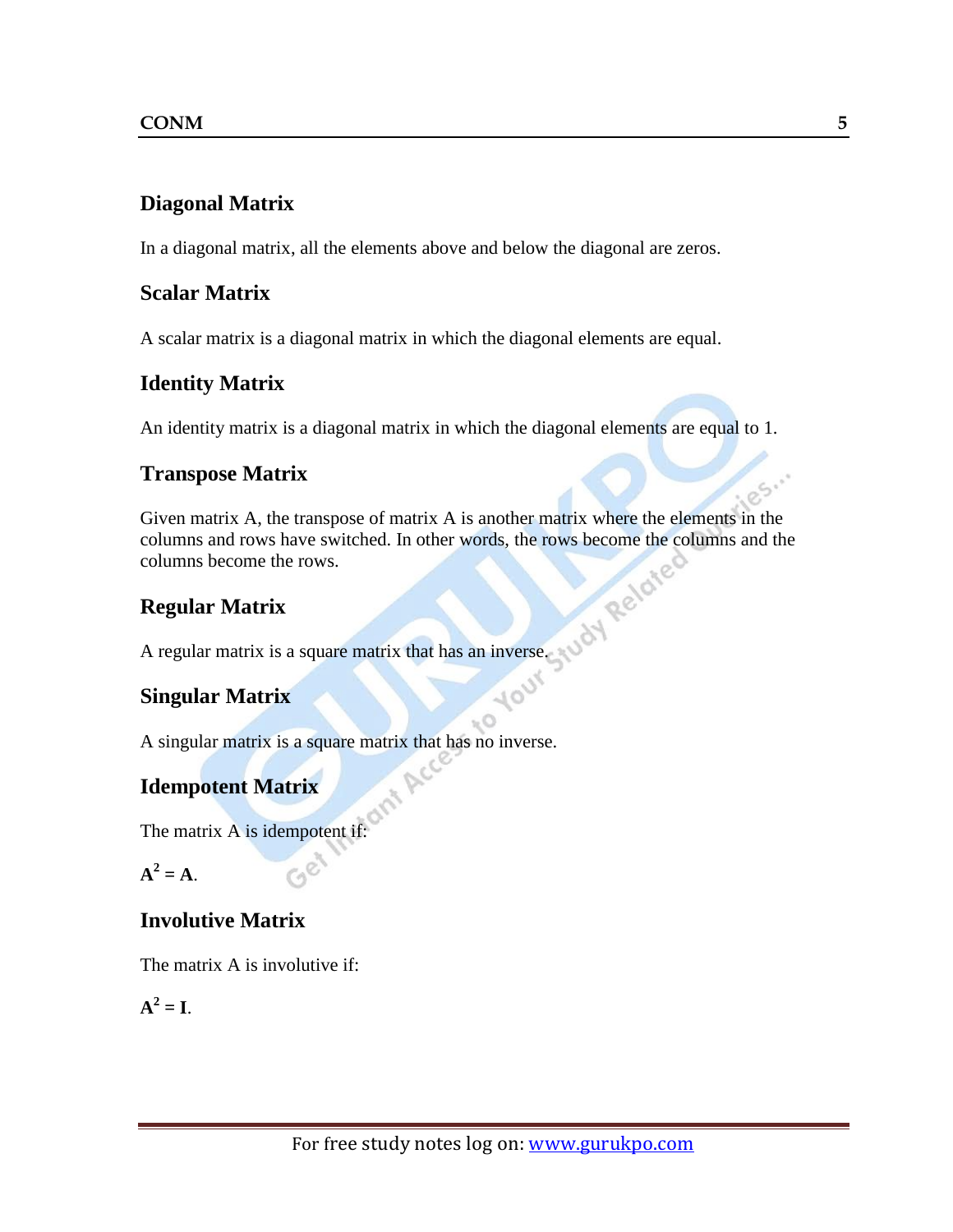### **Symmetric Matrix**

A symmetric matrix is a square matrix that verifies:

 $A = A^t$ .

### **Antisymmetric Matrix**

An antisymmetric matrix is a square matrix that verifies:

 $A = -A^t$ .

### **Orthogonal Matrix**

A matrix is orthogonal if it verifies that:

 $A \cdot A^t = I$ .

# **EXECUTE:**<br> **Q.1** Find the inverse of a matrix using gauss elimination:

- Γ1  $\mathbf{1}$ 01  $A =$  $\mathbf{1}$
- Ans. Write the augmented matrix as -
	-
	-
	- $R_2$   $\rightarrow$   $R_2$   $a_{2}$ ,  $R_1$

 $R_2 \rightarrow R_3 - a_{3} R_1$ 

Hence, after the first elimination step, the augmented matrix becomes

**YOUX** 

| $\begin{bmatrix} 1 & 1 & 0 & 0 & 0 & 0 \\ 0 & -1 & 1 & -0 & 1 & 0 \\ 0 & 2 & 2 & -1 & 0 & 1 \end{bmatrix}$ |  |  |
|------------------------------------------------------------------------------------------------------------|--|--|
|                                                                                                            |  |  |

 $R_1 \rightarrow R_1 - a_{12} R_2$  $R_3 - R_3 - a_{32} R_2$ 

Hence after the second elimination step, the augmented matrix becomes –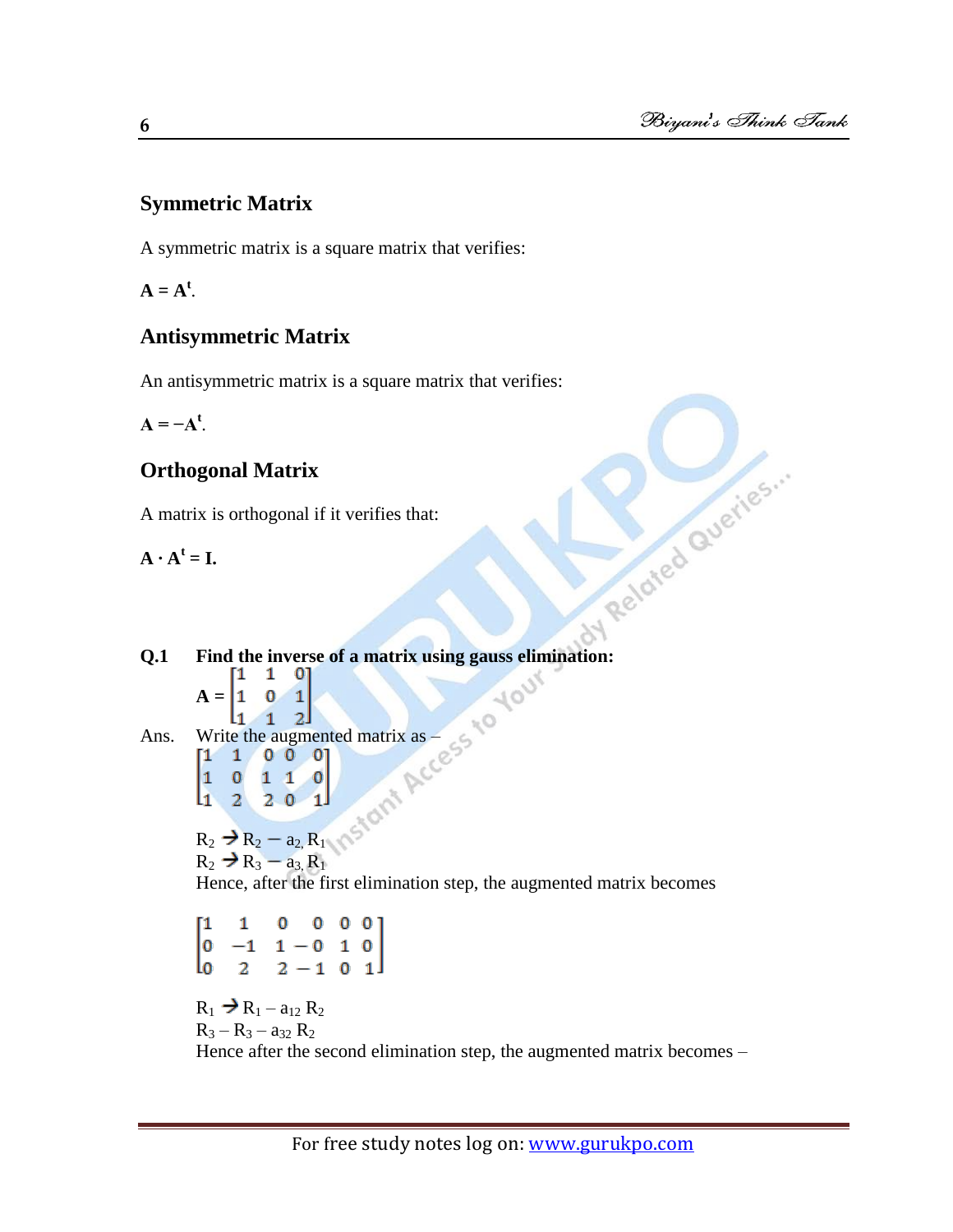$\begin{bmatrix} 1 & 1 & 0 & 0 & 0 & 0 \\ 0 & 1 & -1 & 0 & -1 & 0 \\ 0 & 2 & 2 & -2 & 0 & 1 \end{bmatrix}$  $R_1 \rightarrow R_1 - a_{13} R_3$  $R_2 \rightarrow R_2 - a_{23} R_3$ Hence after the third elimination the augmented matrix becomes.<br>  $\begin{bmatrix} 1 & 1 & 0 & 2/3 & 2/3 & -1/3 \\ 0 & 1 & 0 & 1/3 & -2/3 & 1/3 \\ 0 & 0 & 1 & -2/3 & 1/3 & 1/3 \end{bmatrix}$ Hence,  $A - 1 =$ **Q.2 Determine the transpose of a matrix A=**  Ans  $A^T =$ Find the rank of  $A =$  $R_2$  –  $R_2 - R_1$  $R_3$   $\rightarrow$   $R_3 - 2R_1$  $A =$  $R_3$   $\rightarrow R_3 - R_2$ <br>[1 2 3  $A = \begin{bmatrix} 0 & 2 & -1 \end{bmatrix}$ I٥  $\Omega$  $\mathbf{0}$ Since there are two men- zero rows  $\therefore$  Rank A= 2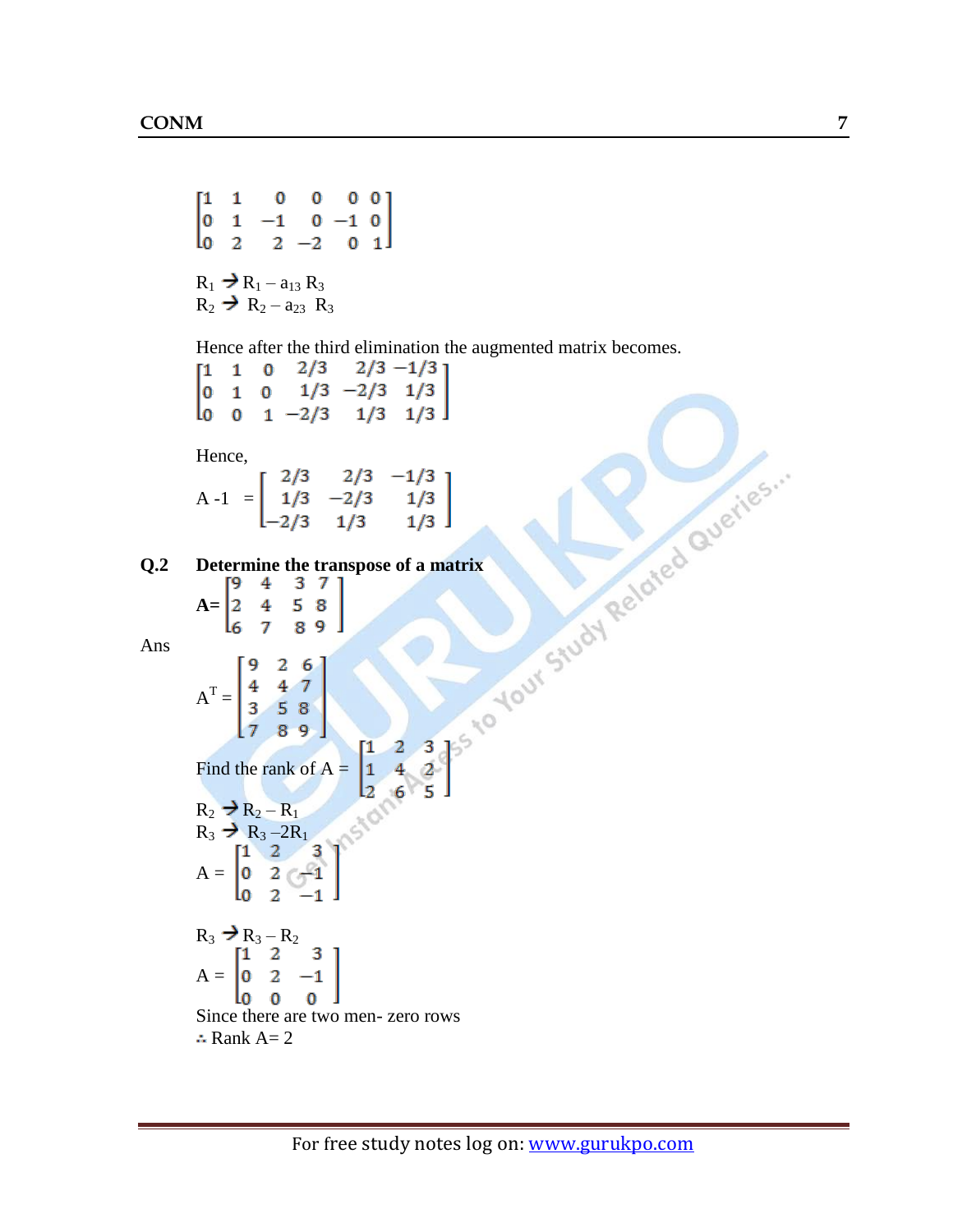# **Unit 2**

# **Gauss Elimination Method**<br>
uss elimination method to solve :<br>  $x + y + z = 7$ <br>  $3x + 3y + 4z = 24$ <br>  $2x + y + 3z = 16$

**Q.1. Use gauss elimination method to solve :**

 $x + y + z = 7$  $3x + 3y + 4z = 24$  $2x + y + 3z = 16$ 

**An s.:** Since in the first column the largest element is 3 in the second equation, so interchanging the first equation with second equation and making 3 as first pivot. -10

| $3x + 3y + 4z = 24$ |  | $  (1)$ |
|---------------------|--|---------|
| $x + y + z = 7$     |  | (2)     |
| $2x + y + 3z = 16$  |  | (3)     |

Now eliminating  $x$  form equation (2) and equation (3) using equation (1)

 $-3 \times$  equation (2) + 2  $\times$  equation (1), 3  $\times$  equation (3) – 2  $\times$  equation (1)

we get

$$
-3x - 3y - 3z = -21
$$
  

$$
8x + 8y + 4z = 24
$$
  

$$
z = 3
$$

and

 $3y + z = 0$ *y z*  $= 3y - z = 0$ 3x + 3y + 4z = 24 \_ \_ \_ (4)

 $6x+3y+9z=48$  $\cancel{6}x + 6y + 8z = 48$ 

 $x+3y+9z$  $x \pm 6y \pm 8z$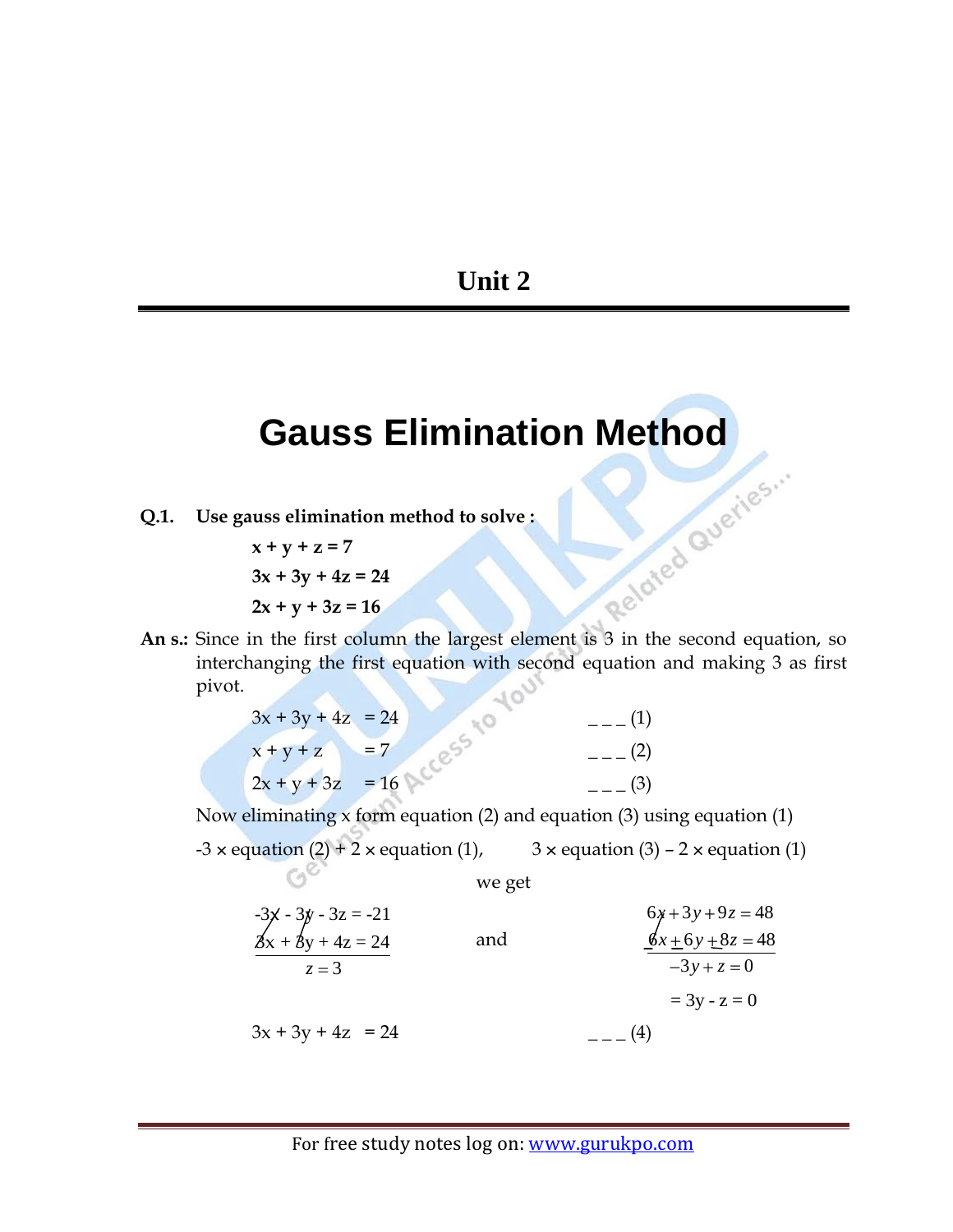$$
z = 3
$$
 --- (5)  
3y - z = 0

Now since the second row cannot be used as the pivot row since  $a_{22} = 0$  so interchanging the equation (5) and (6) we get

| $3x + 3y + 4z = 24$ | $---(7)$ |
|---------------------|----------|
| $3y - z = 0$        | $---(8)$ |
| $z = 3$             | $---(9)$ |

Now it is upper triangular matrix system. So by back substitution we obtain.

$$
z = 3
$$
  
From equation (8)  
 $3y - 3 = 0$   
 $3y = 3$   
 $y = 1$   
From equation (7)  
 $3x + 3(1) + 4(3) = 24$   
 $3x + 3 + 12 = 24$   
 $3x + 15 = 24$   
 $3x = 9$   
 $x = 3$ 

Hence the solution fo given system of linear equation is

$$
x = 3 \qquad \qquad y = 1 \qquad z = 3
$$

**Q.2. Solve the following system of linear equation by Gauss Elimination Method :**

> $2x_1 + 4x_2 + x_3 = 3$  $3x_1 + 2x_2 - 2x_3 = -2$  $x_1 - x_2 + x_3 = 6$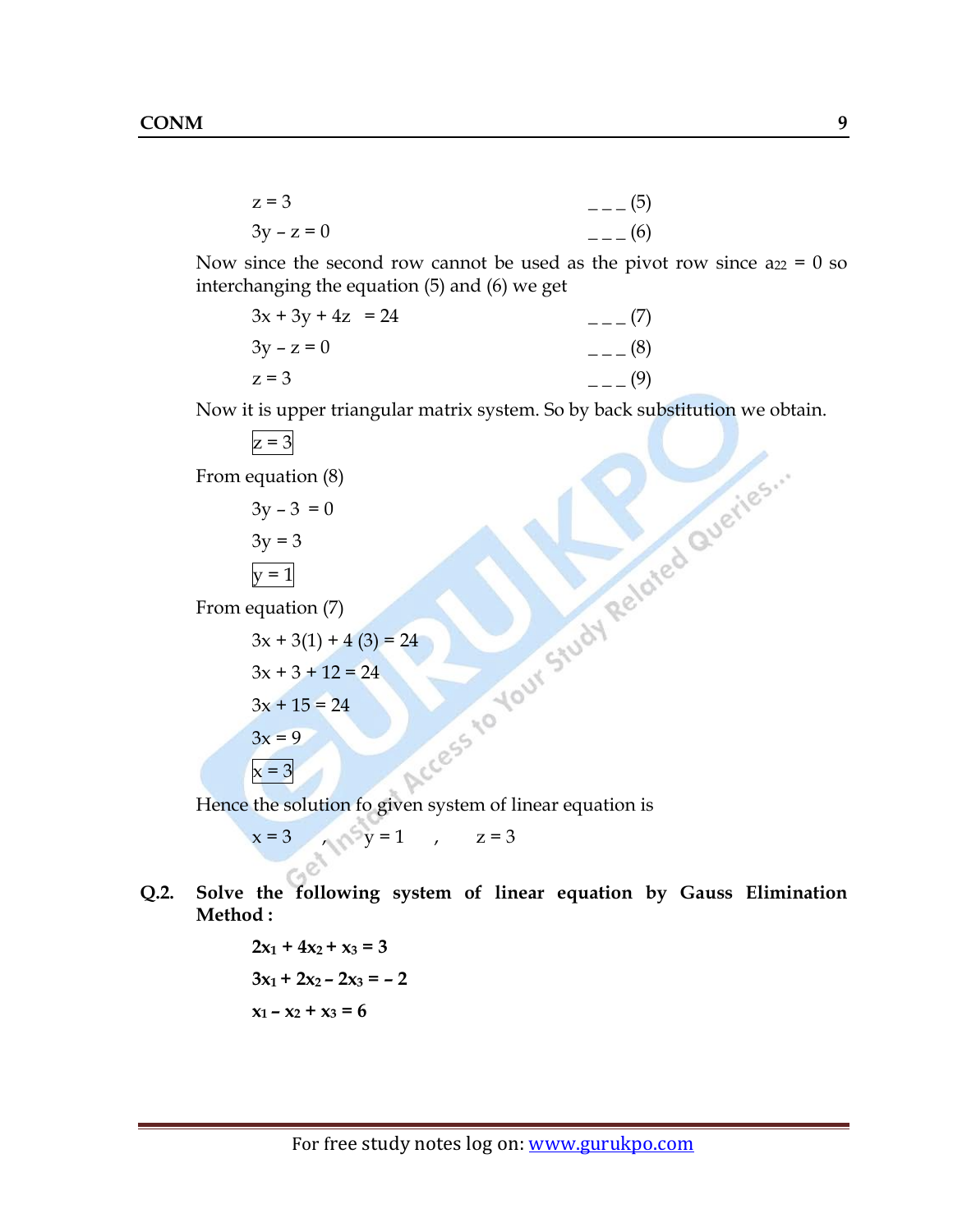**Ans.:** Since in the first column the largest element is 3 in the second row, so interchanging first equation with second equation and making 3 as first pivot.

| $3x_1 + 2x_2 - 2x_3 = -2$ | $=$ $=$ $(1)$ |
|---------------------------|---------------|
| $2x_1 + 4x_2 + x_3 = 3$   | $---(2)$      |
| $x_1 - x_2 + x_3 = 6$     | $---(3)$      |

Eliminating  $x_1$  form equation (2) and equation (3) using equation (1)

 $-3 \times$  equation (2) + 2  $\times$  equation (1) and + 3  $\times$  equation (3) – equation (1)

$$
-6x1 - 12x2 - 3x3 = -9
$$
  
\n
$$
6x1 + 4x2 - 4x3 = -4
$$
  
\n
$$
-8x2 - 7x3 = -13
$$
  
\n
$$
8x2 + 7x3 = 13
$$
  
\nSo the system now becomes:  
\n
$$
3x1 - 3x1 + 3x3 = 18
$$
  
\n
$$
3x1 + 2x2 - 2x3 = -2
$$
  
\n
$$
5x2 + 5x3 = 20
$$
  
\n
$$
x2 - x3 = -4
$$
  
\nSo the system now becomes:  
\n
$$
3x1 + 2x2 - 2x3 = -2
$$
  
\n
$$
8x2 + 7x3 = 13
$$
  
\n
$$
x2 - x3 = -4
$$
  
\n
$$
x3 + 2x4 = 20
$$
  
\n
$$
x2 - x3 = -4
$$
  
\n
$$
x3 + 2x2 - 2x3 = -4
$$
  
\n
$$
x4 + 2x5 = 20
$$
  
\n
$$
x5 + 12x2 - 2x3 = -4
$$
  
\n
$$
x6 + 12x2 - 2x3 = -2
$$
  
\n
$$
x2 - x3 = -4
$$
  
\n
$$
x3 + 2x2 - 2x3
$$

Now eliminating  $x_2$  from equation (6) using equation (5) {8 × equation (6) –<br>equation (5)}<br> $8x_2 - 8x_3 = -32$ <br> $8x_2 + 7x_1 = 12$ equation (5)}

$$
8x_2 - 8x_3 = -32
$$
  

$$
-8x_2 + 7x_3 = -13
$$
  

$$
-15x_3 = -45
$$
  

$$
x_3 = 3
$$

So the system of linear equation is

| $3x_1 + 2x_2 - 2x_3 = -2$ | $---(7)$ |
|---------------------------|----------|
| $8x_2 + 7x_3 = 13$        | $---(8)$ |
| $x_3 = 3$                 | $---(6)$ |

Now it is upper triangular system so by back substitution we obtain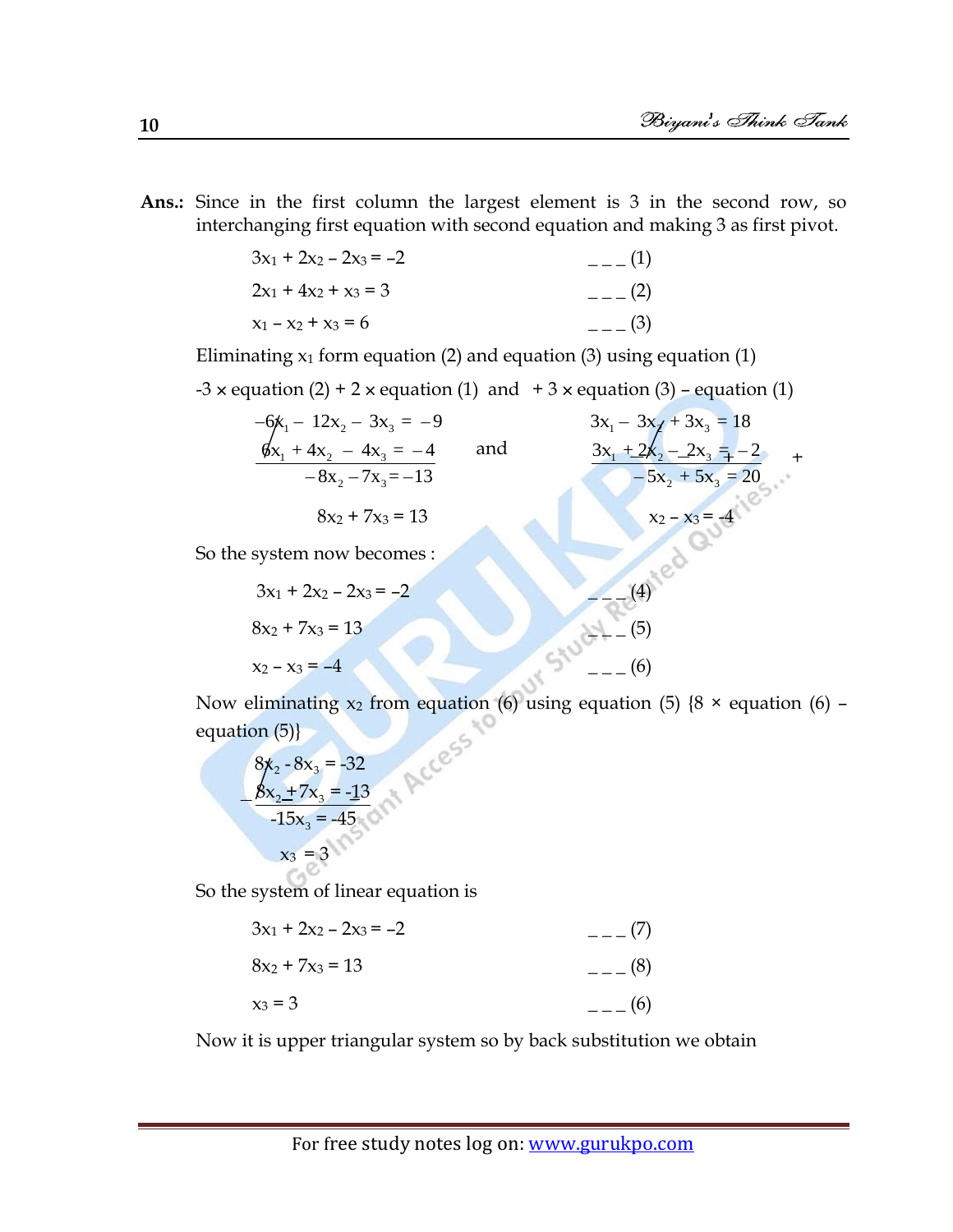$x_3 = 3$ From equation (8)  $8x_2 + 7(3) = 13$  $8x_2 = 13 - 21$  $8x_2 = -8$  $x_2 = -1$ From equation (9)  $3x_1 + 2(-1) - 2(3) = -2$  $3x_1 = -2 + 2 + 6$  $3x_1 = 6$  $x_1 = 2$  $3x_1 = 6$ <br> $x_1 = 2$ <br> $\therefore$  Hence the solution of the given system of linear equation is : Set Instant Access to Your Study Relations □ □ □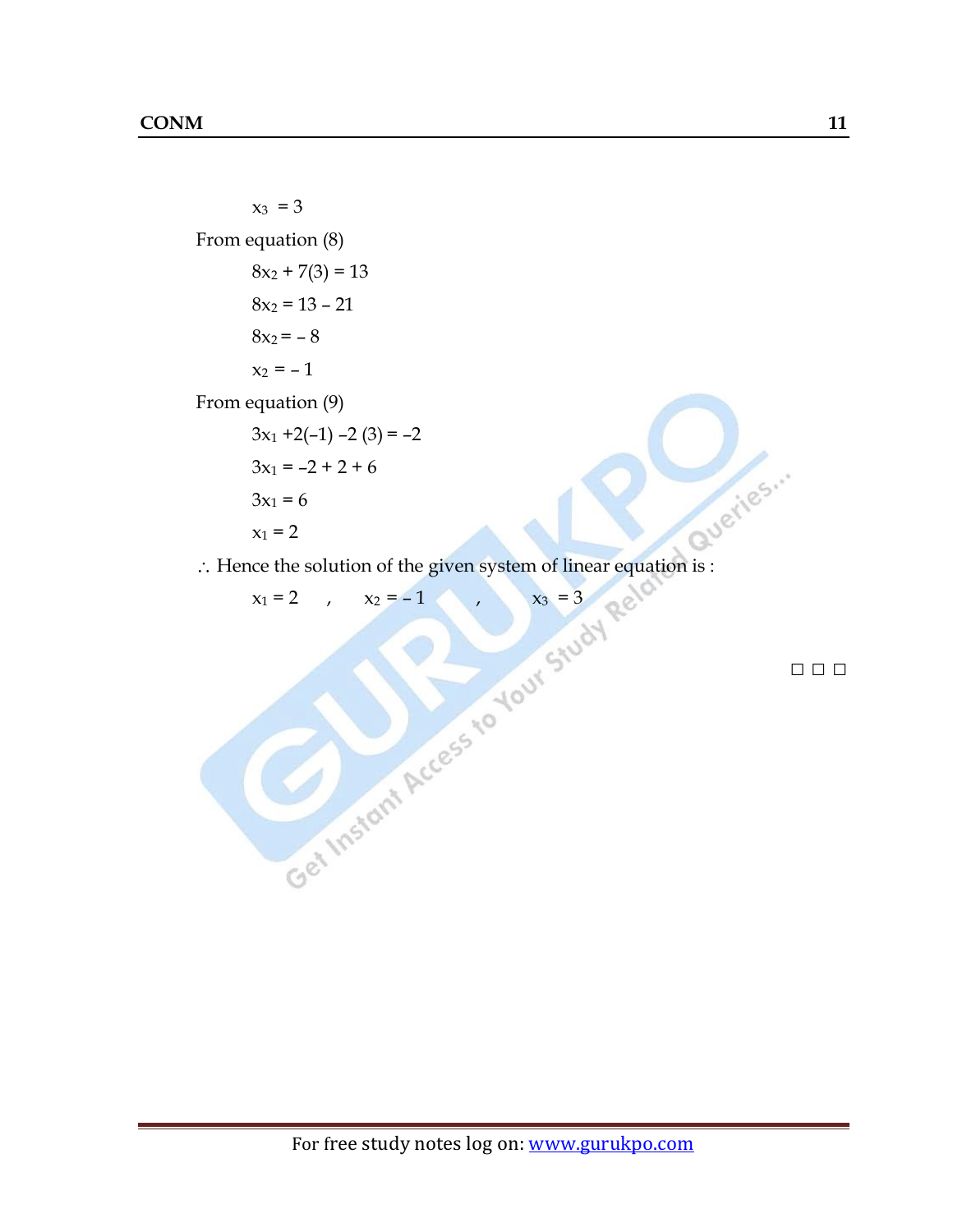# **Gauss-Jordan Elimination Method**

**Q.1. Solve the following system of equations :**

| $10x_1 + 2x_2 + x_3 = 9$    | $=$ $ (1)$    |
|-----------------------------|---------------|
| $2x_1 + 20x_2 - 2x_3 = -44$ | $=$ $=$ $(2)$ |
| $-2x_1 + 3x_2 + 10x_3 = 22$ | (3)           |

#### **Use Gauss Jordan Method.**

**Ans.:** Since in the given system pivoting is not necessary. Eliminating  $x_1$  from equation (2) and equation (3) using equation (1)

 $5 \times$  equation (2) – equation (1) ,  $5 \times$  equation (3) + equation (1)  $x_1 - 100x_2 - 10x_3$  $x_1 + 2x_2 + x_3$  $2 - 11x_3$  $10\chi_1 - 100\chi_2 - 10\chi_3 = -220$  $10x_1 + 2x_2 + x_3 = 9$  $\frac{144}{1} \frac{124}{24} \frac{14}{3} \frac{12}{3} - 229$ <br>98x<sub>2</sub>-11x<sub>3</sub>=-229  $x_1 - 100x_2 - 10x$  $x_1 + 2x_2 + x$  $\frac{2-1}{x_2-11x}$  and  $1 + 15x_2 + 50x_3$  $x_1 + 2x_2 + x_3$  $_2 + 51x_3$  $10x_1 + 15x_2 + 50x_3 = 110$  $10x_1 + 2x_2 + x_3 = 9$  $\frac{10x_1 + 2x_2 + x_3}{17x_2 + 51x_3} = 119$  $x_1 + 15x_2 + 50x$  $x_1 + 2x_2 + x$  $\frac{x_2 + x_3}{x_2 + 51x}$  $= x_2 + 3x_3 = 7$ 

Now the system of equation becomes

$$
10x_1 + 2x_2 + x_3 = 9
$$
  
\n
$$
98x_2 - 11x_3 = -229
$$
  
\n
$$
x_2 + 3x_3 = 7
$$
  
\n
$$
-(-1)
$$
  
\n
$$
-(-1)
$$
  
\n
$$
-(-1)
$$
  
\n
$$
-(-1)
$$
  
\n
$$
-(-1)
$$
  
\n
$$
-(-1)
$$
  
\n
$$
-(-1)
$$
  
\n
$$
-(-1)
$$

Now eliminating  $x_2$  from equation (4) and (6) using equation (5) 98  $\times$  equation (6) – equation (5) , 49  $\times$  equation (4) – equation (5)  $2 + 294x_3$  $_{2}$   $\mp$   $11x_{3}$ 3  $98\chi_2+294\chi_3=686$  $-98x_2$  +  $11x_3$  =  $+229$  $\frac{24}{305x_3} = 915$  $x_2 + 294x$  $x_2 + 11x$ x  $1 + 98x_2 + 49x_3$  $v_1 - 1/x_3$  $t_1 + 60x_3$  $490x_1 + 98x_2 + 49x_3 = 441$  $98x_{2+}$   $1/x_3 = 9$  $\frac{56x_{2+}+47x_3-1}{490x_1+60x_3}=670$  $x_1 + 98x_2 + 49x$  $\frac{x}{1}$   $\frac{y}{1}$  $\frac{3x_{2+}}{x_1+60x}$  $x_3 = 3$  = 49 $x_1 + 6x_3 = 67$ 

Now the system of equation becomes :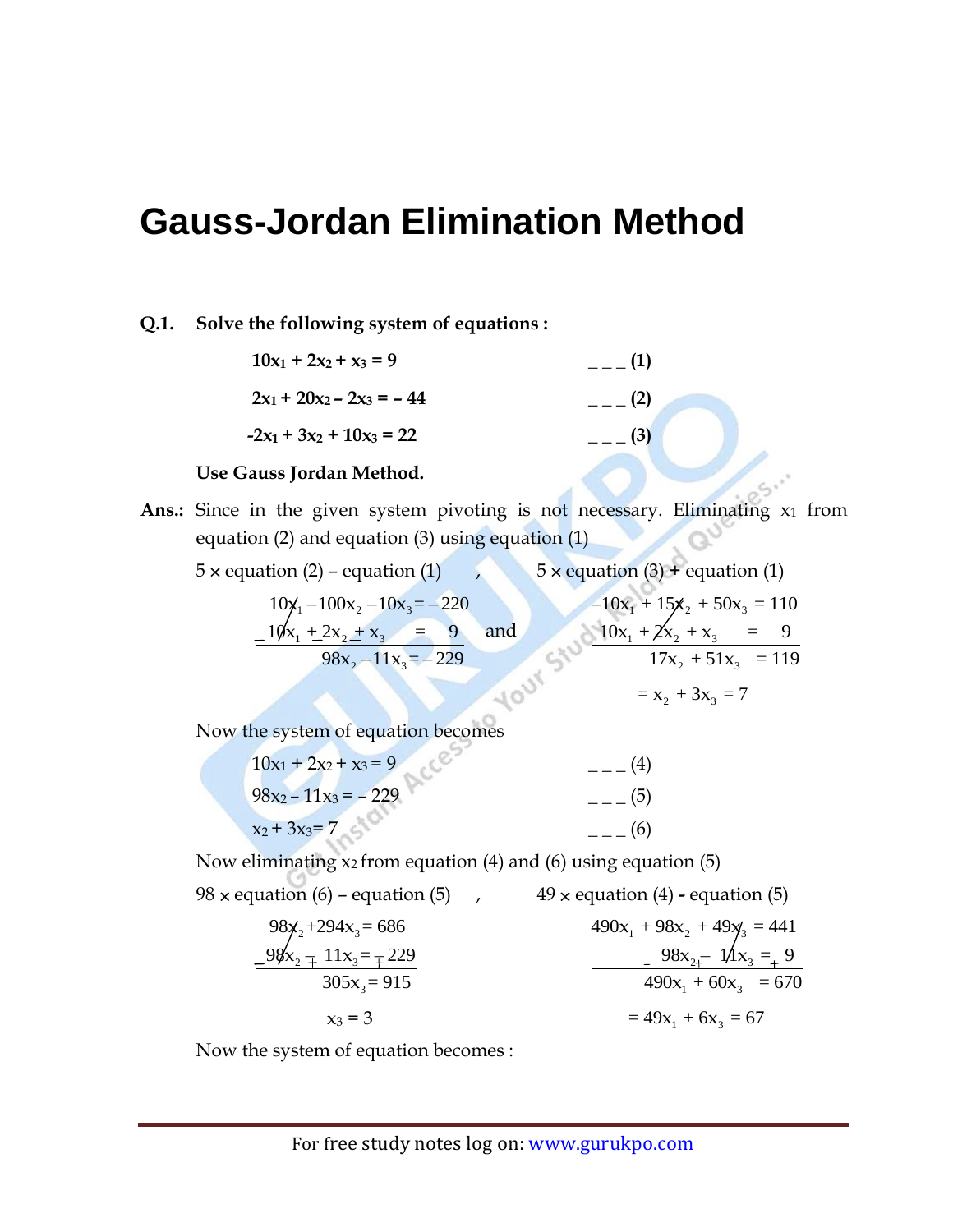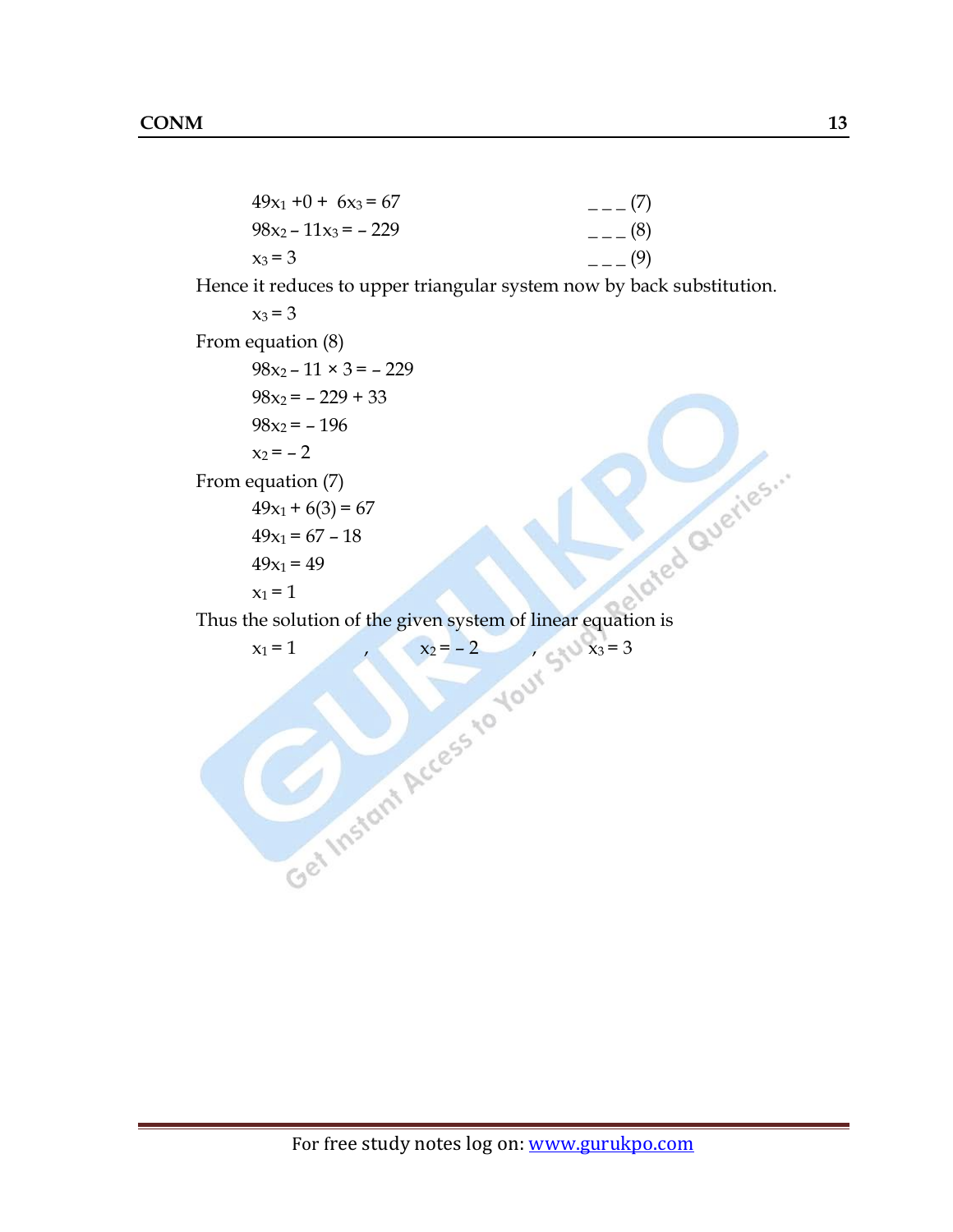# **Gauss Seidel Method**

**[This method is also called the method of successive displacement]**

**Q.1. Solve the following linear equation :**

 $2x_1 - x_2 + x_3 = 5$ 

 $x_1 + 2x_2 + 3x_3 = 10$ 

$$
x_1 + 3x_2 - 2x_3 = 7
$$

### **(Use Gauss Seidel Method)**

Ans.: Above system of equations can be written as :

 $2x_1 - x_2 + x_3 = 5$  (1) x1 + 3x<sup>2</sup> – 2x<sup>3</sup> = 7 \_ \_ \_ (2)

 $x_1 + 2x_2 + 3x_3 = 10$   $(3)$ 

Iterative equations are :

$$
x_1^{(n+1)} = \frac{1}{2} \left[ 5 + x_2^{(n)} - x_3^{(n)} \right]_{\text{e} \in \mathbb{S}^5} \approx 0 \qquad (4)
$$

$$
x_2^{(n+1)} = \frac{1}{3} \left[ 7 - x_1^{(n+1)} + 2 x_3^{(n)} \right] \qquad \qquad ---(5)
$$

$$
x_3^{(n+1)} = \frac{1}{3} [10 - x_1^{(n+1)} - 2x_2^{(n+1)}] \qquad \qquad ---(6)
$$

Taking initial approximations as :

$$
x_1^{(0)} = 0
$$
 ;  $x_2^{(0)} = 0$  and  $x_3^{(0)} = 0$ 

First approximation is :

$$
x_1^{(1)} = \frac{1}{2} \left[ 5 + x_2^{(0)} - x_3^{(0)} \right]
$$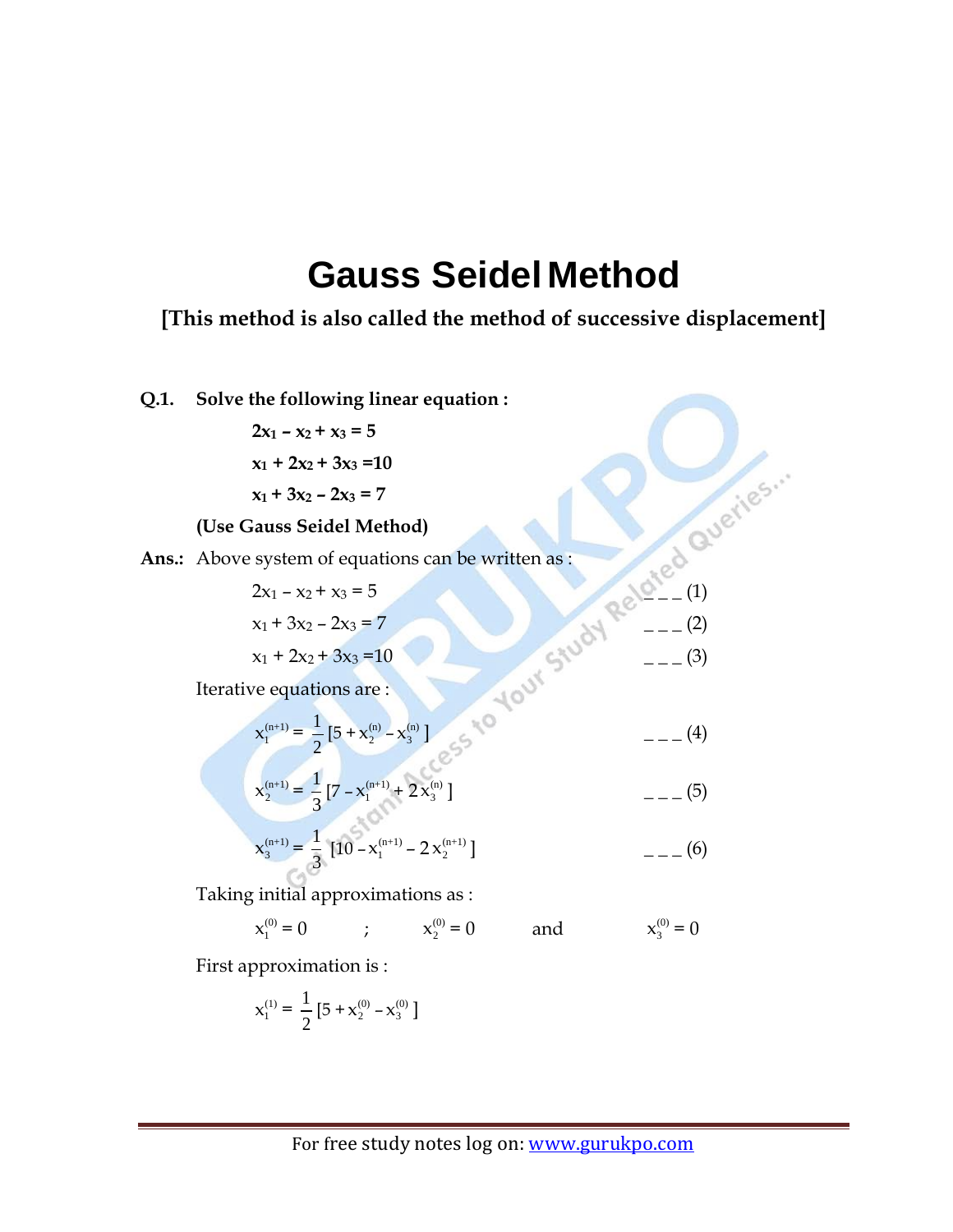$$
= \frac{1}{2} [5 + 0 - 0] = \frac{5}{2} = 2.5
$$
  
\n
$$
x_2^{(1)} = \frac{1}{3} [7 - x_1^{(1)} + 2 x_3^{(0)}]
$$
  
\n
$$
= \frac{1}{3} [7 - 2.5 + 2 \times 0] = \frac{1}{3} (4.5) = 1.5
$$
  
\n
$$
x_3^{(1)} = \frac{1}{3} [10 - x_1^{(1)} - 2 x_2^{(1)}]
$$
  
\n
$$
= \frac{1}{3} [10 - 2.5 - 2 \times 1.5] = 1.5
$$

Now second approximation :

$$
x_1^{(2)} = \frac{1}{2} [5 + x_2^{(1)} - x_3^{(1)}]
$$
  
\n
$$
= \frac{1}{2} [5 + (1.5) - 1.5] = 2.5
$$
  
\n
$$
x_2^{(2)} = \frac{1}{3} [7 - x_1^{(2)} + 2x_3^{(1)}]
$$
  
\n
$$
= \frac{1}{3} [7 - 2.5 + 2 (1.5)] = 2.5
$$
  
\n
$$
x_3^{(2)} = \frac{1}{3} [10 - x_1^{(2)} - 2x_2^{(2)}]
$$
  
\n
$$
= \frac{1}{3} [10 - 2.5 - 2 \times 2.5] = 0.8333
$$
  
\n
$$
x_1^{(3)} = \frac{1}{2} [5 + x_2^{(2)} - x_3^{(2)}]
$$
  
\n
$$
= \frac{1}{2} [5 + 2.5 - 0.8333] = 3.3333
$$
  
\n
$$
x_2^{(3)} = \frac{1}{3} [7 - x_1^{(3)} + 2x_3^{(2)}]
$$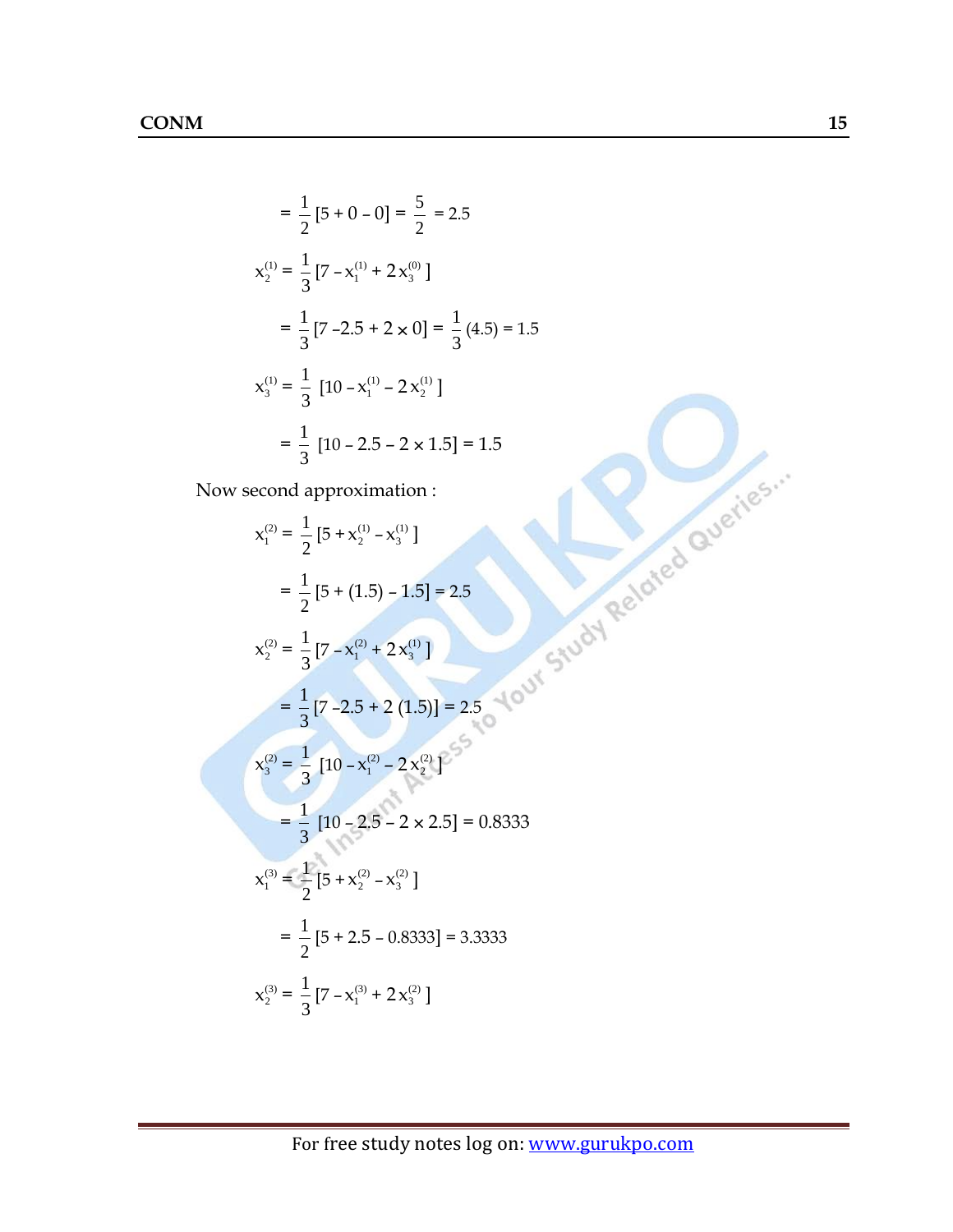$$
= \frac{1}{3} [7 - 3.3333 + 2 \times 0.8333] = 1.7777
$$
  

$$
x_3^{(3)} = \frac{1}{3} [10 - x_1^{(3)} - 2x_2^{(3)}]
$$
  

$$
= \frac{1}{3} [10 - 3.3333 - 2 \times 1.7777] = 1.0371
$$

$$
x_1^{(3)} = 3.3333
$$
  
\n
$$
x_1^{(4)} = \frac{1}{2} [5 + x_2^{(3)} - x_3^{(3)}]
$$
  
\n
$$
= \frac{1}{2} [5 + 1.7777 - 1.0371] = 2.8703
$$
  
\n
$$
x_2^{(4)} = 2.0679
$$
  
\n
$$
x_3^{(4)} = 0.9980
$$
  
\n
$$
\therefore x_1^{(4)} = 2.8703
$$
  
\nNow 
$$
x_3^{(5)} = 3.035
$$
  
\n
$$
x_2^{(5)} = 1.9870
$$
  
\n
$$
x_3^{(6)} = 0.9970
$$
  
\n
$$
x_3^{(6)} = 1.9997
$$
  
\n
$$
x_3^{(6)} = 1.9997
$$
  
\n
$$
x_3^{(7)} = 2.9989
$$
  
\n
$$
x_1^{(8)} = 2.9989
$$
  
\n
$$
x_1^{(9)} = 2.9989
$$
  
\n
$$
x_1^{(9)} = 2.9989
$$
  
\n
$$
x_1^{(9)} = 2.9989
$$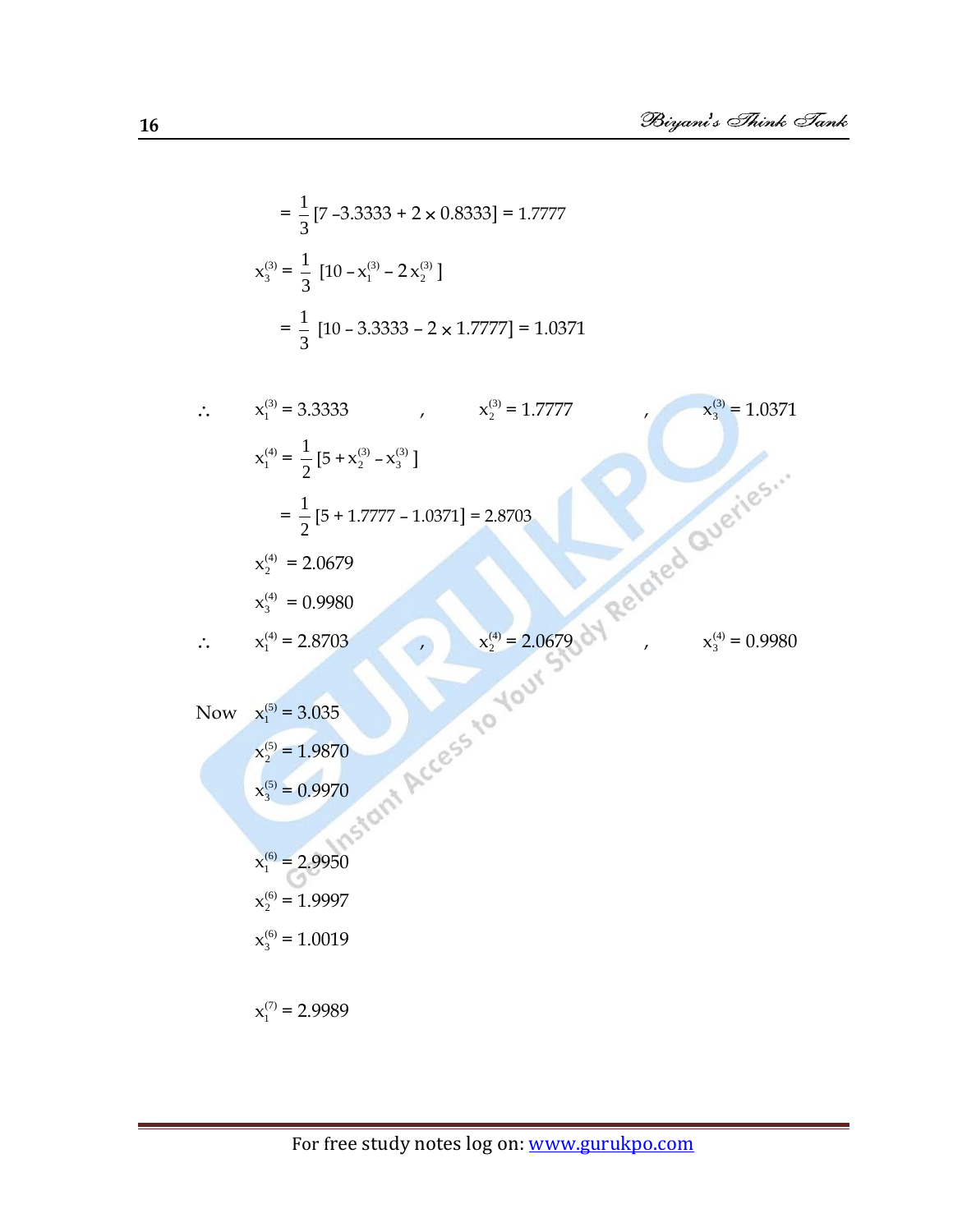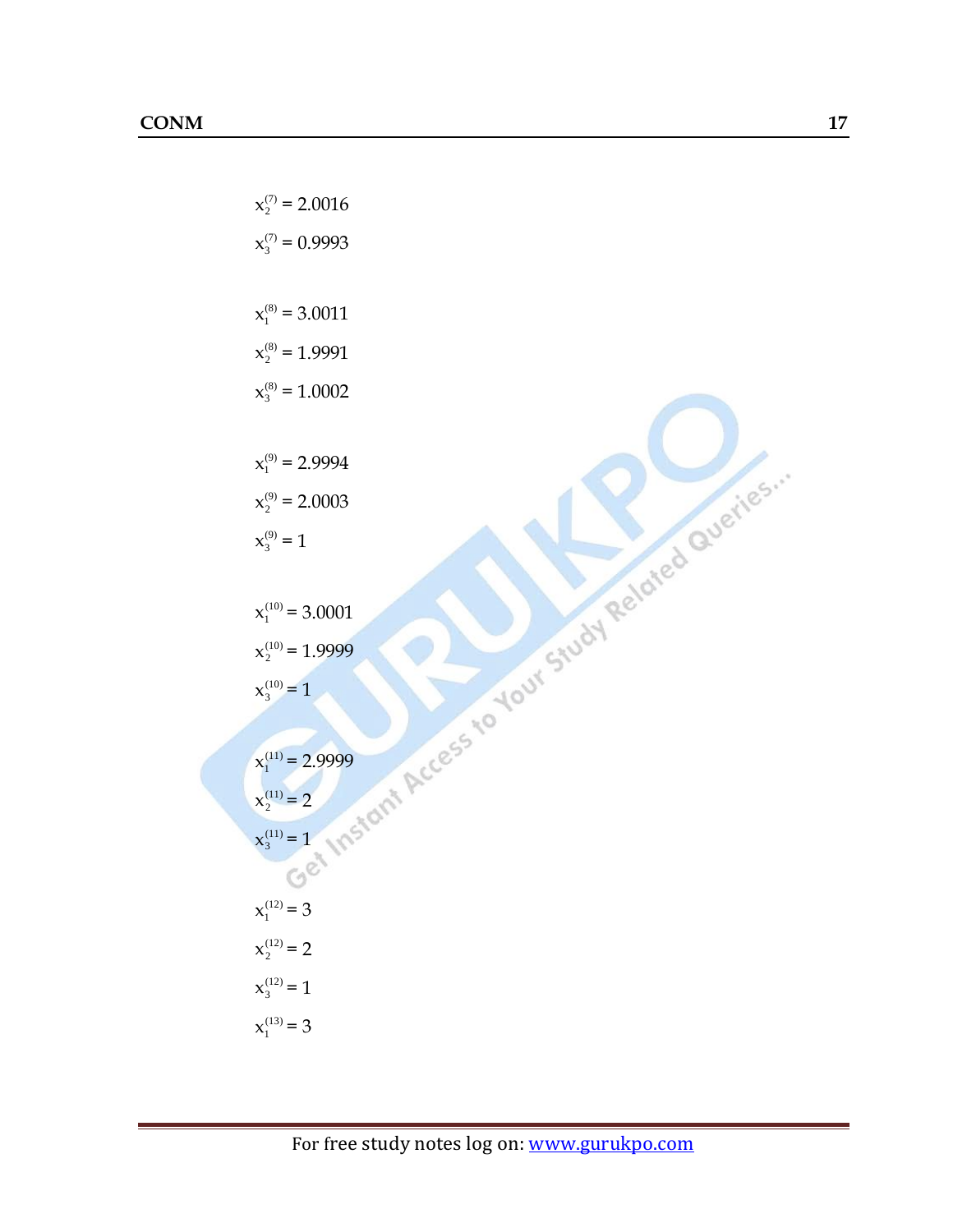$x_2^{(13)} = 2$  $x_3^{(13)} = 1$ 

Hence the solution of the given system of linear equation is :

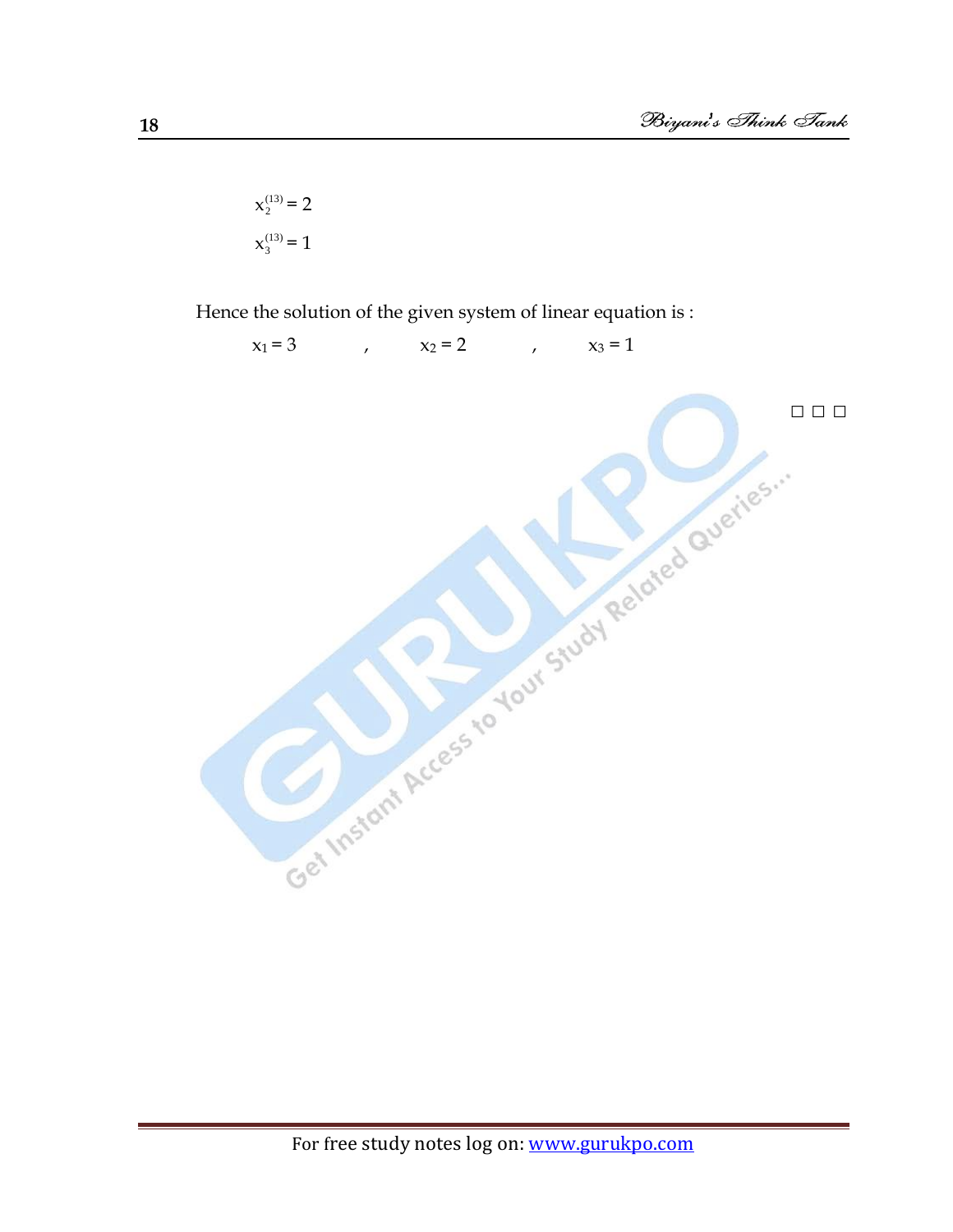# **Unit 3**

# **Bisection Method**

**Q.1.** Find real root of the equation  $x^3 - 5x + 3$  upto three decimal digits.<br>Ans.: Here  $f(x) = x^3 - 5x + 3$ <br> $f(0) = 0 - 0 + 3 = 3 f(x_0)$  (say)<br> $f(1) = 1 - 5 + 3 = -1 - 4$ **Ans.:** Here  $f(x) = x^3 - 5x + 3$  $f(0) = 0 - 0 + 3 = 3 f(x_0)$  (say)  $f(1) = 1 - 5 + 3 = -1 = f(x_1)$  (say) Since  $f(x_0)$ ,  $f(x_1) < 0$  so the root of the given equation lies between 0 and 1 So,  $x_2 = \frac{x_0 + x_1}{2}$ 2  $\frac{x_0 + x_1}{2} = \frac{0 + 1}{2}$ 2  $= 0.5$ Now,  $f(x_2) = f(0.5)$  $= (0.5)^3 - 5 (0.5) + 3$  $= 0.125 - 2.5 + 3$  $= 0.625$  (which is positive)  $\therefore$   $f(x_1) \cdot f(x_2) < 0$ So,  $x_3 = \frac{x_1 + x_2}{2}$ 2  $\frac{x_1 + x_2}{2}$  =  $1 + 0.5$ 2 = 0.75 Now,  $f(x_3) = f(0.75)$  $=(0.75)^3 - 5(0.75) + 3$  $= 0.4218 - 3.75 + 3$  = – 0.328 (which is negative)  $\cdot$ :  $f(x_2) \cdot f(x_3) \leq 0$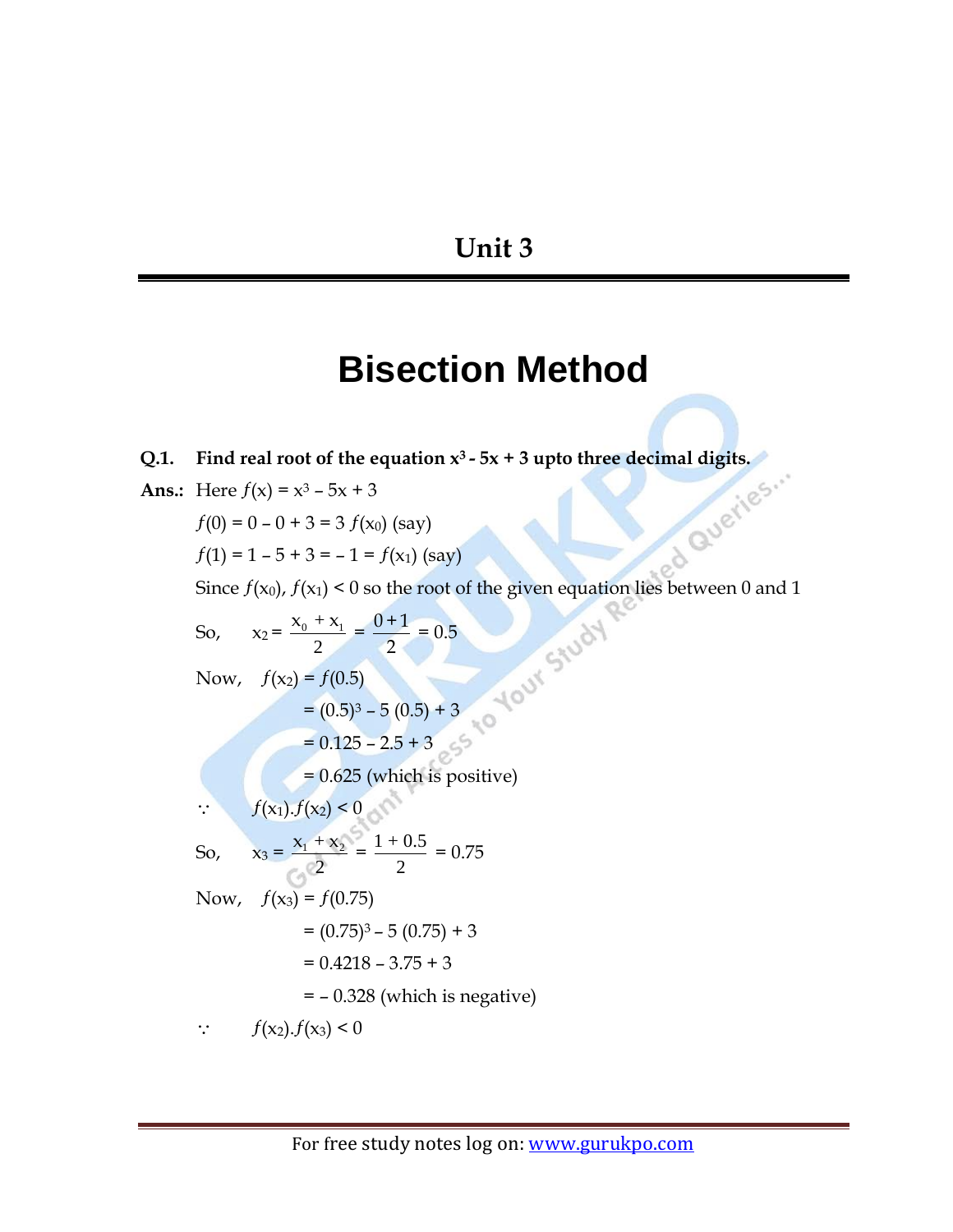So,  $x_4 = \frac{x_2 + x_3}{2}$ 2  $\frac{x_2 + x_3}{2} = \frac{0.5 + 0.75}{2}$ 2  $= 0.625$ Now,  $f(x_4) = f(0.625)$  $= (0.625)^3 - 5 (0.625) + 3$  $= 0.244 - 3.125 + 3$  = 0.119 (which is positive)  $\therefore$   $f(x_3) \cdot f(x_4) < 0$ So,  $x_5 = \frac{x_3 + x_4}{2} = \frac{0.75 + 0.625}{2} = 0.687$ 2 2 Now,  $f(x_5) = f(0.687)$  $=(0.687)^3 - 5(0.687) + 3$  = – 0.1108 (which is negative)  $\cdot$ :  $f(x_4) \cdot f(x_5) \leq 0$ So,  $x_6 = \frac{x_4 + x_5}{2} = \frac{0.625 + 0.687}{2} = 0.656$  $_4 + x_5$ 2  $\frac{x_4 + x_5}{2} = \frac{0.625 + 0.687}{2}$ 2  $= 0.656$ Now,  $f(x_6) = f(0.656)$  $= (0.656)^3 - 5 (0.656) + 3$  $= 0.0023$  (which is positive)  $\therefore$   $f(x_5) \cdot f(x_6) < 0$ So,  $x_7 =$  $\frac{x_5 + x_6}{2} = \frac{0.687 + 0.656}{2} = 0.671$ 2<sup>2</sup> Now,  $f(x_7) = f(0.671)$  $= (0.671)^3 - 5 (0.671) + 3$  $=$  – 0.0528 (which is negative)  $\therefore$   $f(x_6) \cdot f(x_7) < 0$ So,  $x_8 = \frac{x_6 + x_7}{2}$ 2  $\frac{x_6 + x_7}{2} = \frac{0.656 + 0.671}{2}$ 2  $= 0.663$ Now,  $f(x_8) = f(0.663)$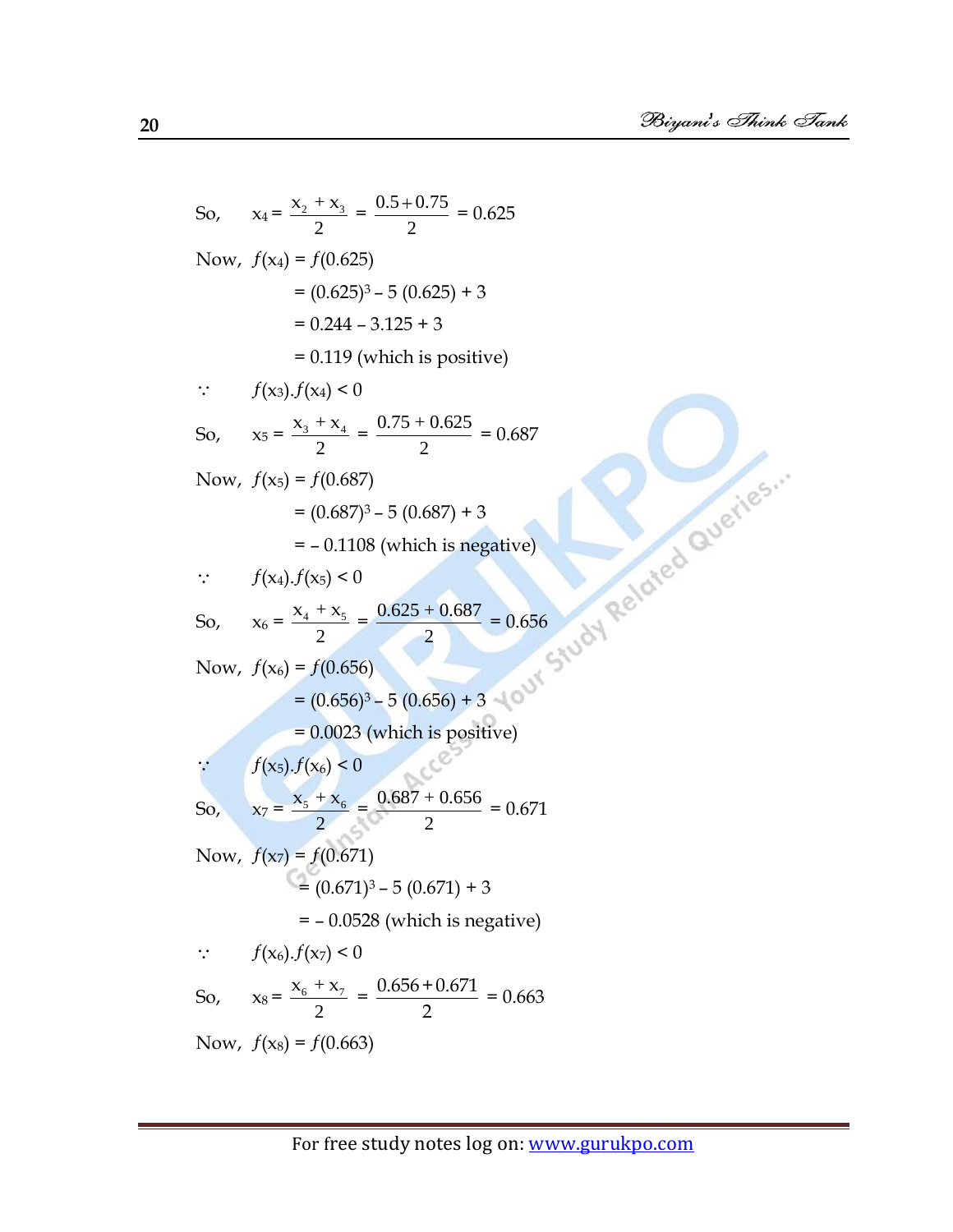$= (0.663)^3 - 5 (0.663) + 3$  $= 0.2920 - 3.315 + 3$  $=$  – 0.023 (which is negative)  $\frac{1}{2}$  ,  $\frac{1}{2}$  $f(x_6) f(x_8) < 0$ So,  $x_9 = \frac{x_6 + x_8}{2}$ 2  $\frac{x_6 + x_8}{2} = \frac{0.656 + 0.663}{2}$ 2  $= 0.659$ Now,  $f(x_9) = f(0.659)$  $=(0.659)^3 - 5(0.659) + 3$  = – 0.0089 (which is negative)  $\therefore$   $f(x_6) \cdot f(x_9) < 0$ So,  $x_{10} = \frac{x_6 + x_9}{2} = \frac{0.656 + 0.659}{2} = 0.657$  $_6 + x_9$ 2  $\frac{x_6 + x_9}{2} = \frac{0.656 + 0.659}{2}$ 2  $= 0.657$ Now,  $f(x_{10}) = f(0.657)$  $=(0.657)^3 - 5(0.657) + 3$  $=$   $-$  0.00140 (which is negative)  $\cdot$ :  $f(x_6) f(x_{10}) < 0$ So,  $x_{11} = \frac{x_6 + x_{10}}{2} = \frac{0.656 + 0.657}{2} = 0.656$  $x_6 + x_{10}$ 2  $=\frac{0.656 + 0.657}{2}$ 2  $= 0.656$ Now,  $f(x_{11}) = f(0.656)$  $=(0.656)^3 - 5(0.656) + 3$  $= 0.2823 - 3.28 + 3$  = 0.00230 (which is positive)  $\ddot{\cdot}$  $f(x_{11}).f(x_{10}) < 0$ So,  $x_{12} = \frac{x_{10} + x_{11}}{2}$ 2  $\frac{x_{10} + x_{11}}{2}$  =  $0.657 + 0.656$ 2  $= 0.656$ 

Since  $x_{11}$  and  $x_{12}$  both same value. Therefore if we continue this process we will get same value of  $x$  so the value of  $x$  is 0.565 which is required result.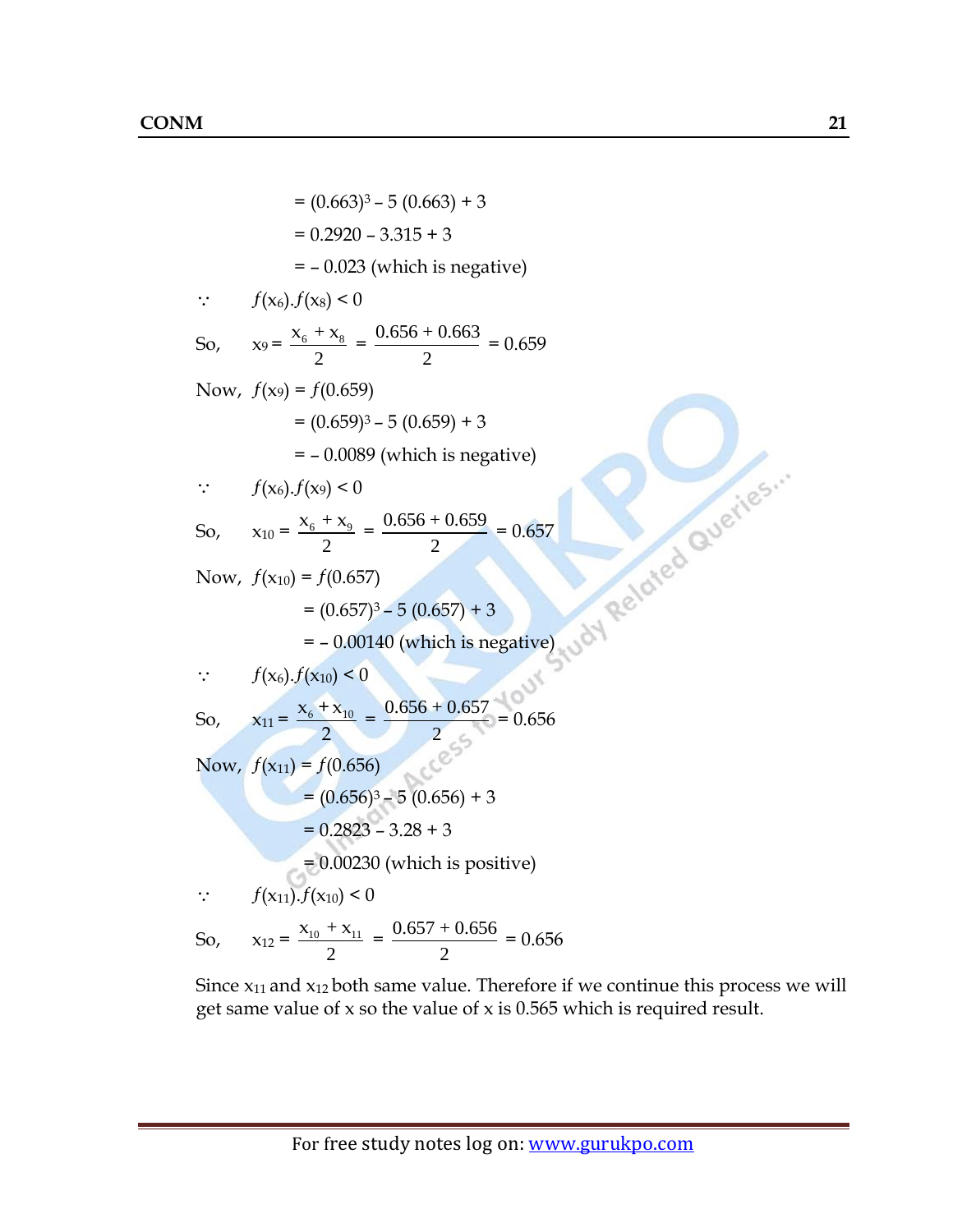Ė

## **Q.2. Find real root of the equation cos x - xex = 0 correct upto four decimal places.**

Ans.: Since, 
$$
f(x) = \cos x - xe^x
$$
  
\nSo,  $f(0) = \cos 0 - 0e^0 = 1$  (which is positive)  
\nAnd  $f(1) = \cos 1 - 1e^1 = -2.1779$  (which is negative)  
\n $\therefore f(0), f(1) < 0$   
\nHence the root of are given equation lies between 0 and 1.  
\nlet  $f(0) = f(x_0)$  and  $f(1) = f(x_1)$   
\nSo,  $x_2 = \frac{x_0 + x_1}{2} = \frac{0 + 1}{2} = 0.5$   
\nNow,  $f(x_2) = f(0.5)$   
\n $f(0.5) = \cos(0.5) - (0.5)e^{-0.5}$   
\n $= 0.05322$  (which is positive)  
\n $\therefore f(x_1).f(x_2) < 0$   
\nSo,  $x_3 = \frac{x_1 + x_2}{2} = \frac{1 + 0.5}{2} = \frac{1.5}{2} = 0.75$   
\nNow,  $f(x_3) = f(0.75)$   
\n $= \cos(0.75) - (0.75)e^{-0.75}$   
\n $= -0.856$  (which is negative)  
\n $\therefore f(x_2).f(x_3) < 0$   
\nSo,  $x_4 = \frac{x_2 + x_3}{2} = \frac{0.5 + 0.75}{2} = 0.625$   
\n $f(x_4) = f(0.625)$   
\n $= \cos(0.625) - (0.625)e^{(0.625)}$   
\n $= -0.356$  (which is negative)  
\n $\therefore f(x_2).f(x_4) < 0$   
\nSo,  $x_5 = \frac{x_2 + x_4}{2} = \frac{0.5 + 0.625}{2} = 0.5625$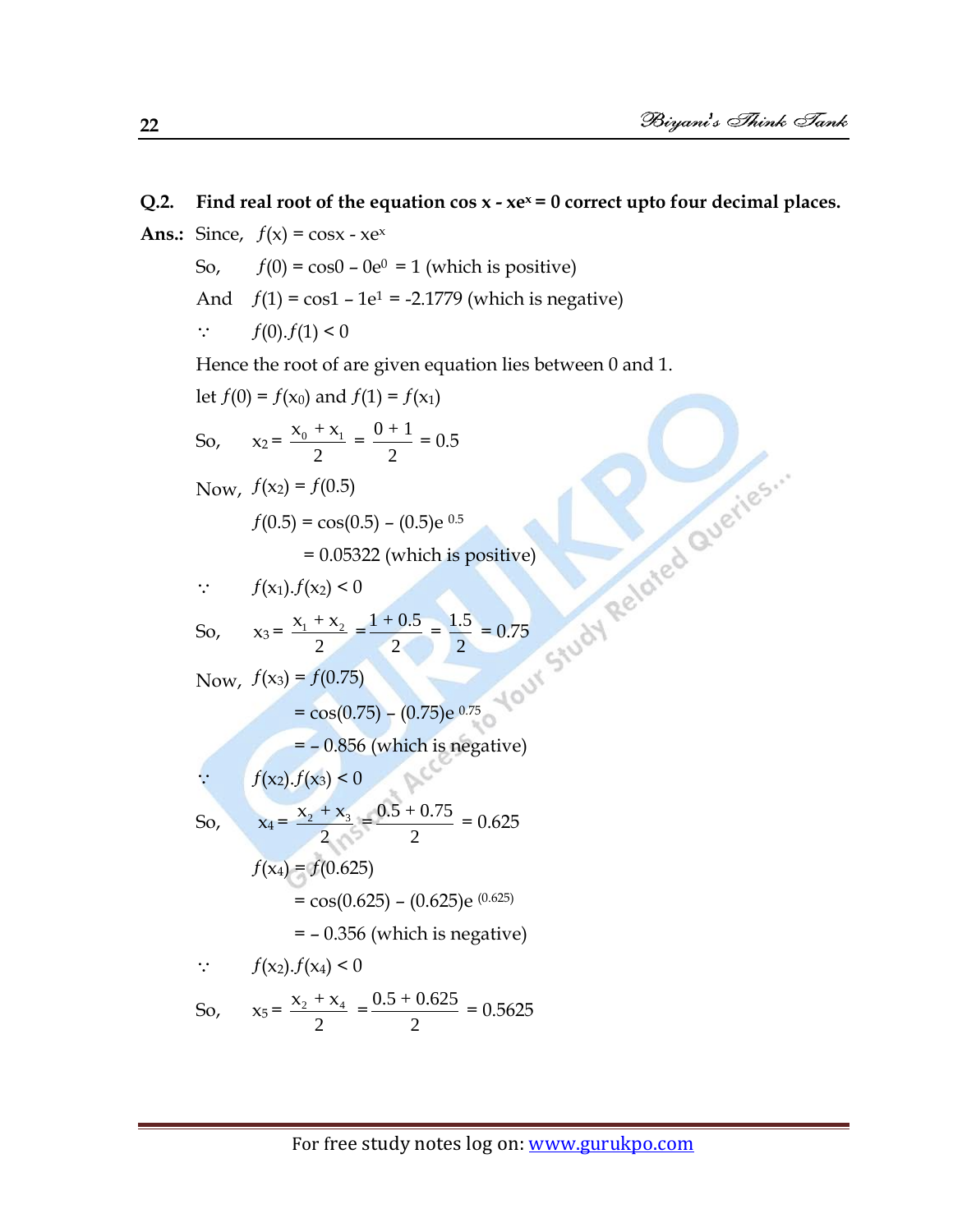Now, 
$$
f(x_3) = f(0.5625)
$$
  
\t= cos(0.5625) - 0.5625e<sup>0.5625</sup>  
\t= -0.14129 (which is negative)  
\t $\therefore$   $f(x_2) \cdot f(x_3) < 0$   
\nSo,  $x_6 = \frac{x_2 + x_5}{2} = \frac{0.5 + 0.5625}{2} = 0.5312$   
\tNow,  $f(x_6) = f(0.5312)$   
\t= cos(0.5312) - (0.5312)e<sup>0.5312</sup>  
\t= -0.0415 (which is negative)  
\t $\therefore$   $f(x_2) \cdot f(x_6) < 0$   
\nSo,  $x_7 = \frac{x_2 + x_6}{2} = \frac{0.5 + 0.5312}{2} = 0.5156$   
\t= cos(0.5156) - (0.5156)e<sup>0.5156</sup>  
\t= cos(0.5156) - (0.5156)e<sup>0.5156</sup>  
\t= 0.006551 (which is positive)  
\t $\therefore$   $f(x_6) \cdot f(x_7) < 0$   
\nSo,  $x_8 = \frac{x_6 + x_7}{2} = \frac{0.513 + 0.515}{2} = 0.523$   
\nNow,  $f(x_8) = f(0.523)$   
\t= cos(0.523) - (0.523)e<sup>0.523</sup>  
\t= -0.01724 (which is negative)  
\t $\therefore$   $f(x_7) \cdot f(x_8) < 0$   
\nSo,  $(x_9) = \frac{x_7 + x_8}{2} = \frac{0.515 + 0.523}{2} = 0.519$   
\nNow,  $f(x_9) = f(0.519)$   
\t= cos(0.519) - (0.519)e<sup>0.519</sup>  
\t= -0.00531 (which is negative)

Ė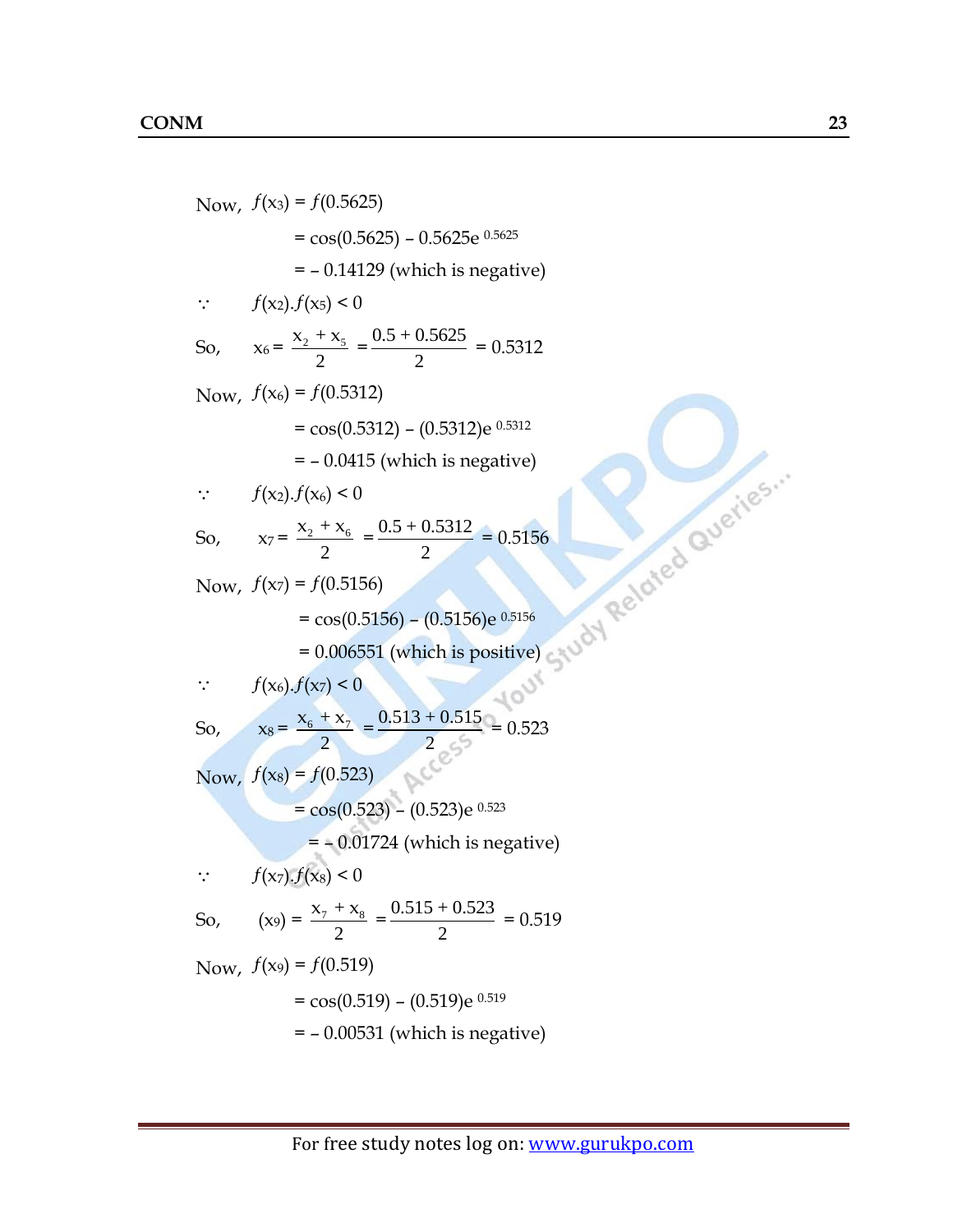F(xe)  $f(x_0) = 6$ <br>
So,  $(x_0) = \frac{x_2 + x_3}{2} = \frac{0.515 + 0.519}{2} = 0.5175$ <br>
Now,  $f(x_{00}) = f(0.5175) = (0.5175)e^{0.5175}$ <br>  $= \cos(0.5175) - (0.5175)e^{0.5175}$ <br>  $\therefore f(x_0) \cdot f(x_{00}) < 0$ <br>
So,  $x_{11} = \frac{x_4 + x_0}{2} = \frac{0.5195 + 0.5175}{2} = 0.5185$ <br>  $f(x_7) \cdot f(x_9) \leq 0$ So,  $(x_{10}) = \frac{x_7 + x_9}{2}$ 2  $\frac{x_7 + x_9}{2} = \frac{0.515 + 0.519}{2}$ 2  $= 0.5175$ Now,  $f(x_{10}) = f(0.5175)$  $=$  cos(0.5175) – (0.5175)e 0.5175  $= 0.0006307$  (which is positive)  $\ddot{\cdot}$  $f(x_9) \cdot f(x_{10}) < 0$ So,  $x_{11} = \frac{x_9 + x_{10}}{2} = \frac{0.5195 + 0.5175}{2} = 0.5185$ 2 2 Now,  $f(x_{11}) = f(0.5185)$  $=$  cos(0.5185) – (0.5185)e 0.5185 = – 0.002260 (which is negative)  $\ddot{\cdot}$  $f(x_{10}).f(x_{11}) \leq 0$ So,  $x_{12} = \frac{x_{10} + x_{11}}{2}$ 2  $\frac{x_{10} + x_{11}}{2} = \frac{0.5175 + 0.5185}{2}$ 2  $= 0.5180$ 

Hence the root of the given equation upto 3 decimal places is  $x = 0.518$ Thus the root of the given equation is  $x = 0.518$ <br>  $\text{Rg}^2$ 

□ □ □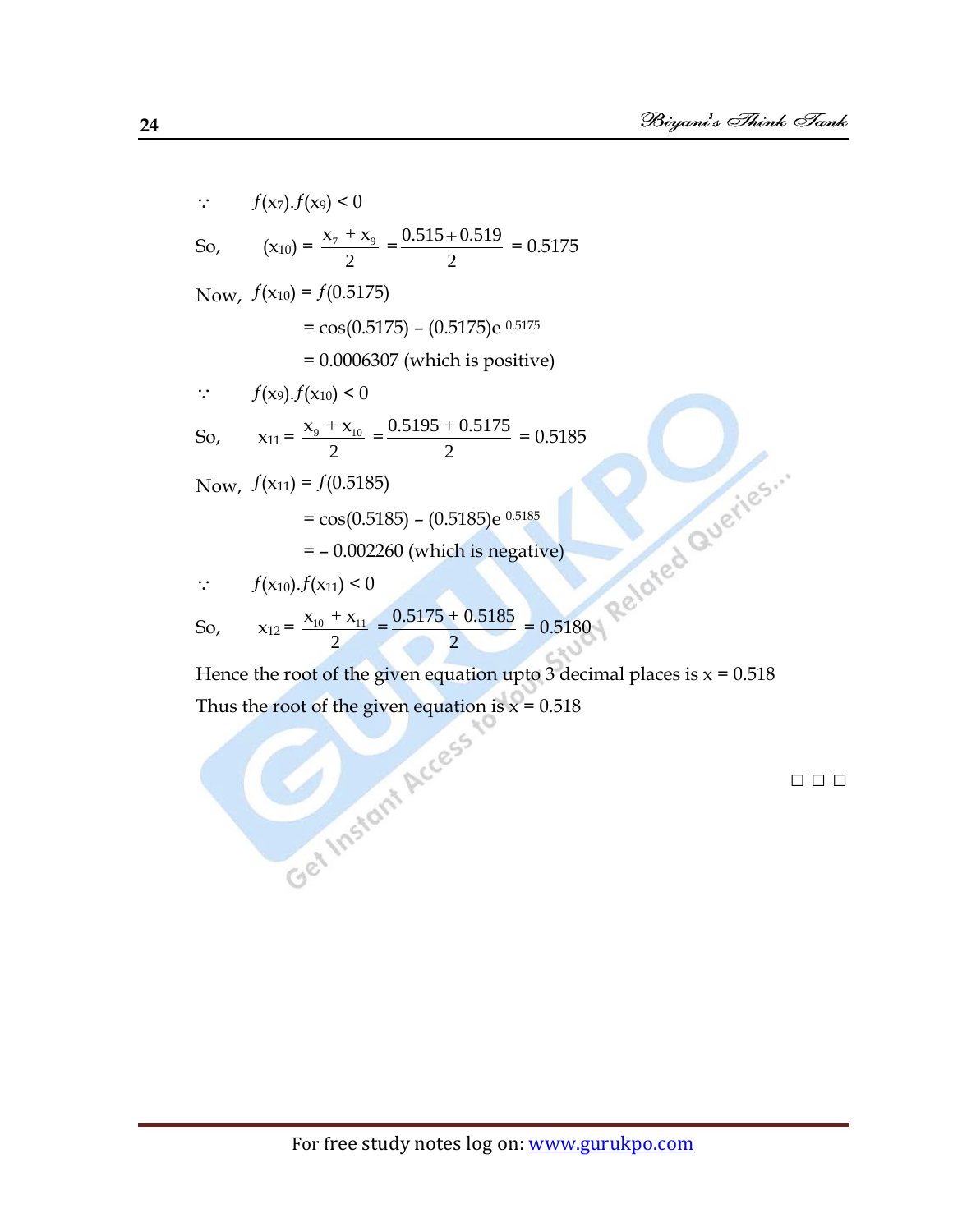# **Regula Falsi Method**

- **Q.1.** Find the real root of the equation x  $\log_{10} x 1.2 = 0$  correct upto four decimal **places.**
- **Ans.:** Given  $f(x) = x \log_{10} x 1.2$

In this method following formula is used -

$$
x_{n+1} = x_n - \frac{(x_n - x_{n-1}) f(x_n)}{(f(x_n) - f(x_{n-1}))}
$$
 --- (2)

Taking  $x = 1$  in eq.(1)

 $f(1) = 1. \log_{10} 1 - 1.2$ 

= – 2 (which is negative)

Taking  $x = 2$  in eq.(1)

 $f(2) = 2. \log_{10} 2 - 1.2$ 

= – 0.5979 (which is negative)

Taking  $x = 3$  in eq.(1)

 $f(3) = 3. \log_{10} 3 - 1.2$ 

 $= 0.2313$  (which is positive)

 $\ddot{\cdot}$  $f(2).f(3) < 0$ 

So the root of the given equation lies between 2 and 3.

let  $x_1 = 2$  and  $x_2 = 3$ 

$$
\therefore \qquad f(x_1) = f(2) = -0.5979
$$

And  $f(x_2) = f(3) = 0.2313$ 

Now we want to find  $x_3$  so using eq.(2)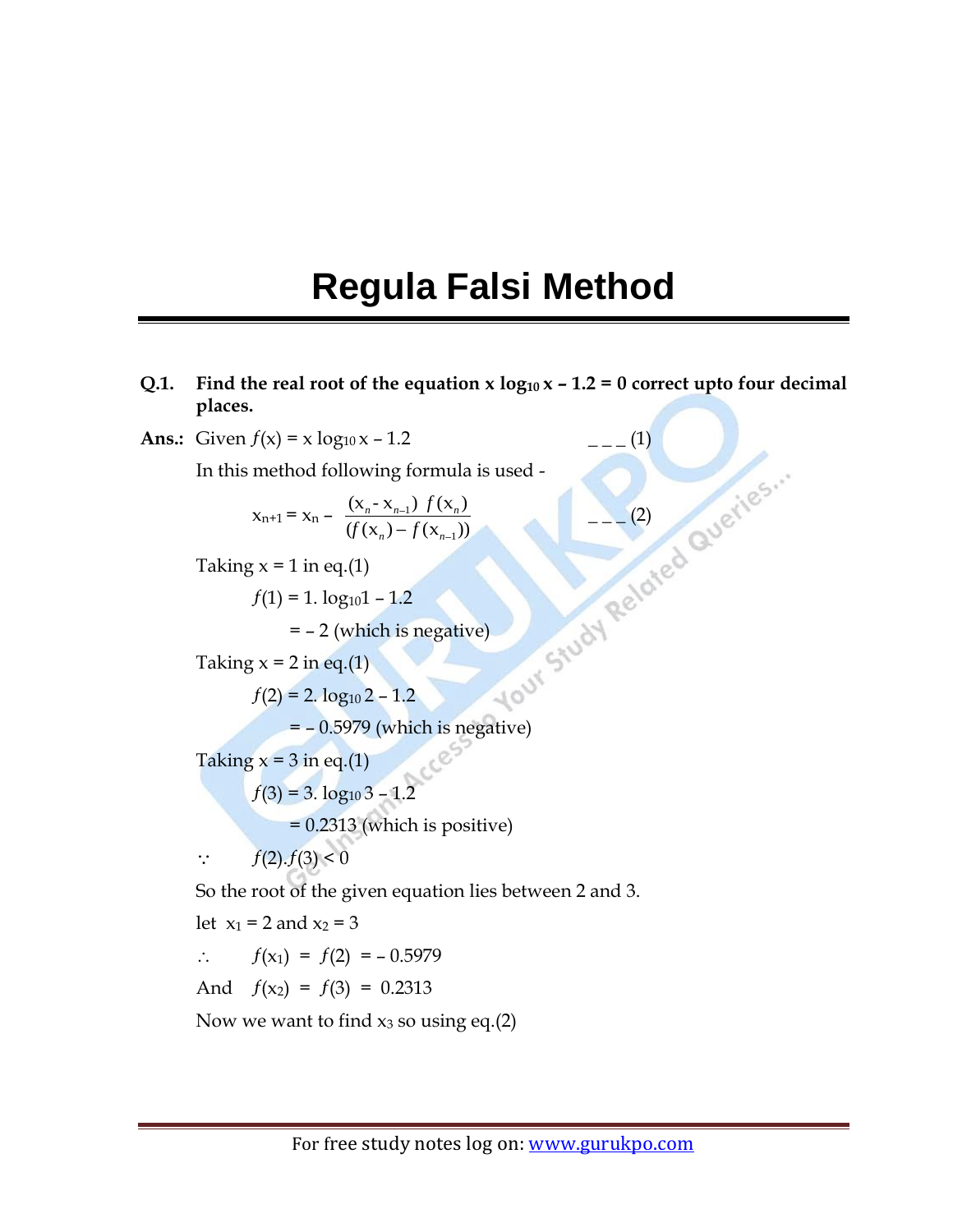$$
x_3 = x_2 - \frac{(x_2 - x_1) f(x_2)}{f(x_2) - f(x_1)}
$$
  
= 3 -  $\frac{(3-2) \times (0.2313)}{0.2313 - (-0.5979)}$   
= 3 -  $\frac{0.2313}{0.8292}$   
= 3 - 0.2789 = 2.7211  
 $f(x_3) = f(2.7211)$   
= 2.7211 log<sub>10</sub> 2.7211 - 1.2  
= - 0.01701 (which is negative)  
 $\therefore f(x_2).f(x_3) < 0$   
Now to find x<sub>4</sub> using equation (2)

$$
x_4 = x_3 - \frac{(x_3 - x_2) f(x_3)}{f(x_3) - f(x_2)}
$$
  
= 2.7211 -  $\frac{(2.7211 - 3) \times (-0.0170)}{(-0.0170 - 0.2313)}$   
= 2.7211 -  $\frac{0.004743}{0.2483}$   
= 2.7211 + 0.01910 = 2.7402  
Now  
 $f(x_4) = f(2.7402)$   
= 2.7402 log<sub>10</sub> 2.7402 - 1.2  
= -0.0003890 (which is negative)

 $\ddot{\cdot}$  $f(x_2) f(x_4) < 0$ 

Now to find  $x_5$  using equation (2)

$$
x_5 = x_4 - \frac{(x_4 - x_2) f(x_4)}{[f(x_4) - f(x_2)]}
$$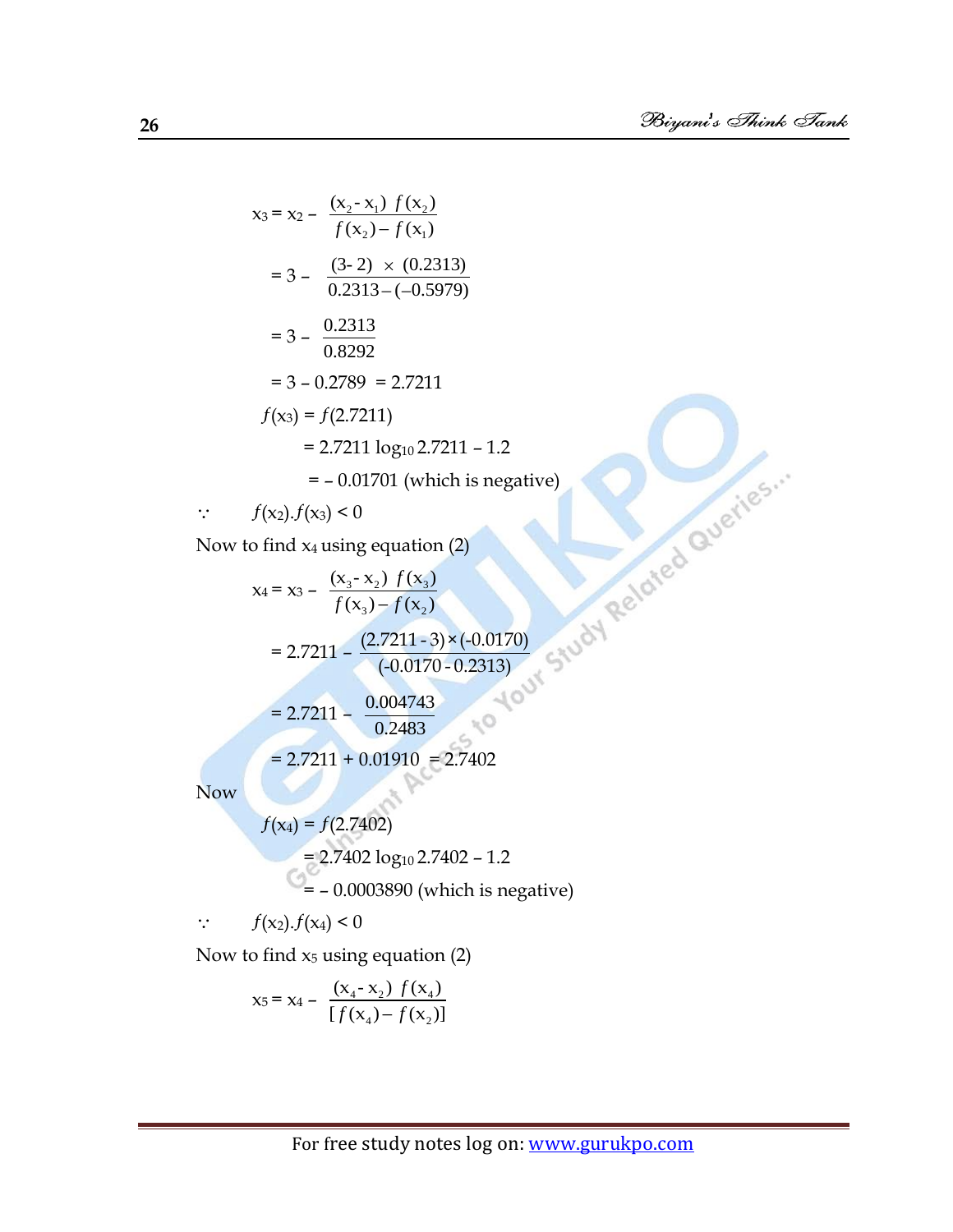$$
= 2.7402 - \frac{(2.7402 - 3)}{(-0.0004762 - 0.2313)} \times (-0.0004762)
$$
  
\n
$$
= 2.7402 + \frac{(-0.2598)(-0.0004762)}{0.2317}
$$
  
\n
$$
= 2.7402 + \frac{(0.0001237)}{0.2317}
$$
  
\n
$$
= 2.7402 + 0.0005341 = 2.7406
$$
  
\n
$$
f(x_5) = f(2.7406)
$$
  
\n
$$
= 2.7406 \log_{10} 2.7406 - 1.2
$$
  
\n
$$
= -0.0000402 \text{ (which is negative)}
$$
  
\n
$$
f(x_2) \cdot f(x_5) < 0
$$
  
\n
$$
x_6 \text{ using equation (2)}
$$
  
\n
$$
x_6 = x_5 - \frac{(x_5 - x_2) f(x_5)}{f(x_5) - f(x_2)}
$$
  
\n
$$
x_6 = 2.7406 - 3.1 \times (-0.0009040)
$$

$$
f(x_5) = f(2.7406)
$$
  
= 2.7406 log<sub>10</sub> 2.7406 - 1.2  
= - 0.0000402 (which is negative)  

$$
\therefore f(x_2).f(x_5) < 0
$$

To find  $x_6$  using equation (2)

$$
x_6 = x_5 - \frac{(x_5 - x_2) f(x_5)}{f(x_5) - f(x_2)}
$$
  
= 2.7406 +  $\frac{(2.7406 - 3) \times (-0.000040)}{(-0.00004) - (0.2313)}$   
= 2.7406 + 0.000010 = 2.7406

The approximate root of the given equation is 2.7406 which is correct upto four decimals.

### Q.2. Find the real root of the equation  $x^3 - 2x - 5 = 0$  correct upto four decimal **places.**

**Ans.:** Given equation is

$$
f(x) = x^3 - 2x - 5 \tag{1}
$$

In this method following formula is used :-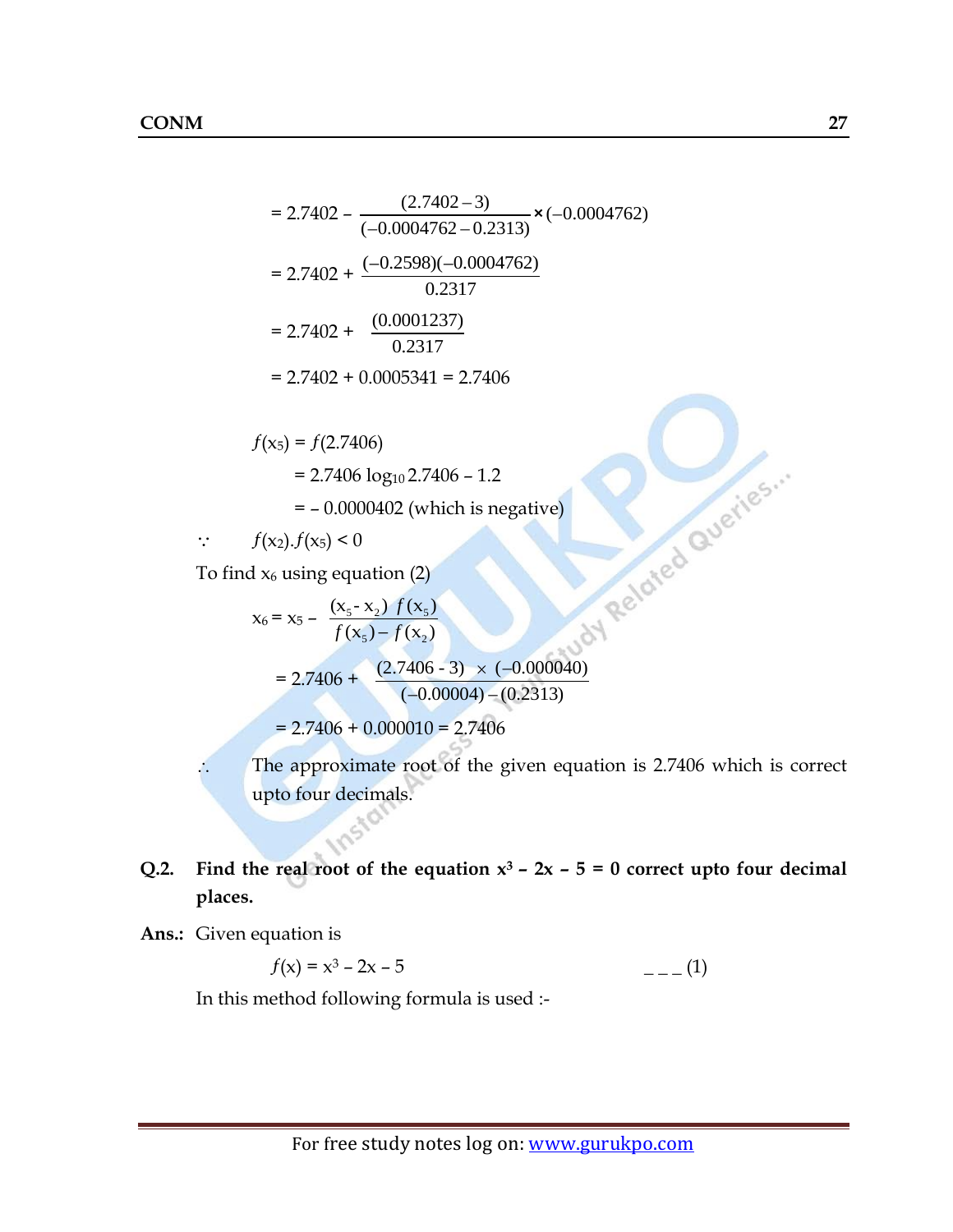$$
x_{n+1} = x_n - \frac{(x_n - x_{n-1}) f(x_n)}{[f(x_n) - f(x_{n-1})]}
$$
 --- (2)

Taking  $x = 1$  in equation (1)

 $f(1) = 1 - 2 - 5 = -6$  (which is negative)

Taking  $x = 2$  in equation (1)

 $f(2) = 8 - 4 - 5 = -1$  (which is negative)

Taking  $x = 3$ 

$$
f(3) = 27 - 6 - 5 = 16
$$
 (which is positive)

Since  $f(2) \cdot f(3) < 0$ 

So the root of the given equation lies between 2 and 3.

Let 
$$
x_1 = 2
$$
 and  $x_2 = 3$ 

$$
f(x_1) = f(2) = -1
$$
  
and  $f(x_2) = f(3) = 16$ 

Now to find  $x_3$  using equation (2)

$$
x_3 = x_2 - \frac{(x_2 - x_1)}{f(x_2) - f(x_1)} f(x_2)
$$
  
= 3 -  $\frac{(3 - 2)}{16 + 1} \times 16$   
= 3 -  $\frac{16}{17}$  = 2.0588  
 $f(x_3) = (2.0558)^3 - 2 (2.0588) - 5$   
= 8.7265 - 4.1176 - 5  
= - 0.3911 (which is negative)  
 $\therefore f(x_2).f(x_3) < 0$ 

Now to find  $x_4$  using equation (2)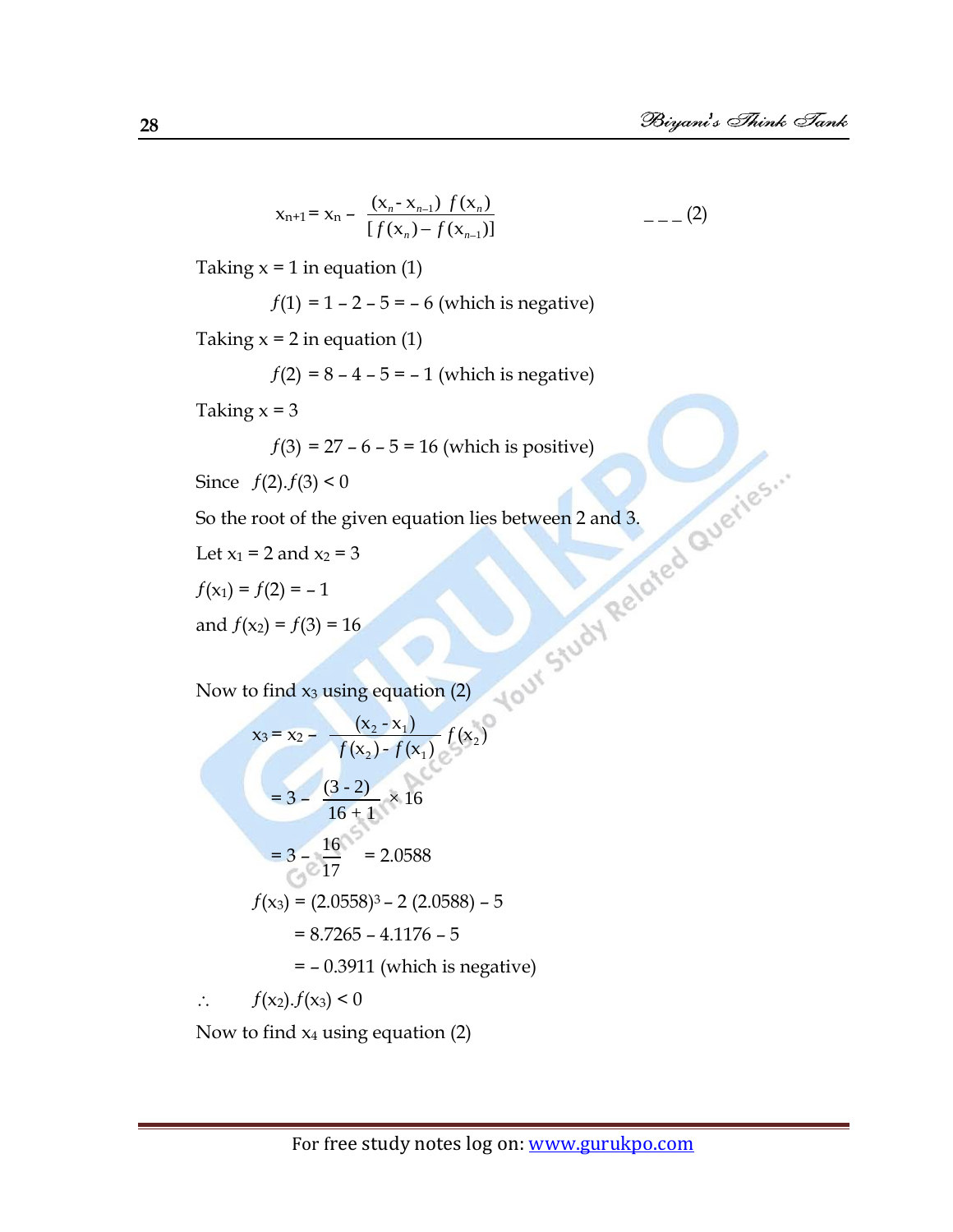$$
x_4 = x_3 - \frac{(x_3 - x_2)}{[f(x_3) - f(x_2)]} \times f(x_3)
$$
  
\n= 2.0588 -  $\frac{(2.0588 - 3)}{-0.3911 - 16} \times (-0.3911)$   
\n= 2.0588 +  $\frac{(-0.9412) \times (-0.3911)}{16.3911} = 2.0812$   
\n $\therefore f(x_4) = 9.0144 - 4.1624 - 5$   
\n= -0.148 (which is negative)  
\nSo  $f(x_2) \cdot f(x_4) < 0$   
\nNow using equation (2) to find xs  
\n
$$
x_5 = x_4 - \frac{(x_4 - x_2)}{[f(x_4) - f(x_2)]} \times f(x_4)
$$
  
\n= 2.0812 -  $\frac{(2.0812 - 3)}{(-0.148 - 16)} \times (-0.148)$   
\n= 2.0812 +  $\frac{(-0.9188) \times (-0.148)}{16.148}$   
\n= 2.0812 + 8.4210 x  $\frac{(x_5 - x_2) \times f(x_5)}{f(x_5) - f(x_2)}$  10<sup>-3</sup>  
\n= 2.0896  
\n $\therefore f(x_5) = 9.1240 - 4.1792 - 5$   
\n= -0.0552 (which is negative)  
\n $f(x_2) \cdot f(x_5) < 0$   
\nNow using equation (2) to find x<sub>6</sub>  
\n $x_6 = x_5 - \frac{(x_5 - x_2) \times f(x_5)}{f(x_5) - f(x_2)}$ 

$$
= 2.0896 - \frac{(2.0896 - 3)}{(-0.0552 - 16)} \times (-0.0552)
$$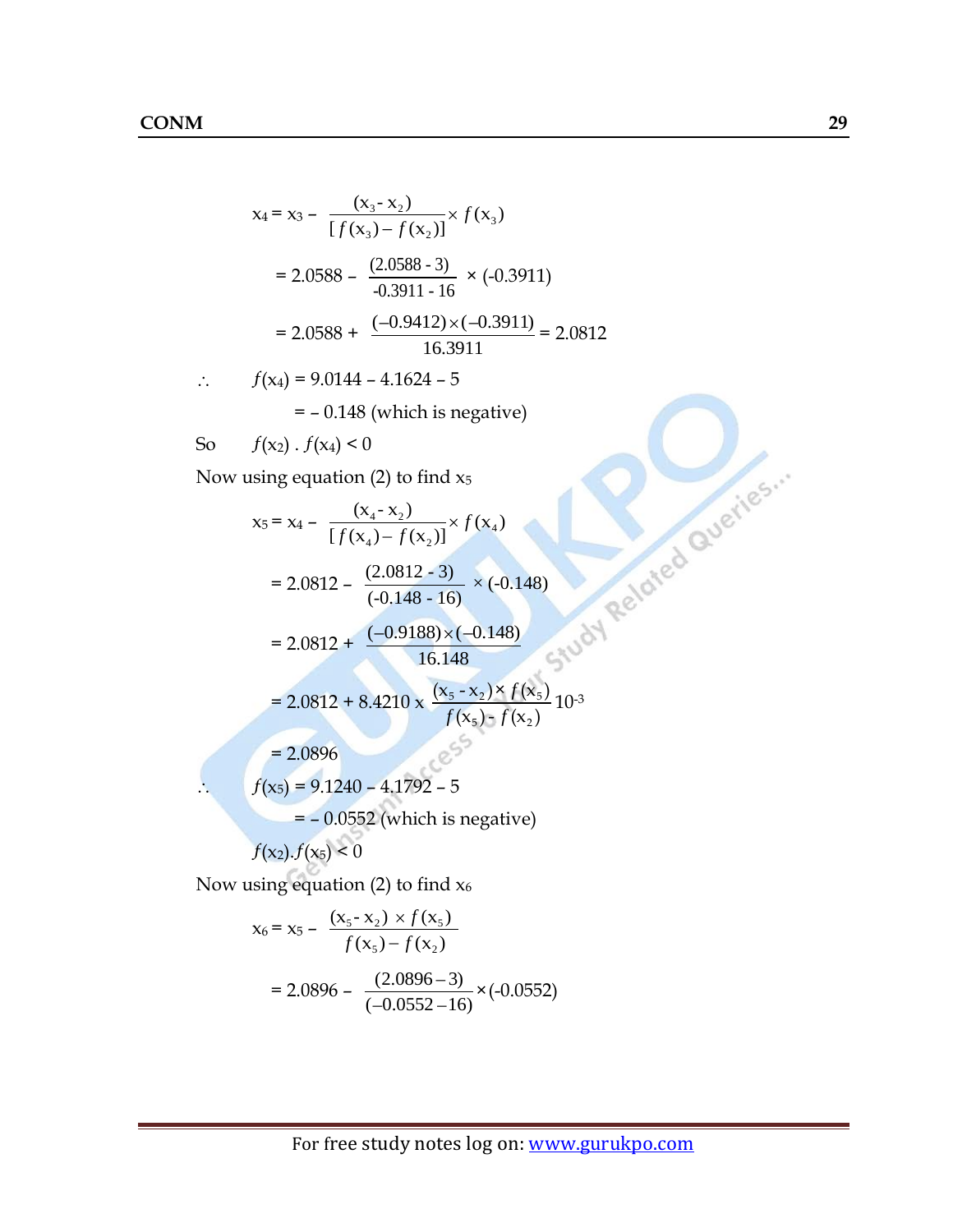$$
= 2.0896 + \frac{(0.05025)}{16.0552}
$$
  

$$
= 2.0927
$$
  

$$
\therefore f(x_6) = 9.1647 - 4.1854 - 5
$$
  

$$
= -0.0207 \text{ (which is negative)}
$$
  
So  $f(x_2) \cdot f(x_6) < 0$   
Now using equation (2) to find  $x_7$ 

$$
x_7 = x_6 - \frac{(x_6 - x_2)}{f(x_6) - f(x_2)} \times f(x_6)
$$
  
= 2.0927 -  $\frac{(2.0927 - 3)}{(-0.0207 - 16)} \times (-0.0207)$   
= 2.0927 +  $\frac{(-0.9073) (-0.0207)}{16.0207}$   
= 2.0927 + 1.1722 x 10<sup>-3</sup>  
= 2.0938

Now 
$$
f(x_7) = 9.1792 - 4.1876 - 5
$$

 $= -0.0084$  (which is negative)

So  $f(x_2) \cdot f(x_7) < 0$ 

Now using equation  $(2)$  to find  $x_8$ 

$$
x_8 = x_7 - \frac{(x_7 - x_2)}{f(x_7) - f(x_2)} \times f(x_7)
$$
  
= 2.0938 - \frac{(2.0938 - 3)}{(-0.0084 - 16)} \times (-0.0084)  
= 2.0938 + \frac{(-0.9062) (-0.0084)}{16.0084}  
= 2.0938 + 4.755 \times 10<sup>-4</sup>  
= 2.09427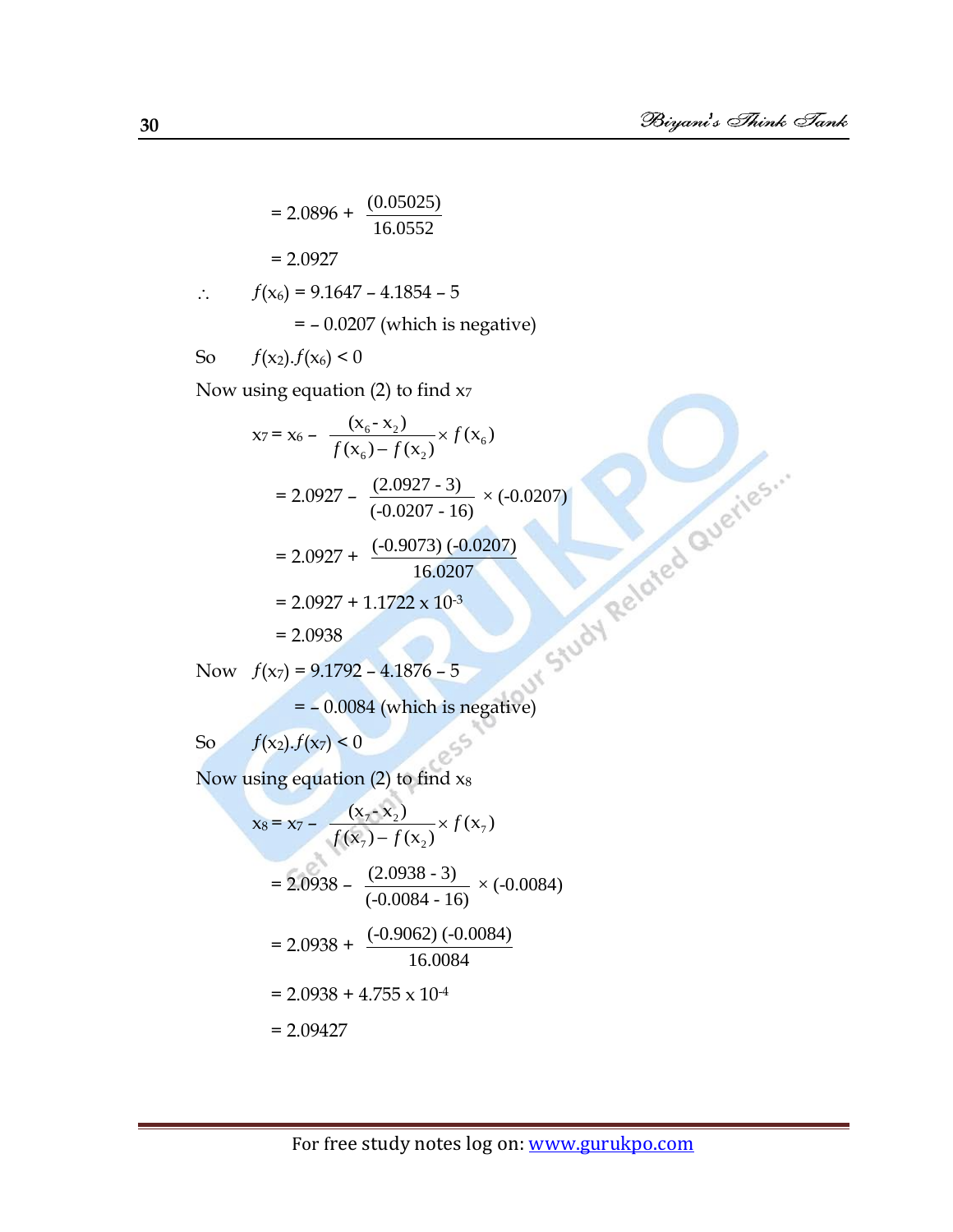$$
f(x_8) = 9.1853 - 4.18854 - 5
$$

$$
=
$$
 – 0.00324 (which is negative)

So  $f(x_2) \cdot f(x_8) < 0$ 

Now using equation (2) to find x<sup>9</sup>

$$
x_9 = x_8 - \frac{(x_8 - x_2)}{f(x_8) - f(x_2)} \times f(x_8)
$$
  
= 2.09427 -  $\frac{(2.09427 - 3)}{(-0.00324 - 16)} \times (-0.00324)$   
= 2.09427 -  $\frac{(-0.90573) (-0.00324)}{16.00324}$ 

 $= 2.0944$ 

The real root of the given equation is 2.094 which is correct upto three  $\mathcal{L}_{\bullet}$ decimals.

□ □ □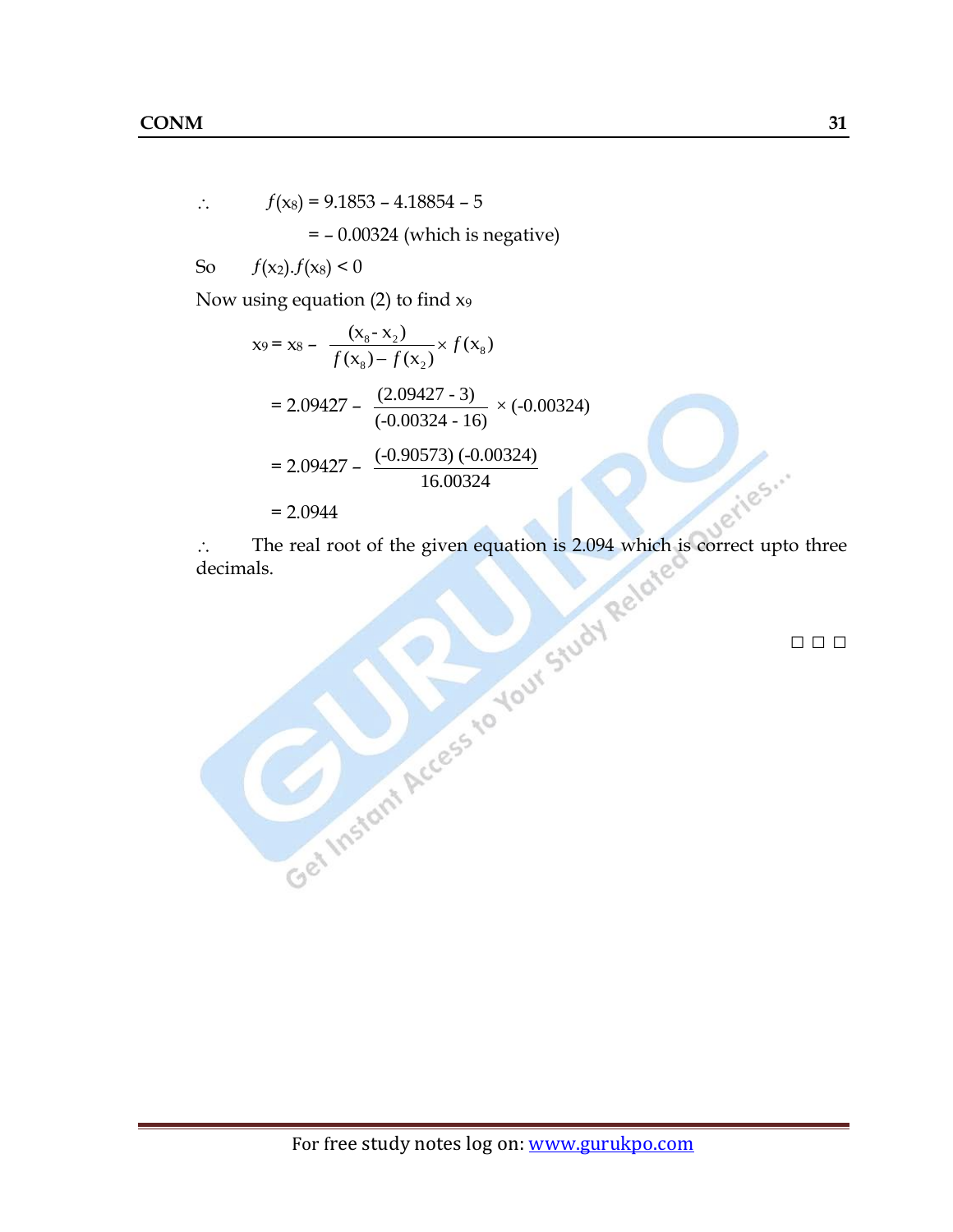# **Secant Method**

**Note :** In this method following formula is used to find root –

$$
x_{n+1} = x_n - \frac{(x_n - x_{n-1})f(x_n)}{f(x_n) - f(x_{n-1})}
$$

Meth. **Q.1.** Find the root of the equation  $x^3 - 5x^2 - 17x + 20$  [use Secant Method] correct **upto four decimals.**

 $\frac{1}{2}$   $\frac{1}{2}$  (1)

**Ans.:** Given  $f(x) = x^3 - 5x^2 - 17x + 20$ 

Taking  $x = 0$  in equation (1)

 $f(0) = 20$ 

Now taking  $x = 1$ 

$$
f(1) = 1 - 5 - 17 + 20
$$

$$
= -1
$$

Since  $f(0) = 20$  (positive) and  $f(1) = -1$  (which is negative) so the root of the given equation lies between 0 and 1.

Let  $x_1 = 0$  and  $x_2 = 1$ 

$$
f(x_1) = 20 \text{ and } f(x_2) = -1
$$

using equation (1) to find  $x_3$ 

$$
x_3 = x_2 - \frac{(x_2 - x_1)}{f(x_2) - f(x_1)} \times f(x_2)
$$
  
= 1 -  $\frac{(1 - 0)}{(-1) - 20} \times (-1)$ 

$$
= 1 + \frac{(1)}{(-21)} = 1 - \frac{1}{21}
$$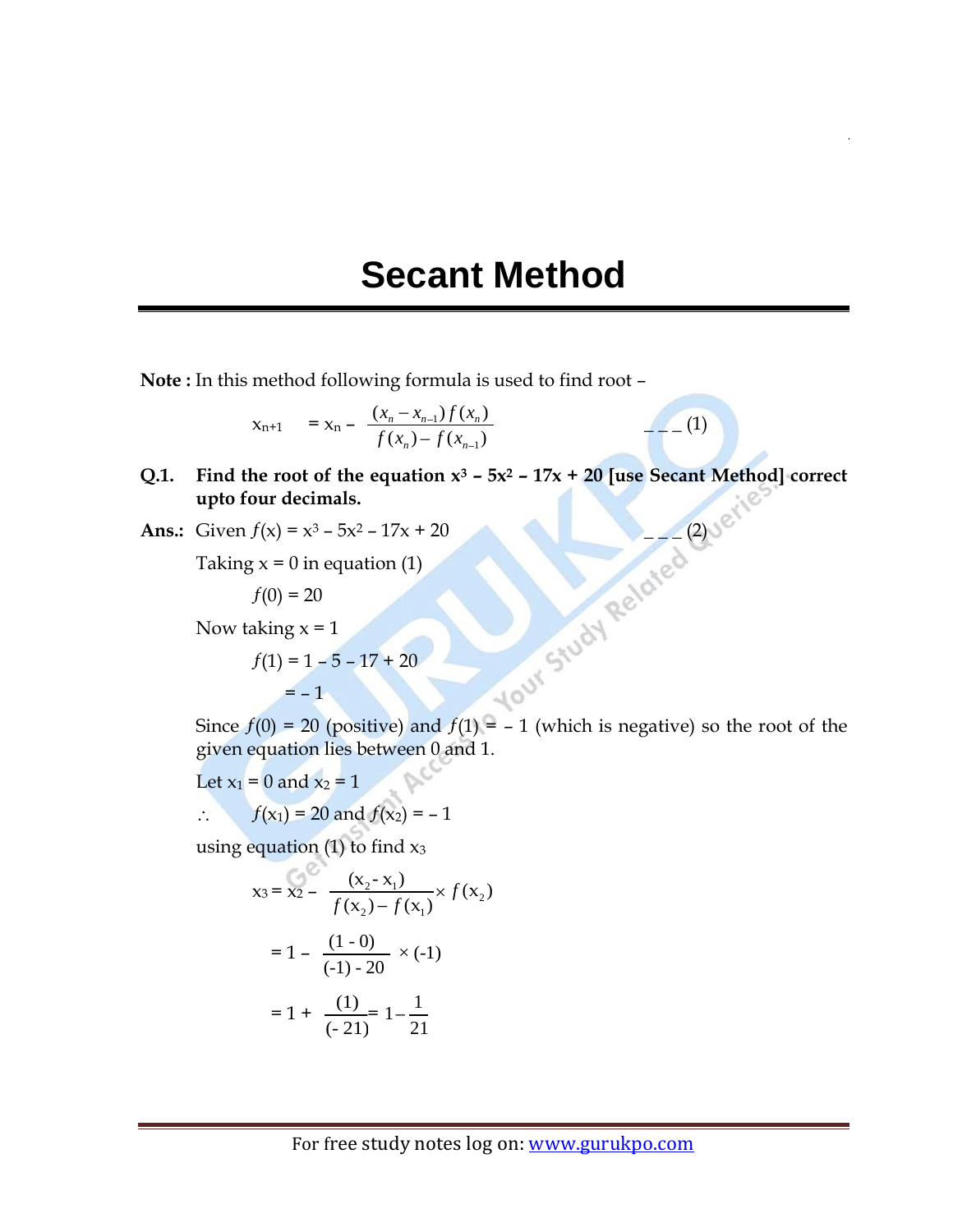$= 0.9523$ 

$$
f(x_3) = f(0.9523)
$$
  
= (0.9523)<sup>3</sup> – 5 (0.9523)<sup>2</sup> – 17 (0.9523) + 20  
= 0.8636 – 4.5343 – 16.1891 + 20  
= 0.1402 (which is positive)

Using equation (1) to find  $x_4$ 

$$
= 0.1402 \text{ (which is positive)}
$$
\nUsing equation (1) to find x<sub>4</sub>

\n
$$
x_4 = x_3 - \frac{(x_3 - x_2)}{f(x_3) - f(x_2)} \times f(x_3)
$$
\n
$$
= 0.9523 - \frac{(0.9523 - 1)}{[0.1402 - (-1)]} \times 0.1402
$$
\n
$$
= 0.9523 - \frac{(-0.0477)(0.1402)}{(1.1402)}
$$
\n
$$
= 0.9523 + 0.005865 = 0.9581
$$
\n
$$
f(x_4) = (0.9581)^3 - 5(0.9581)^2 - 17(0.9581) + 20
$$
\n
$$
= 0.8794 - 4.5897 - 16.2877 + 20
$$
\n
$$
= 0.0020 \text{ (which is positive)}
$$
\n
$$
x_5 = x_4 - \frac{(x_4 - x_3)}{f(x_4) - f(x_5)} \times f(x_4)
$$
\n
$$
= 0.9581 - \frac{(0.9581 - 0.9523)}{(0.0020) - (0.1402)} \times 0.0020
$$
\n
$$
= 0.9581
$$

Hence the root of the given equation is 0.9581 which is correct upto four decimal.

**Q.2.** Given that one of the root of the non-linear equation cos  $x - xe^x = 0$  lies **between 0.5 and 1.0 find the root correct upto three decimal places, by Secant Method.**

**Ans.:** Given equation is  $f(x) = \cos x - x e^x$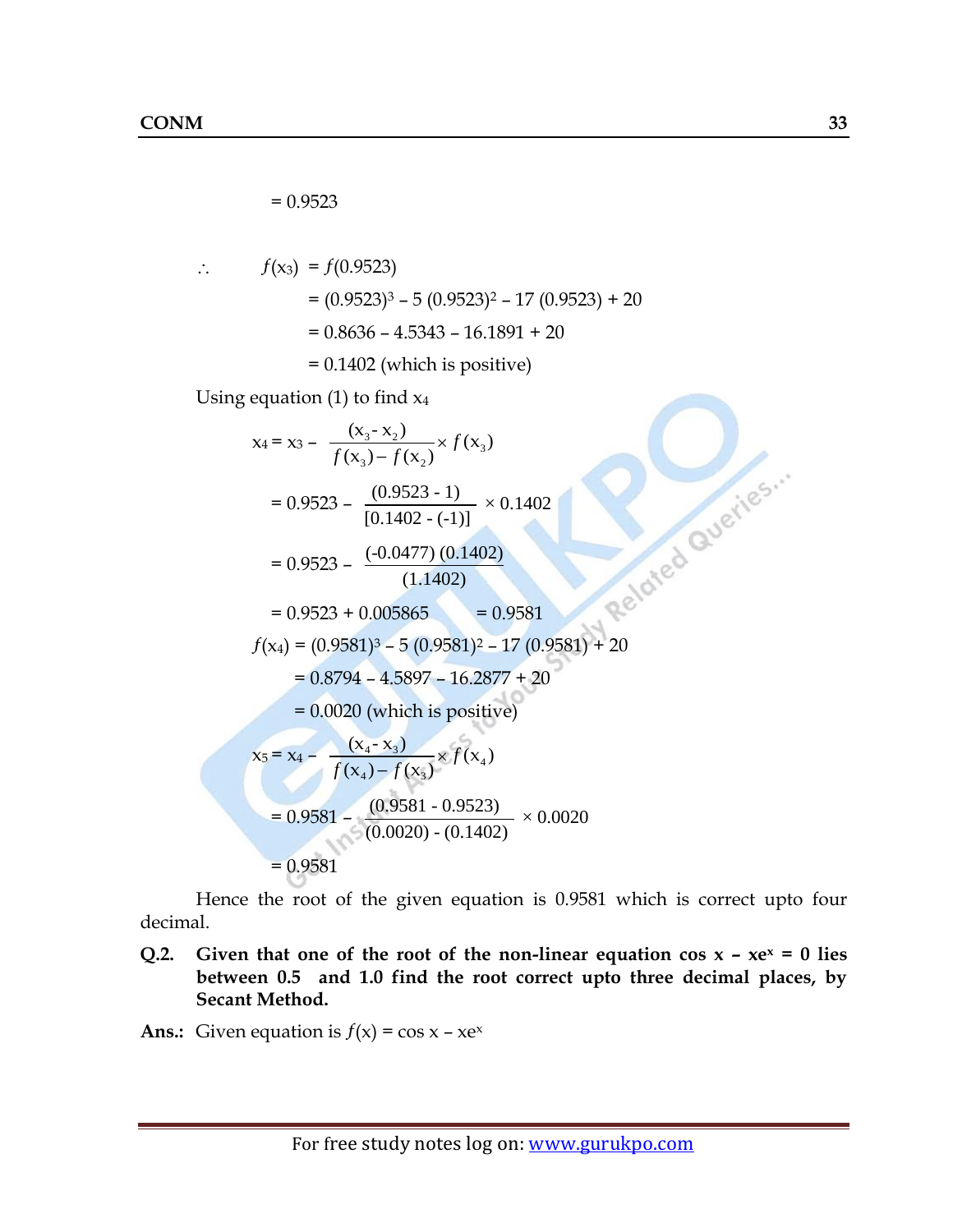And  $x_1 = 0.5$  and  $x_2 = 1.0$  $f(x_1) = \cos(0.5) - (0.5) e^{0.5}$  $= 0.87758 - 0.82436$  $= 0.05321$ Now  $f(x_2) = \cos(1) - (1) e^1$  $= 0.54030 - 2.71828$  $=-2.1780$ 

Now to calculate  $x_3$  using equation (1)

= 0.54030 - 2.71828  
\n= -2.1780  
\nNow to calculate x<sub>3</sub> using equation (1)  
\n
$$
x_3 = x_2 - \frac{(x_2 - x_1)}{f(x_2) - f(x_1)} \times f(x_2)
$$
\n= 1 -  $\frac{(1 - 0.5)}{(-2.1780 - 0.05321)} \times (-2.1780)$   
\n= 1 -  $\frac{(0.5)(2.1780)}{2.23121}$   
\n= 1 - 0.48807  
\n= +0.51192  
\n $\therefore$  f(x<sub>3</sub>) = f(0.51192)  
\n= cos (0.51192) - (0.51192)e<sup>0.51192</sup>  
\n= 0.87150 - 0.85413  
\n= 0.01767

Now for calculating  $x_4$  using equation (1)

$$
x_4 = x_3 - \frac{(x_3 - x_2)}{f(x_3) - f(x_2)} \times f(x_3)
$$
  
= 0.51192 - \frac{(0.51192 - 1)}{(0.1767) - (-2.1780)} \times 0.01767  
= 0.51192 - \frac{(-0.48808) (0.01767)}{2.19567}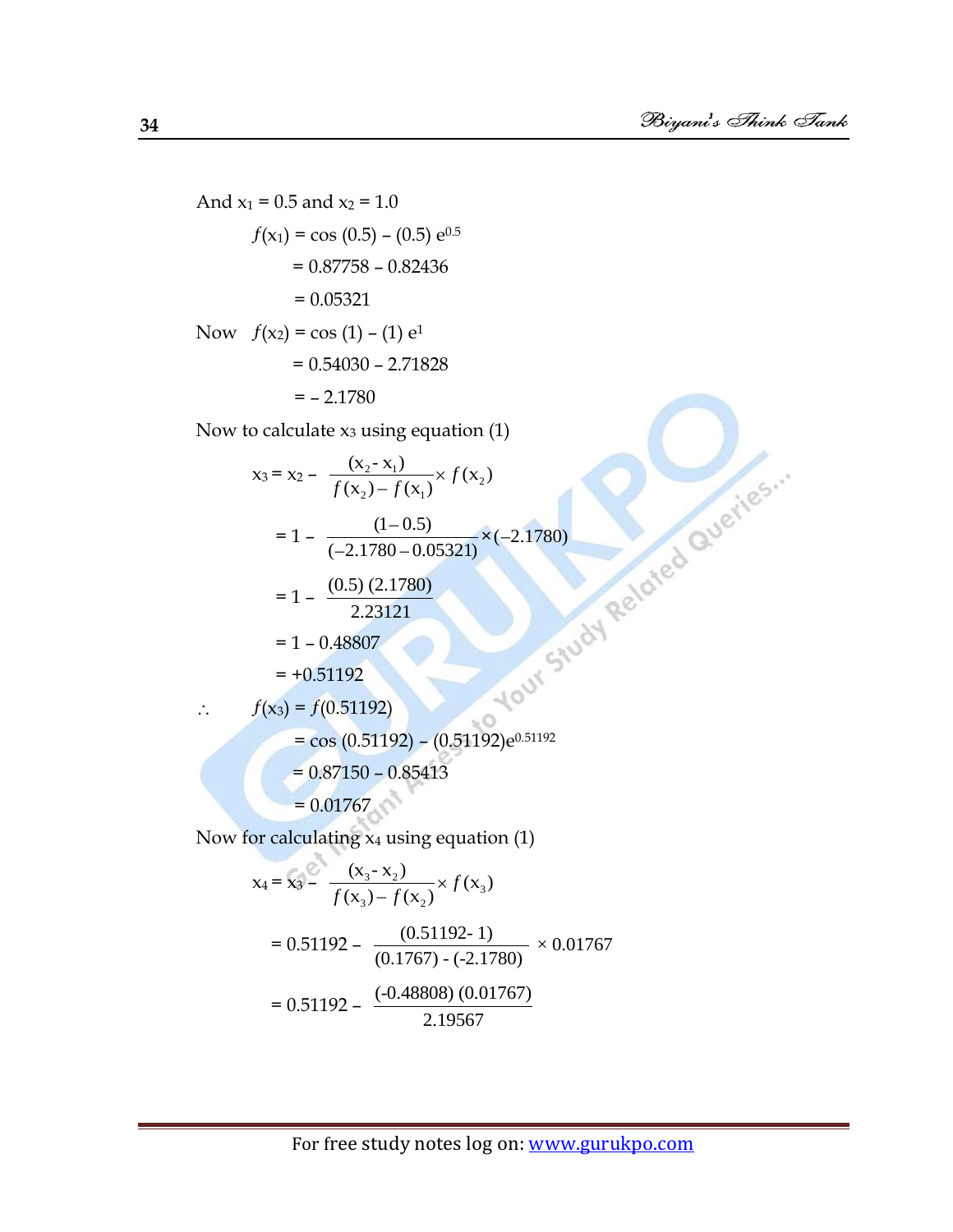$= 0.51192 + \frac{0.0086243}{0.18555}$ 2.19567  $= 0.51192 + 0.003927$  $= 0.51584$  $f(x_4) = \cos(0.51584) - (0.51584)e^{0.51584}$  $\mathcal{L}_{\star}$  $= 0.86987 - 0.86405$  $= 0.005814$  (which is positive) Now for calculating  $x_5$  using equation (1) Jour Study Related Queries...  $\frac{(\mathbf{x}_4 - \mathbf{x}_3)}{\mathbf{x}_4 - \mathbf{x}_5} \times f(\mathbf{x}_4)$  $\frac{(x_4 - x_3)}{(x_4) - f(x_3)} \times f(x_3)$  $x_5 = x_4 - \frac{(x_4 - x_3)}{x_5 - x_6}$  $\frac{(x_4 - x_3)}{f(x_4) - f(x_3)} \times f$  $_4$ ) –  $f(x_3)$  $= 0.51584 - \frac{(0.51584 - 0.51192)}{0.005814 - 0.005814} \times 0.005814$  $(0.005814 - 0.01767)$  $= 0.51584 - \frac{0.00392}{0.001485} \times (0.005814)$  $(-0.01185)$  $= 0.51584 + 0.001923$  $= 0.51776$  $= 0.5178$ Now  $f(x_5) = \cos(0.5178) - (0.5178)e^{0.5178}$  $= 0.8689 - 0.8690$  $= -0.00001$ 

 $=$  – 0.0000 (upto four decimals)

Hence the root of the given equation is  $x = 0.5178$  (which is correct upto four decimal places)

This process cannot be proceed further because  $f(x_5)$  vanishes.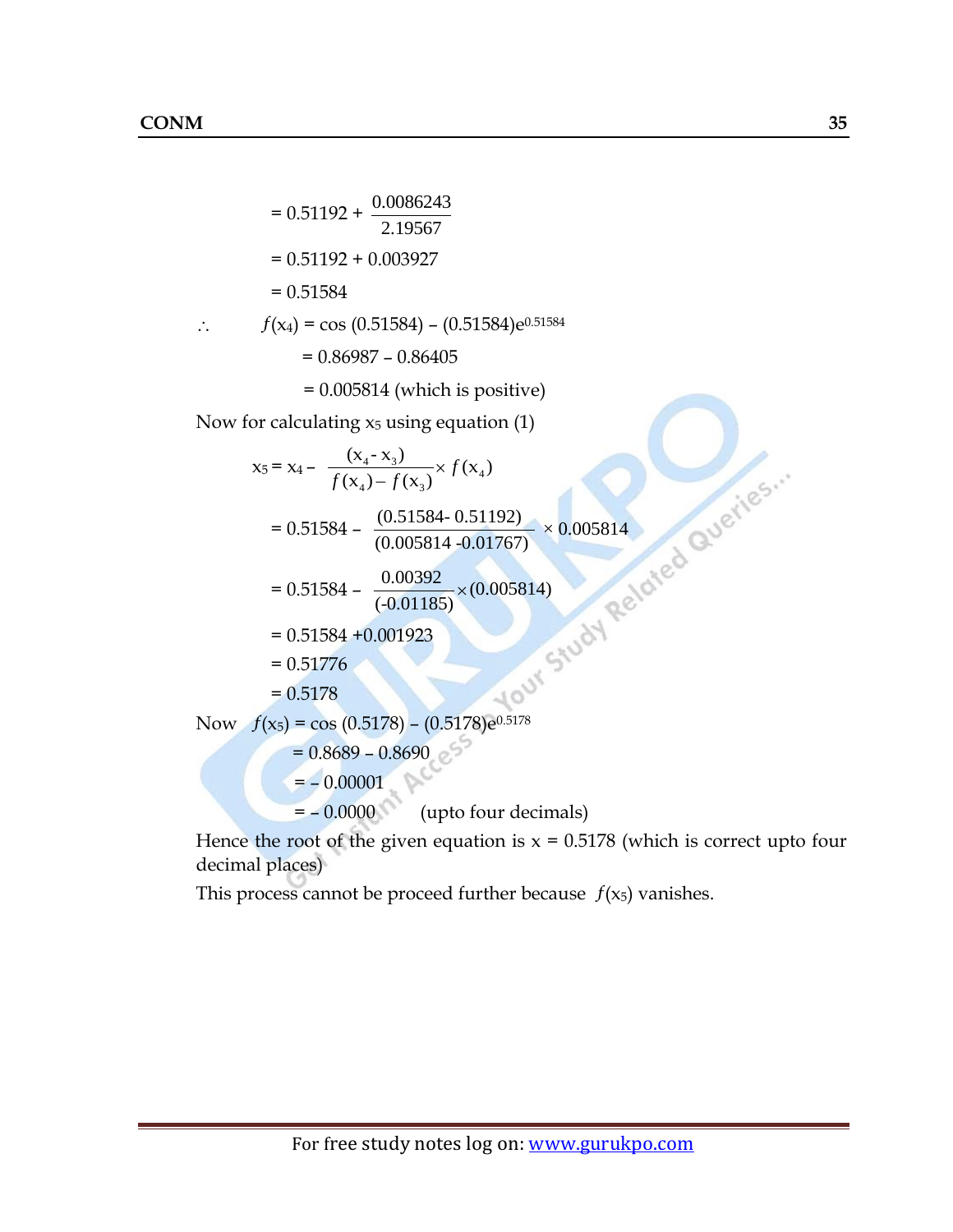# **Newton Raphson Method**

**Hint :** Formula uses in this method is

**36**

$$
x_{n+1} = x_n - \frac{f(x_n)}{f'(x_n)}
$$

- **Q.1.** Find the root of the equation  $x^2 5x + 2 = 0$  correct upto 5 decimal places. **(use Newton Raphson Method.)**
- **Ans.:**: Given  $f(x) = x^2 5x + 2 = 0$

Taking  $x = 0$ 

 $f(0)$  = 2 (which is positive)

Taking  $x = 1$ 

 $f(1) = 1 - 5 + 2 = -2$  (which is negative)

 $f(0)$ .  $f(1) < 0$ 

 $\mathcal{L}_{\star}$ The root of the given equation lies between 0 and 1

Taking initial approximation as

$$
x_1 = \frac{0+1}{2} = 0.5
$$
  
f(x) = x<sup>2</sup> - 5x + 2  
f'(x) = 2x - 5  
Since x<sub>1</sub> = 0.5  
f(x<sub>1</sub>) = (0.5)<sup>2</sup> - 5(0.5) + 2  
= 0.25 - 2.5 + 2  
= -0.25  
f'(x<sub>1</sub>) = 2(0.5) - 5  
= 1 - 5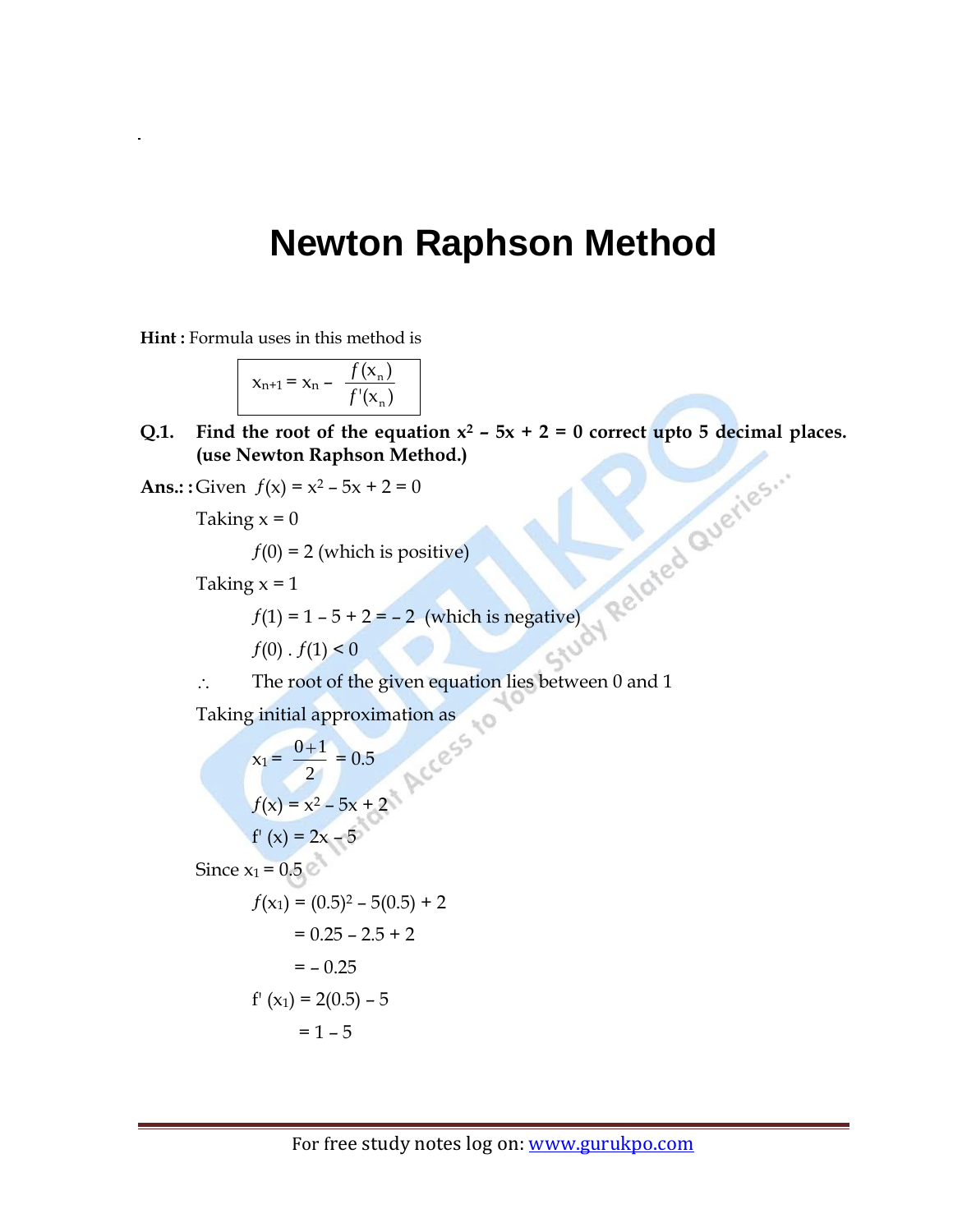$= -4$ 

Now finding x<sup>2</sup>

$$
x_2 = 0.5 - \frac{(-0.25)}{-4}
$$
  
= 0.5 -  $\frac{0.25}{4}$   
= 0.4375  
 $f(x_2) = (0.4375)^2 - 5(0.4375) + 2$   
= 0.19140 - 2.1875 + 2  
= 0.003906  
 $f'(x_2) = 2(0.4375) - 5$   
= - 4.125

Now finding x<sup>3</sup>

$$
x_3 = x_2 - \frac{f(x_2)}{f^1(x_2)}
$$
  
= 0.4375 -  $\frac{0.003906}{(-4.125)}$   
= 0.4375 + 0.0009469  
= 0.43844  
 $f(x_3) = (0.43844)^2 - 5(0.43844) + 2$   
= 0.19222 - 2.1922 + 2  
= 0.00002  
 $f'(x_3) = 2 \times (0.43844) - 5$   
= -4.12312  
 $x_4 = x_3 - \frac{f(x_3)}{f^1(x_3)}$   
= 0.43844 -  $\frac{0.00002}{(-4.12312)}$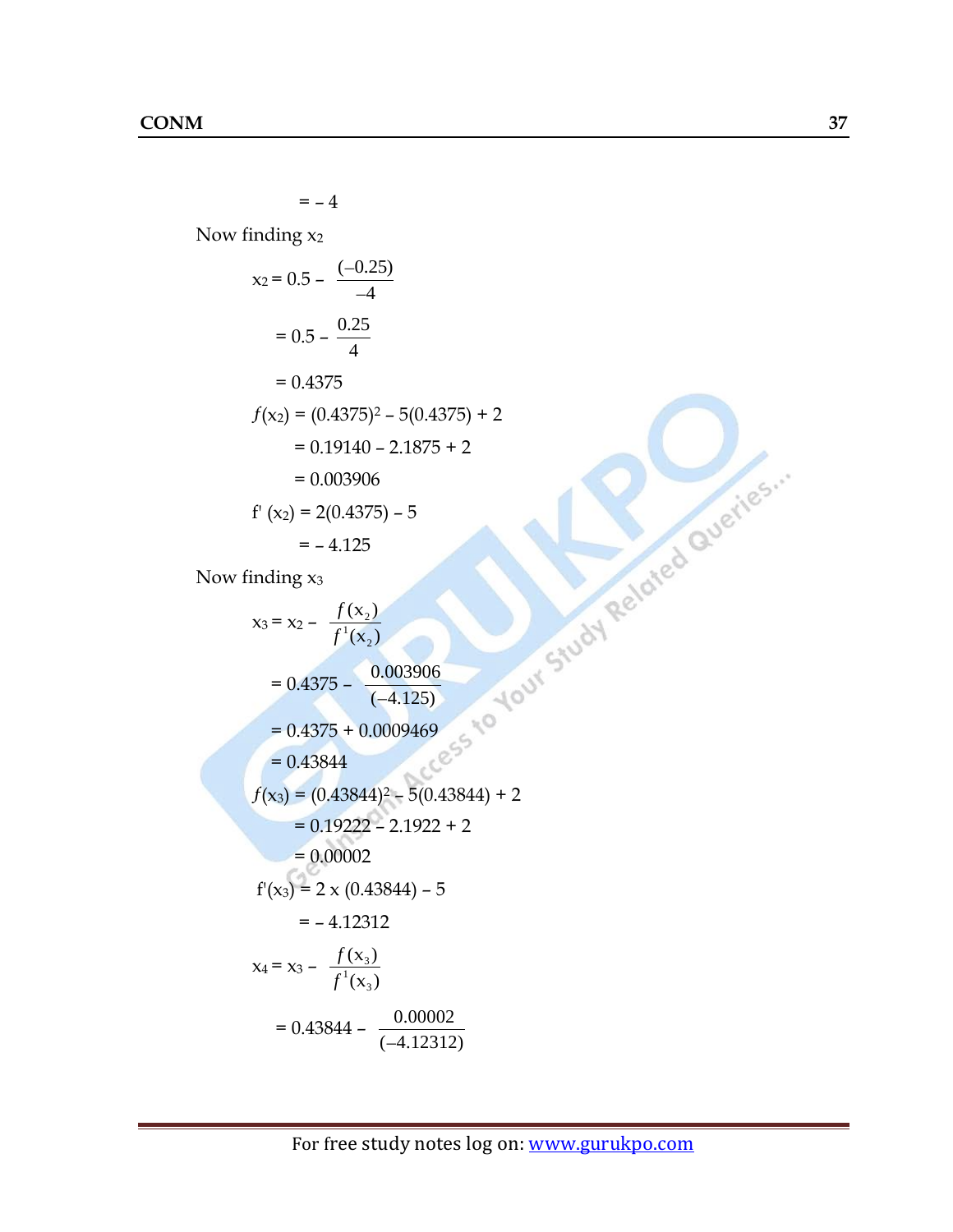$$
= 0.43844 + 0.00000485
$$

 $= 0.43844$ 

Hence the root of the given equation is 0.43844 which is correct upto five decimal places.

### **Q.2. Apply Newton Raphson Method to find the root of the equation 3x – cos x – 1 = 0 correct the result upto five decimal places.**

**Ans.:** Given equation is

 $f(x) = 3x - \cos x - 1$ Taking  $x = 0$  $f(0) = 3(0) - \cos 0 - 1$  $= -2$ Now taking  $x = 1$  $f(1) = 3(1) - \cos(1) - 1$  $= 3 - 0.5403 - 1$  $= 1.4597$ Taking initial approximation as  $x_1 =$  $0 + 1$ 2  $= 0.5$  $f(x) = 3x - \cos x - 1$  $f'(x) = 3 + \sin x$ At  $x_1 = 0.5$  $f(x_1) = 3(0.5) - \cos(0.5) - 1$  $= 1.5 - 0.8775 - 1$  $=$   $-$  0.37758  $f'(x_1) = 3 - \sin(0.5)$ 

 $= 3.47942$ 

Now to find x<sup>2</sup> using following formula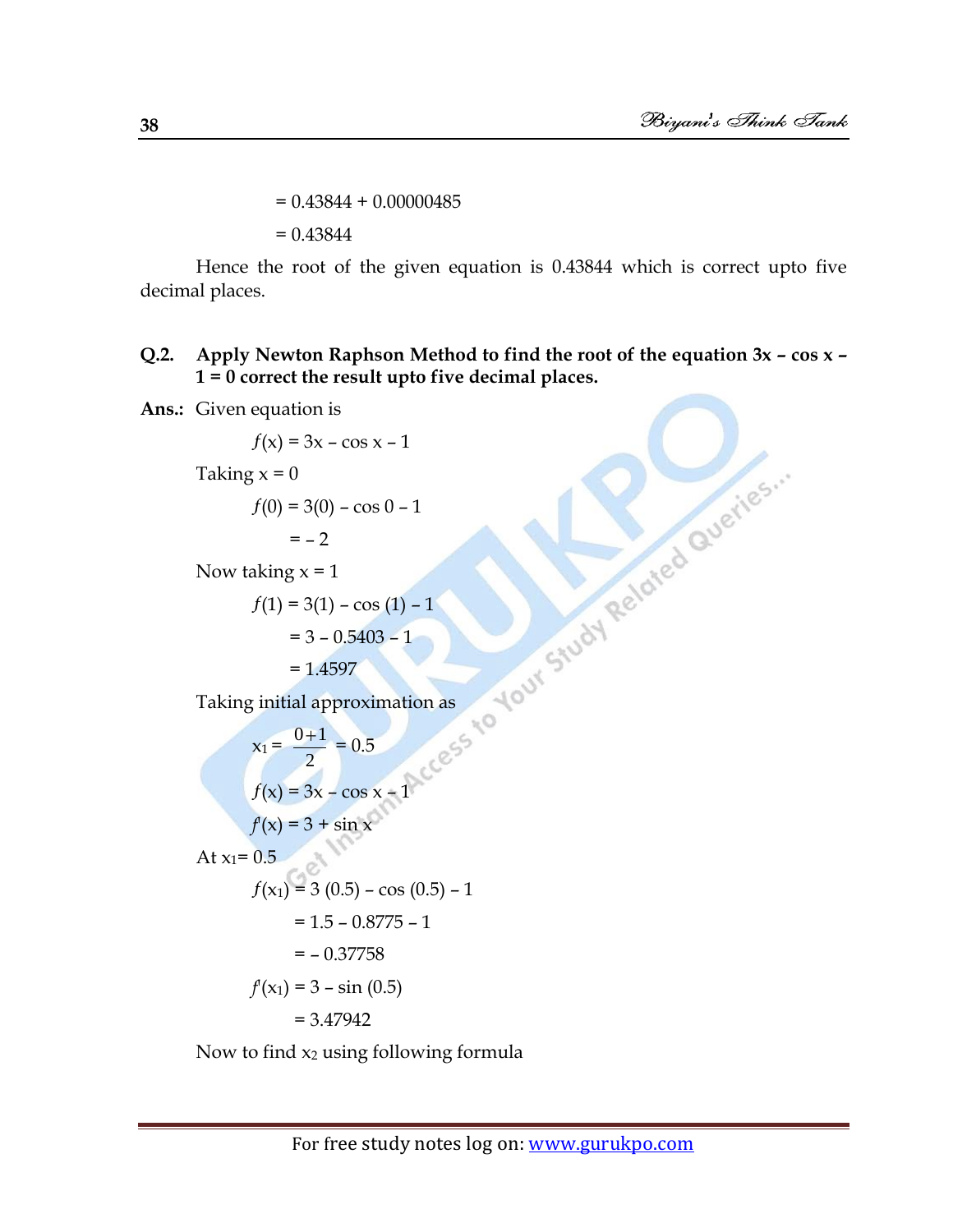$$
x_2 = x_1 - \frac{f(x_1)}{f'(x_1)}
$$
  
= 0.5 - \frac{(-0.37758)}{(3.47942)}  
= 0.5 + 0.10851  
= 0.60852  
 $f(x_2) = 3 (0.60852) - \cos (0.60852) - 1$   
= 1.82556 - 0.820494 - 1  
= 0.005066  
 $f(x_2) = 3 + \sin (0.60852)$   
= 3.57165

Now finding x<sup>3</sup>

$$
x_3 = 0.60852 - \frac{(0.005066)}{(3.57165)}
$$
  
= 0.60852 - 0.0014183  
= 0.60710  
 $f(x_3) = 3 (0.60710) - \cos (0.60710) - 1$   
= 1.8213 - 0.821305884 - 1  
= -0.00000588  
 $f'(x_3) = 3 + \sin (0.60710)$   
= 3 + 0.57048  
= 3.5704

Now to find x<sup>4</sup> using following formula

$$
x_4 = x_3 - \frac{f(x_3)}{f'(x_3)}
$$
  
= 0.60710 - \frac{(-0.00000588)}{3.5704}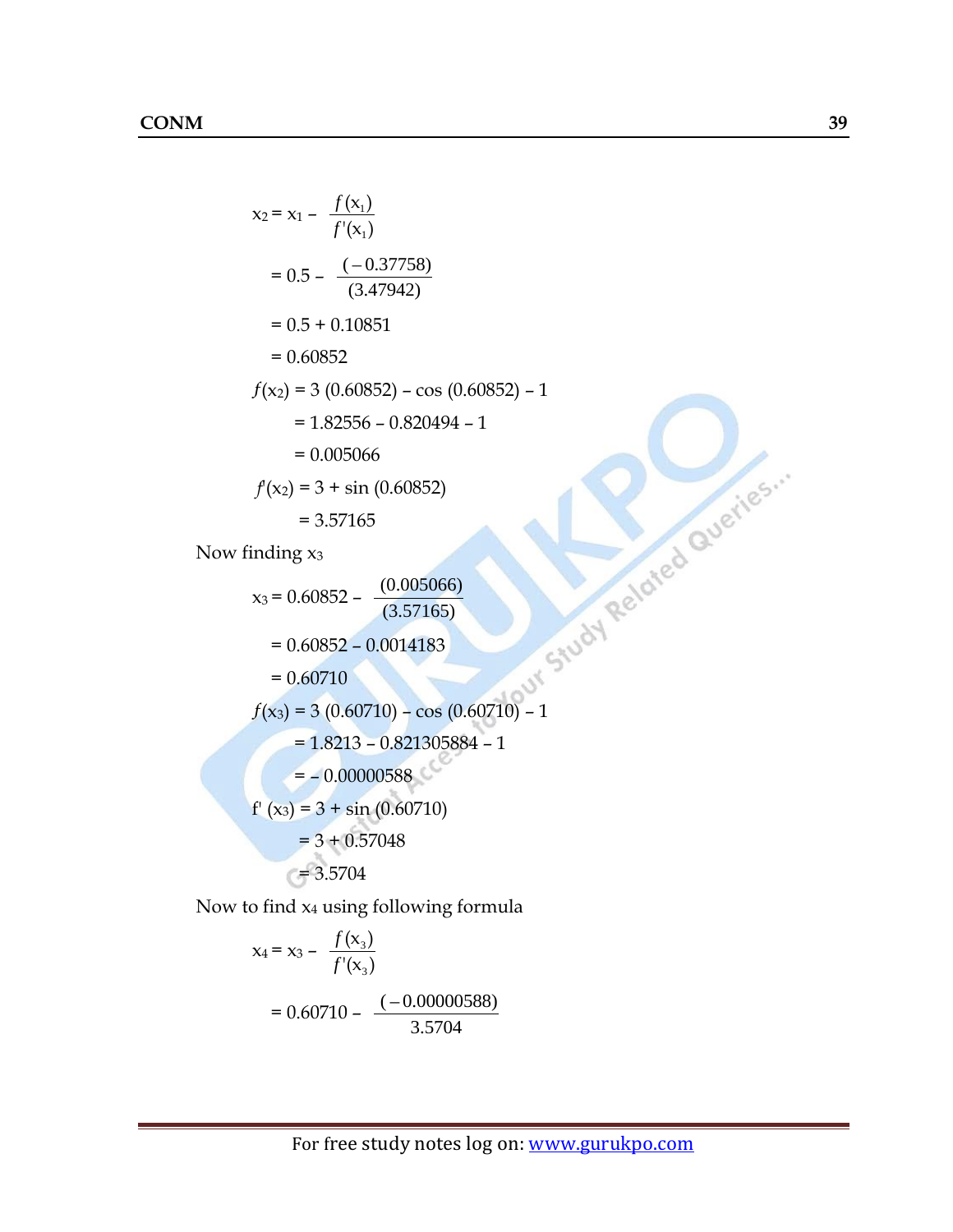$= 0.60710 + 0.00000164$ 

 $= 0.60710$ 

Which is same as  $x_3$ 

Hence the root of the given equation is  $x = 0.60710$  which is correct upto five decimal places.

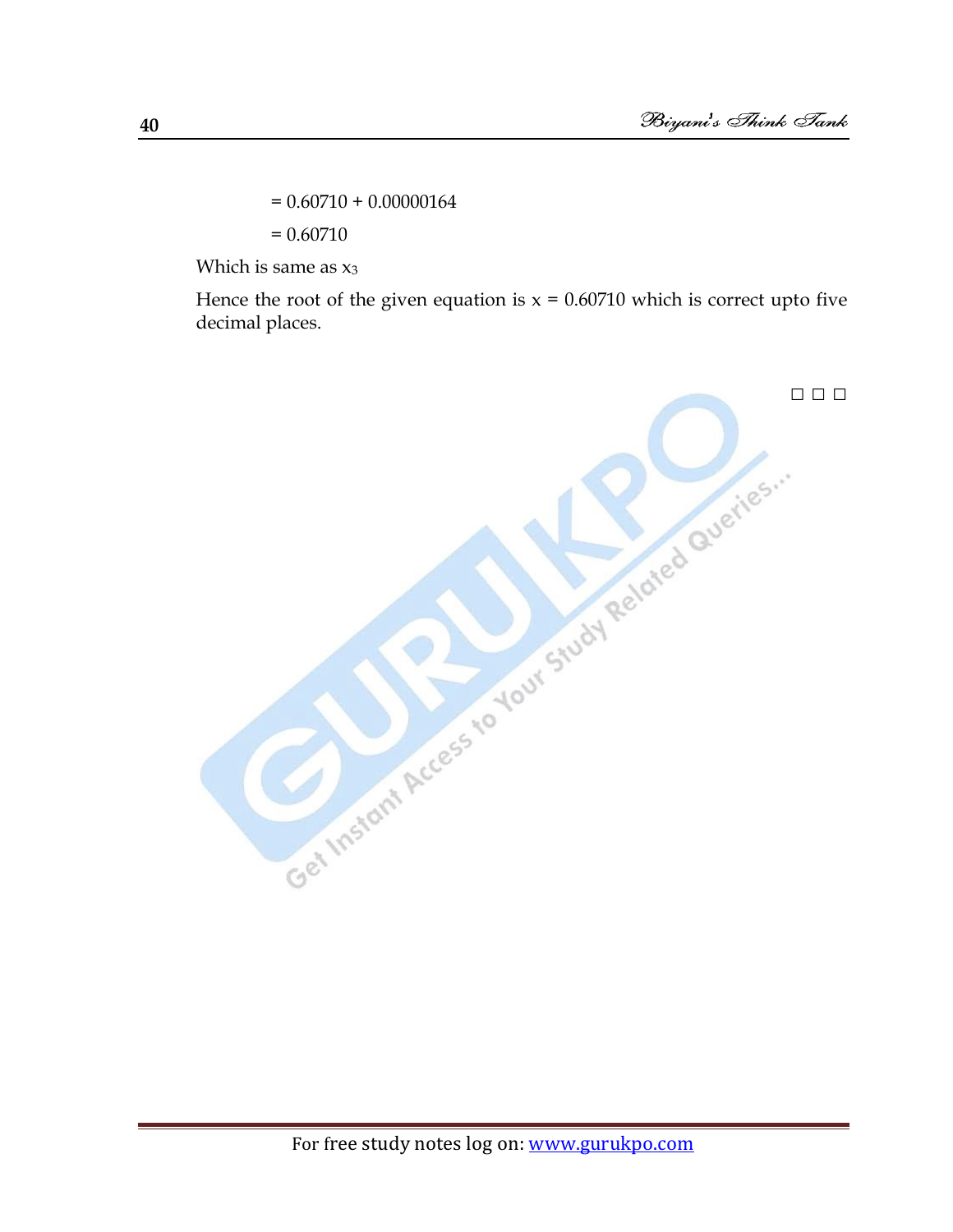# **Unit 4**

**CONMUNISTIC CONTRACT OF THE CONFIDENTIAL CONTRACT OF THE CONFIDENTIAL CONTRACT OF THE CONFIDENTIAL CONFIDENTIA** 

# **Numerical Solution for Differential Equations [Euler's Method]**

Q.1. Use Euler's Method to determine an approximate value of y at  $x = 0.2$  from initial **dx**  $y = 1 + 4y$   $y = 1$  taking the step size<br>
0,  $y = 1$ <br>  $y = 1$ <br>  $y = 1$ <br>  $y = 1$ <br>  $y = 1$ **dy** value problem  $h = 0.1.$ Ans.: Here  $h = 0.1$ ,  $n = 2$ ,  $x0 = 0$ , d x Given  $dy = 1 - x + 4y$ Hence  $y1 = y0 + hf(x0, y0)$ io  $= 1 + 0.1 [1 - x0 + 4y0]$  $= 1 + 0.1 [1 - 0 + 4 \times 1]$  $= 1 + 0.1 [1 + 4]$  $= 1 + 0.5 \times 5$  $= 1.5$ Similarly  $y2 = y1 + hf(x0 + h, y1)$  $= 1.5 + 0.1[1 - 0.1 + 4 \times 1.5]$  $= 2.19$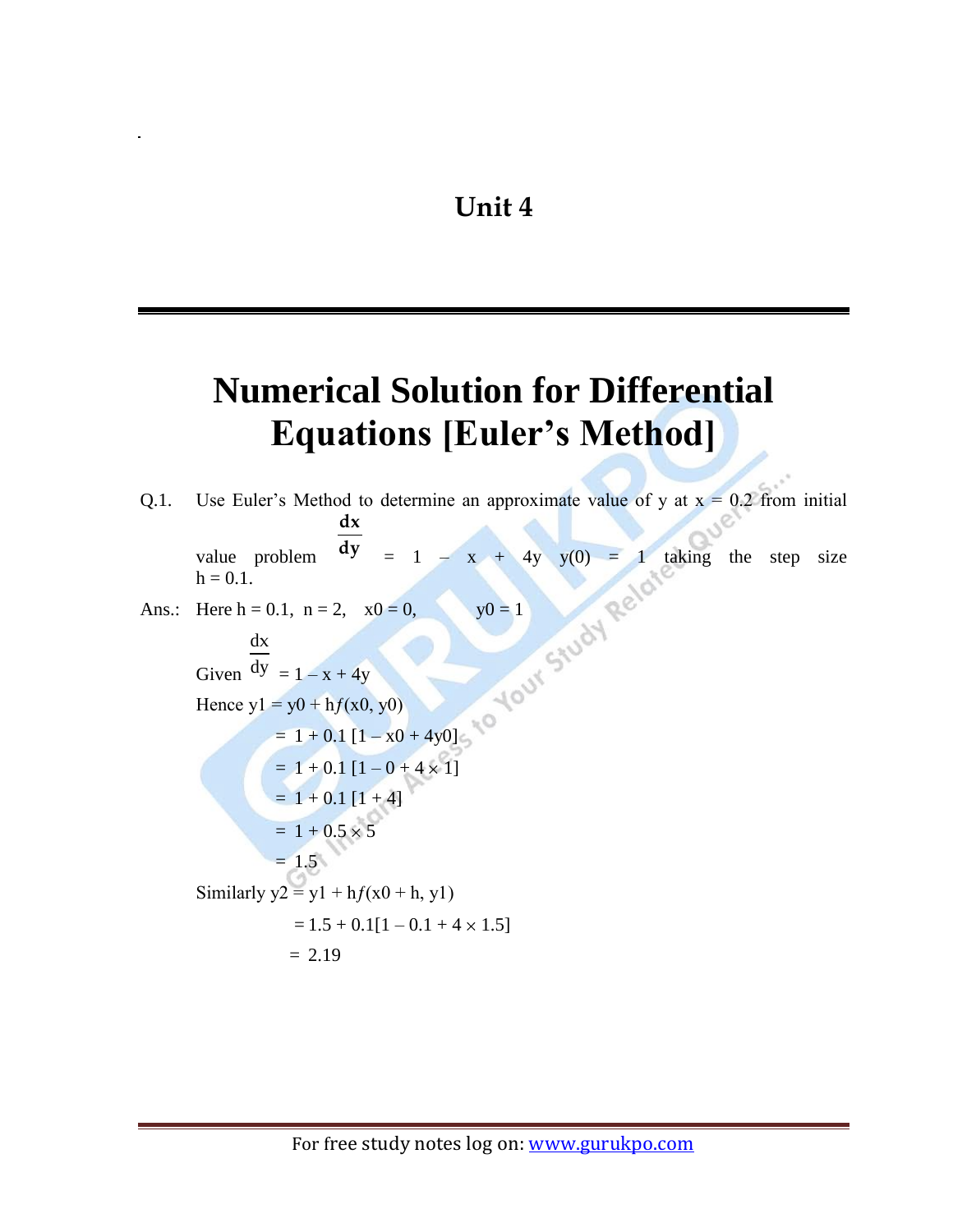

Hence the required solution is 0.031

□ □ □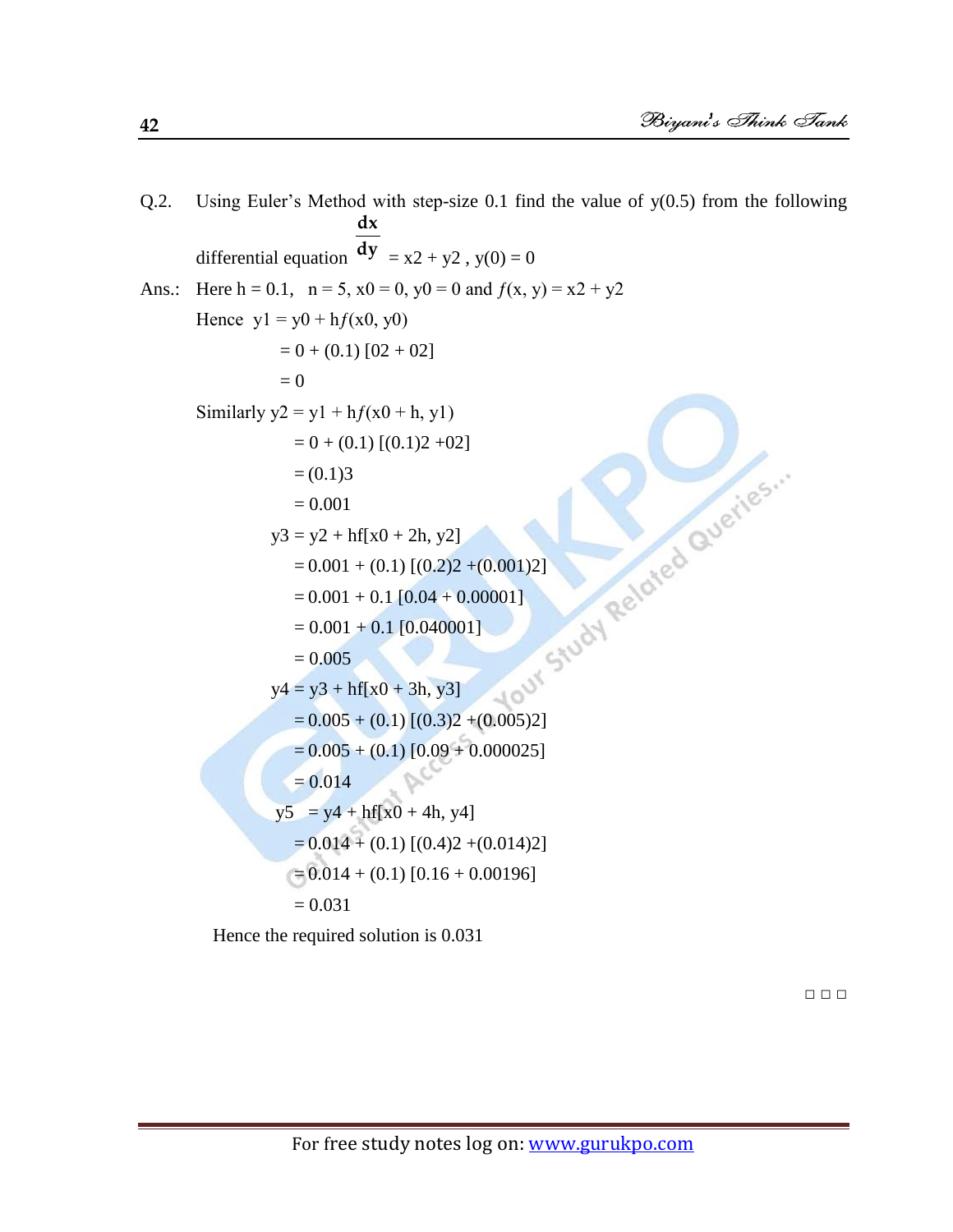# **Numerical Solution for Differential Equations [Euler's Modified Method]**

- Q.1. Using Euler's modified method, obtain a solution of the equation **dx**  $\frac{dy}{dx} = x + |\sqrt{y}|$ with initial conditions y = 1 at x = 0 for the range  $0 \le x \le 0.6$  in the step of 0.2. Correct upto<br>four place of decimals.<br>Here  $f(x, y) = x + |\sqrt{y}|$ <br> $x0 = 0$ ,  $y0 = 1$ ,  $h = 0.2$  and  $xn = x0 + nh$ <br>(i) At  $x = 0.2$ <br>First approximate value of four place of decimals.
- Ans.: Here  $f(x, y) = x + \sqrt{y}$  $x0 = 0$ ,  $y0 = 1$ ,  $h = 0.2$  and  $xn = x0 + nh$

 $= 1.2$ 

$$
(i) \qquad \qquad At \, x = 0.2
$$

First approximate value of y1

$$
y1(1) = y0 + h f(x0, y0)
$$
  
= 1 + (0.2) [0 + 1]

Second approximate value of y1

$$
\frac{h}{y1(2) = y0 + \frac{2}{2} [f(x0, y0) + f(x1, y1(1))]}
$$
  
= 1 +  $\frac{0.2}{2}$  [(0 + 1) + {0.2 +  $\sqrt{1.2}$  }]  
= 1.2295

Third approximate value of y1

$$
y1(3) = y0 + \frac{h}{2} \{f(x0, y0) + f(x1, y1(2))\}
$$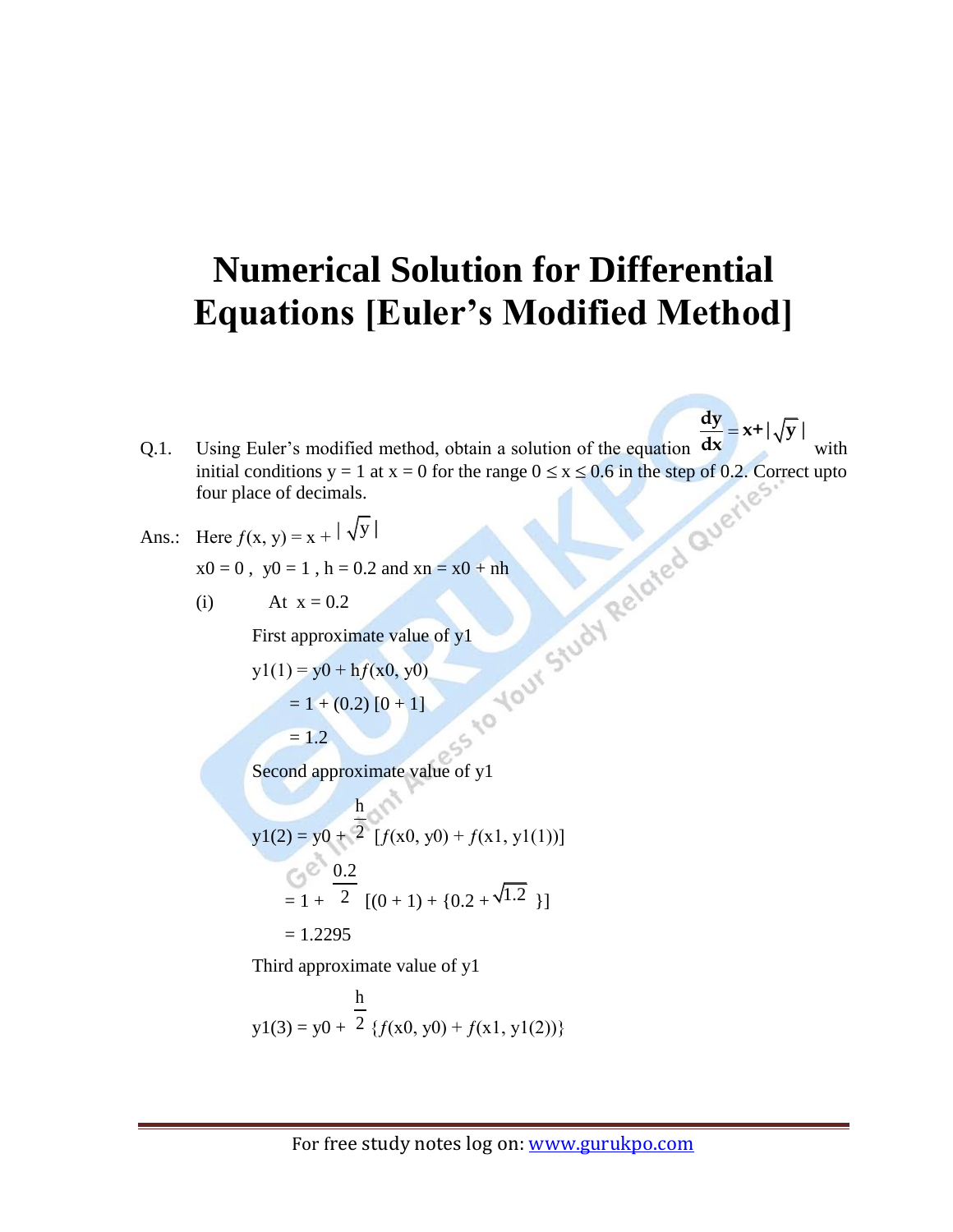$$
= 1 + \frac{0.2}{2} [(0 + 1) + {0.2 + \sqrt{1.2295}} ]
$$
  
= 1 + 0.1 [1 + 1.30882821]  
= 1.2309

Fourth approximate value of y1

$$
y1(4) = y0 + \frac{h}{2} \{f(x0, y0) + f(x1, y1(3))\}
$$
  
= 1 +  $\frac{0.2}{2}$  [(0 + 1) + (0.2 +  $\sqrt{1.2309}$ )]  
= 1 + 0.1 [1 + 1.30945]  
= 1.2309

Since the value of  $y1(3)$  and  $y1(4)$  is same Hence at  $x1 = 0.2$ ,  $y1 = 1.2309$ 

y1(4) = y0+
$$
\frac{1}{2}
$$
 {f(x0, y0) + f(x1, y1(3))}  
\n
$$
= 1 + \frac{0.2}{2} [(0 + 1) + (0.2 + \sqrt{1.2309})]
$$
\n
$$
= 1 + 0.1 [1 + 1.30945]
$$
\n
$$
= 1.2309
$$
\nSince the value of y1(3) and y1(4) is same  
\nHence at x1 = 0.2, y1 = 1.2309  
\n(ii) At x = 0.4  
\nFirst approximate value of y2  
\ny2(1) = y1 + h f(x1, y1)  
\n= 1.2309 + (0.2) {0.2 +  $\sqrt{1.2309}$ }  
\n= 1.4927  
\nSecond approximate value of y2  
\ny2(2) = y1 +  $\frac{h}{2}$  [f(x1, y1) + f(x2, y2(1))]  
\n
$$
\frac{0.2}{2}
$$
\n= 1.2309 + 0.1 [1.309459328 + (1.621761024]  
\n= 1.5240  
\nThird approximate value of y2  
\n
$$
h
$$

$$
y2(3) = y1 + \overline{2} [f(x1, y1) + f(x2, y2(2))]
$$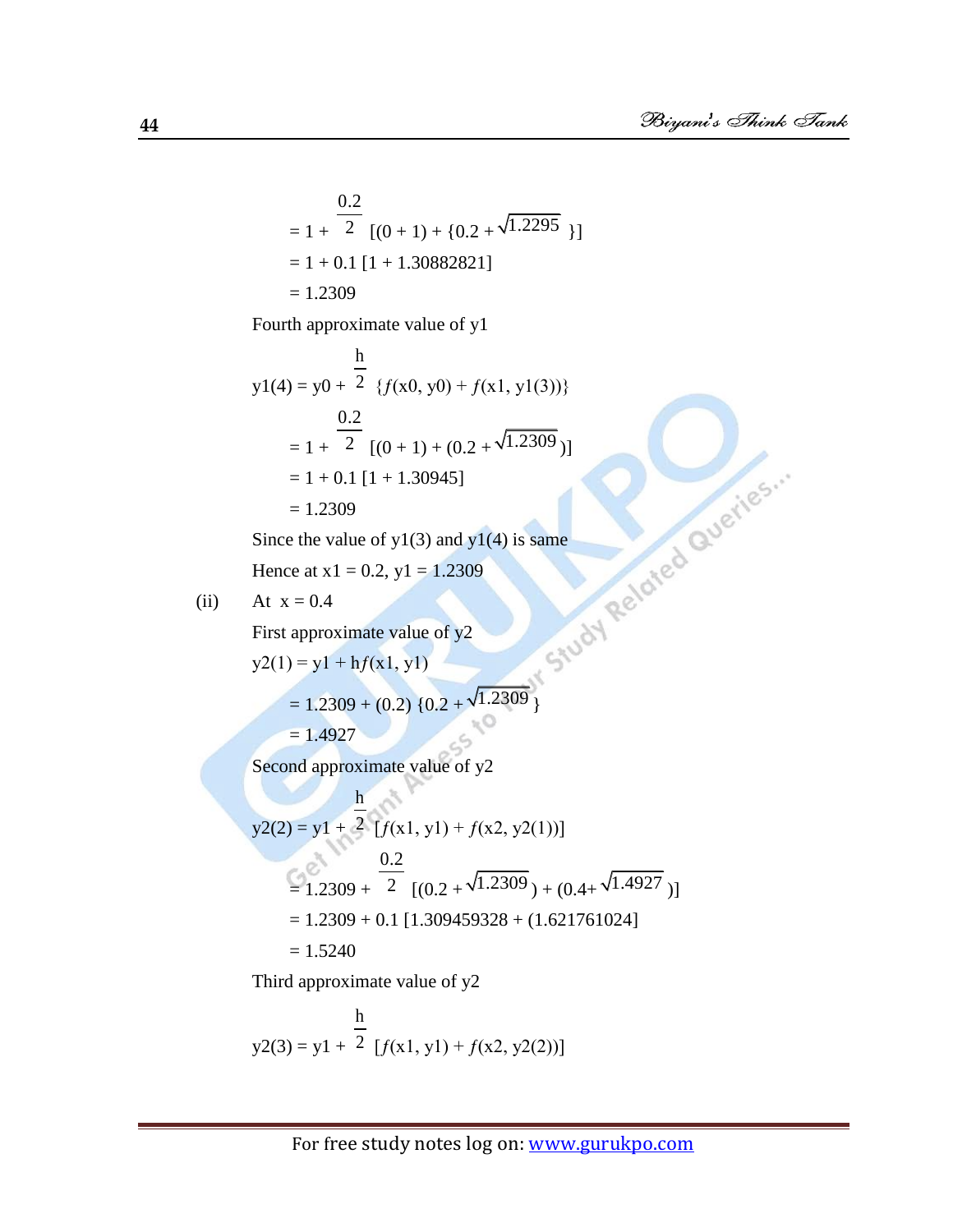$$
= 1.2309 + \frac{0.2}{2} [(1.309459328 + (0.4 + \sqrt{1.5240})]
$$
  
= 1.2309 + 0.1 [1.309459328 + 1.634503949]  
= 1.5253

Fourth approximate value of y2

$$
y2(4) = y1 + \frac{h}{2} \{f(x1, y1) + f(x2, y2(3))\}
$$
  
= 1.2309 + \frac{0.2}{2} [(0.2 + \sqrt{1.2309}) + (0.4 + \sqrt{1.5253})]  
= 1.2309 + 0.1 {1.309459328 + 1.635030364}  
= 1.5253

Hence at  $x = 0.4$ ,  $y2 = 1.5253$ 

$$
(ii) \qquad \text{At } x = 0.6
$$

First approximate value of y3

$$
y3(1) = y2 + h f(x2, y2)
$$
  
= 1.5253 + 0.2 [0.4 +  $\sqrt{1.5253}$ ]  
= 1.8523  
Second approximate value of y3

$$
y3(2) = y2 + \frac{h}{2} \{f(x2, y2) + f(x3, y3(1))\}
$$
  
= 1.5253 +  $\frac{0.2}{2}$  [(0.4 +  $\sqrt{1.5253}$ ) + (0.6+  $\sqrt{1.8523}$ )]  
= 1.8849

Third approximate value of y3

$$
y3(3) = y2 + \frac{h}{2} \{f(x2, y2) + f(x3, y3(2))\}
$$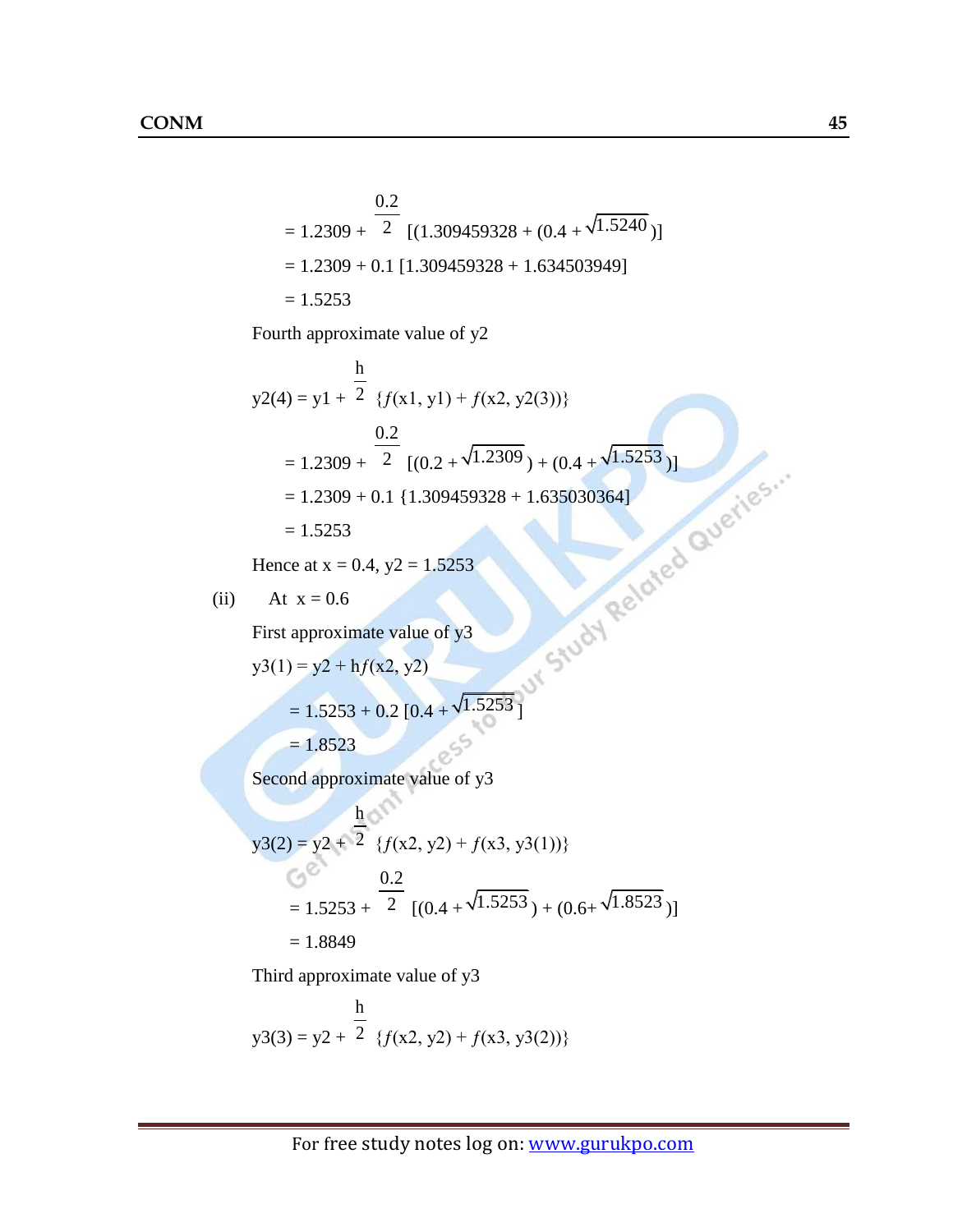$$
= 1.5253 + \frac{0.2}{2} [(0.4 + \sqrt{1.5253}) + (0.6 + \sqrt{1.8849})]
$$
  
= 1.8851

Fourth approximate value of y3

$$
y3(4) = y2 + \frac{h}{2} \{f(x2, y2) + f(x3, y3(3))\}
$$
  
= 1.5253 + \frac{0.2}{2} [(0.4 + \sqrt{1.5253}) + (0.6 + \sqrt{1.8851})]  
= 1.8851

Hence at  $x = 0.6$ ,  $y3 = 1.8851$ 

□ □ □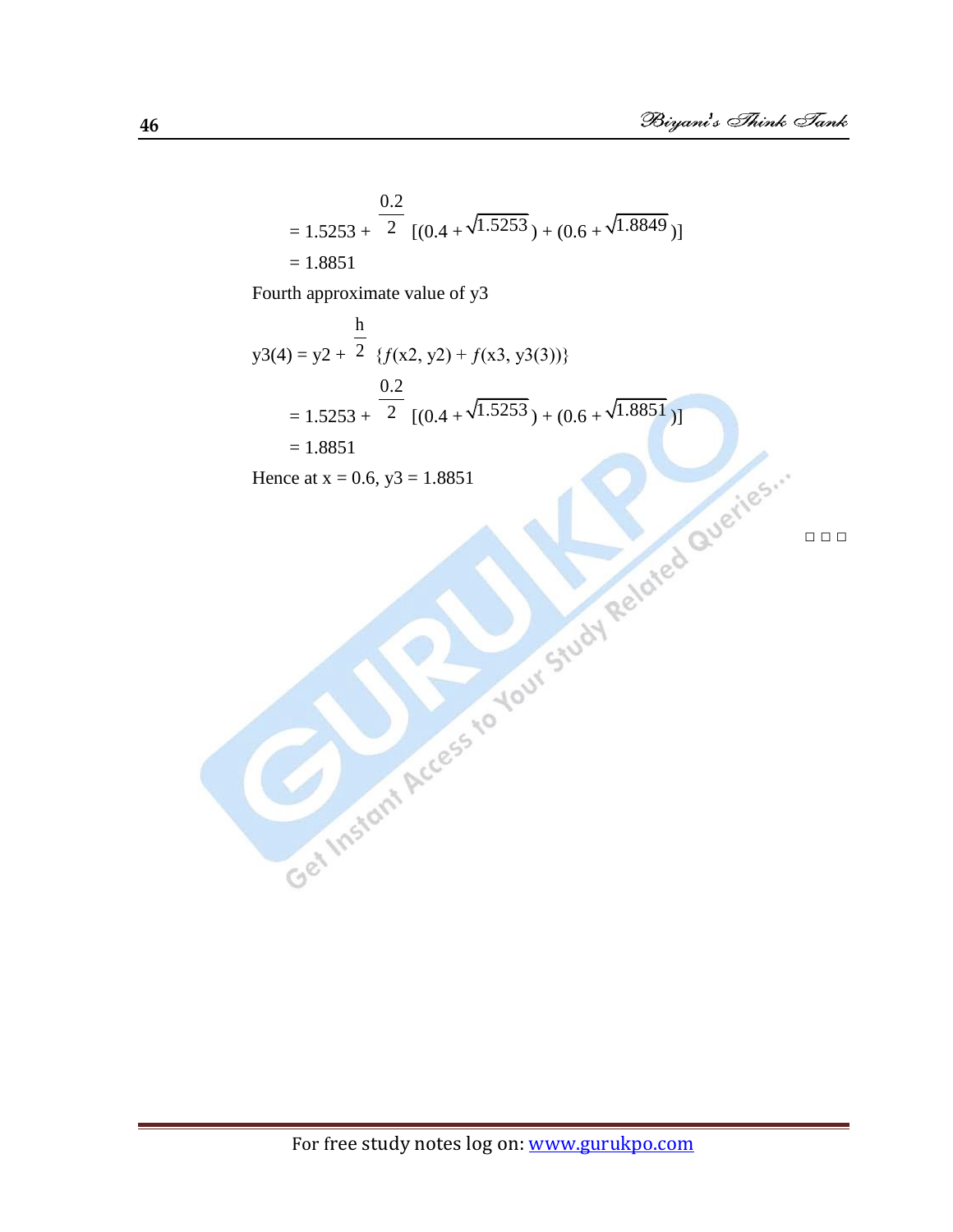# **Numerical Solution for Differential Equations [Runge – Kutta Method]**

Q.1. Using Runge - Kutta method find an approximate value of y for x = 0.2 in step of 0.1  
\nif 
$$
dx = x + y^2
$$
  
\nif  $dx = x + y^2$   
\ngiven y = 1 when x = 0  
\nAns.: Here  $f(x, y) = x + y2$ ,  $x0 = 0$ ,  $y0 = 1$  and  $h = 0.1$   
\n $K1 = hf(x0, y0) = 0.1[0 + 1]$   
\n $= 0.1$ ........  
\n
$$
K2 = hf(x0 + \frac{1}{2}h, y0 + \frac{1}{2}k1)
$$
\n
$$
= 0.1152
$$
\n
$$
= 0.1152
$$
\n
$$
= 0.1152
$$
\n
$$
= 0.1152
$$
\n
$$
= 0.1162
$$
\n
$$
= 0.1168
$$
\n
$$
K4 = hf(x0 + h, y0 + K3)
$$
\n
$$
= 0.1168
$$
\n
$$
= 0.1168
$$
\n
$$
= 0.1168
$$
\n
$$
= 0.1347
$$
\n
$$
= - (4)
$$

and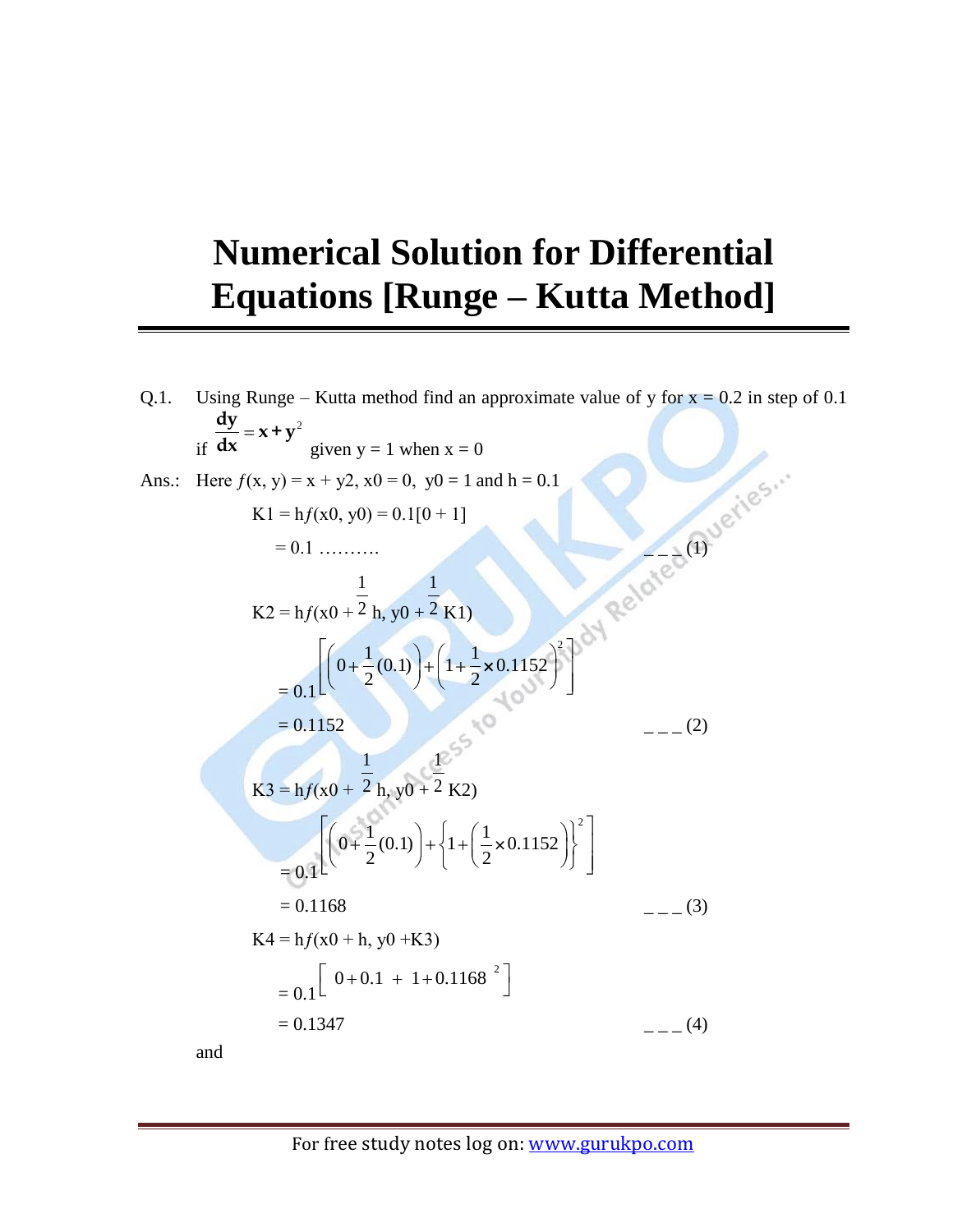$$
K = \frac{1}{6} (K1 + 2K2 + 2K3 + K4)
$$
\n
$$
= \frac{1}{6} 0.1 + 2(0.1152) + 2(0.1168) + 0.1347
$$
\n(using equation (1), (2), (3) and (4))\n
$$
= 0.1165
$$
\nHence y1 = y0 + K = 1 + 0.1165\n
$$
= 1.1165
$$
\nAgain x1 = x0 + h = 0.1, y1 = 1.1165, h = 0.1\nNow\n
$$
K1 = hf(x1, y1)
$$
\n
$$
= 0.1 \left[\frac{0.1 + (1.1165)^{2}}{x + \frac{1}{2}h, y_{1} + \frac{1}{2}k_{1}}\right]
$$
\n
$$
= 0.1347
$$
\n
$$
K2 = hf\left[\frac{x_{1} + \frac{1}{2}h, y_{1} + \frac{1}{2}k_{1}}{x + \frac{1}{2}h, y_{1} + \frac{1}{2}k_{2}}\right]
$$
\n
$$
= 0.1551
$$
\n
$$
K3 = hf\left[\frac{x_{1} + \frac{1}{2}h, y_{1} + \frac{1}{2}k_{2}}{x + \frac{1}{2}h, y_{1} + \frac{1}{2}k_{2}}\right]
$$
\n
$$
= 0.1576
$$
\n
$$
K4 = hf\left[\frac{x_{1} + h, y_{1} + K_{3}}{x + \frac{1}{2}h, y_{1} + \frac{1}{2}k_{3}}\right]
$$
\n
$$
= 0.11233
$$
\n
$$
= 0.1823
$$
\n
$$
= 0.9
$$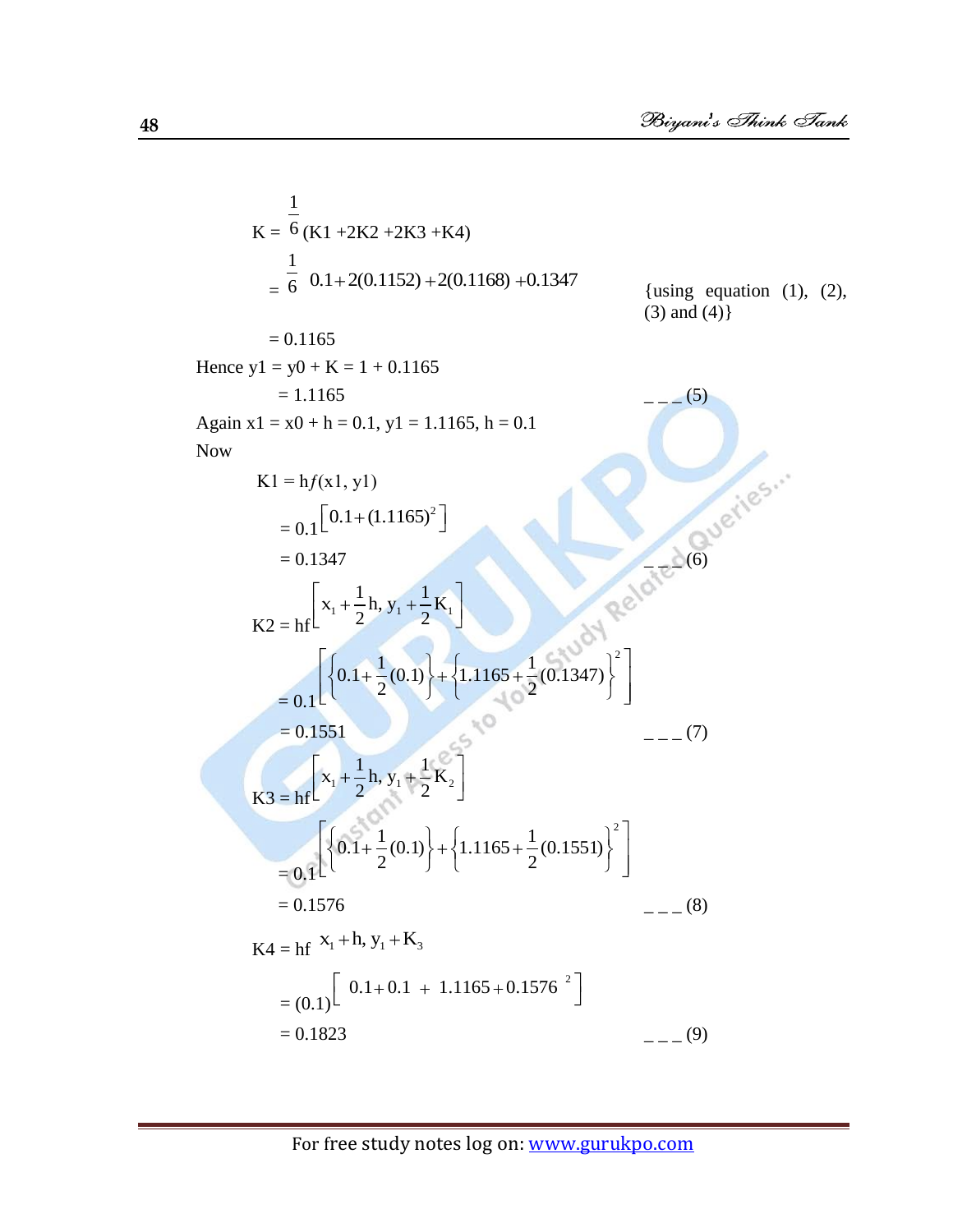and

$$
K = \frac{1}{6} (K1 + 2K2 + 2K3 + K4)
$$
  
=  $\frac{1}{6} 0.1347 + 2(0.1551) + 2(0.1576) + 0.1823$  {using equation (6), (7), (8) and (9)}

 $= 0.1570$ 

Hence

$$
y(0.2) = y2 = y1 + K
$$
  
= 1.1165 + 0.1570  
= 1.2735

which is required solution.

 $Q.2.$  Use Runge-Kutta method to solve y' = x y for x = 1.4. Initially x = 1, y = 2 (tale h = SIUO 0.2).

[BCA Part II, 2007]

Ans.: (i) Here 
$$
f(x, y) = xy
$$
,  $x0 = 1$ ,  $y0 = 2$ ,  $h = 0.2$   
\n
$$
K1 = hf(x0, y0)
$$
\n
$$
= 0.2[1 \times 2]
$$
\n
$$
= 0.4
$$
\n
$$
K2 = hf(x0 + 2, y0 + 2)
$$
\n
$$
= 0.2 \left[ \left( 1 + \frac{0.2}{2} \right) \times \left( 2 + \frac{0.4}{2} \right) \right]
$$
\n
$$
= 0.2 \left[ 1 + 0.1 \times 2 + 0.2 \right]
$$
\n
$$
= 0.2 \left[ 1.1 \quad 2.2 \right]
$$
\n
$$
= 0.484
$$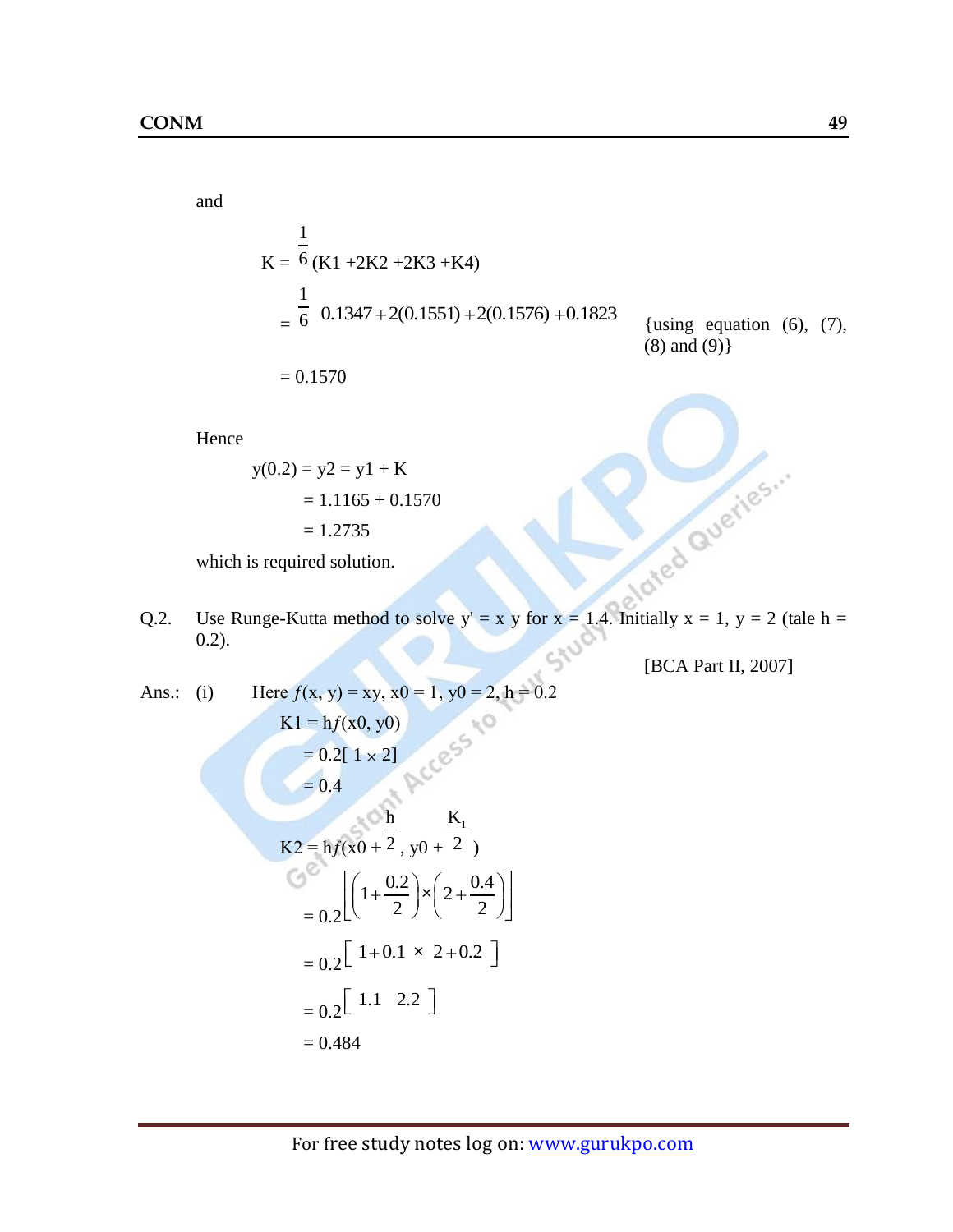$$
K3 = h f(x0 + \frac{h}{2}, y0 + \frac{K_2}{2})
$$
  
\n
$$
= 0.2 \left[ \left( 1 + \frac{0.2}{2} \right) x \left( 2 + \frac{0.484}{2} \right) \right]
$$
  
\n
$$
= 0.49324
$$
  
\n
$$
K4 = h f(x0 + h, y0 + K3)
$$
  
\n
$$
= 0.2 \left[ \frac{1 + 0.2 \times 2 + 0.49324}{2} \right]
$$
  
\n
$$
= 0.5983776
$$
  
\n
$$
K = \frac{1}{6} (K1 + 2K2 + 2K3 + K4)
$$
  
\n
$$
= \frac{1}{6} 0.4 + 2(0.484) + 2(0.49324) + 0.5983776
$$
  
\n
$$
= 0.4921429
$$
  
\n
$$
y1 = y0 + K
$$
  
\n
$$
= 2.4921429
$$
  
\n
$$
= 2.4921429
$$
  
\n(ii) 
$$
x1 = x0 + h = 1 + 0.2 = 1.2; y1 = 2.4921429
$$
 and  $h = 0.2$   
\n
$$
K1 = h f(x1, y1)
$$
  
\n
$$
= 0.2[(1.2) (2.4921429)]
$$
  
\n
$$
= 0.2[(1.2) (2.4921429)]
$$
  
\n
$$
= 0.5981143
$$
  
\n
$$
K2 = h f(x1 + \frac{1}{2}, y1 + \frac{K_1}{2})
$$
  
\n
$$
= 0.81824
$$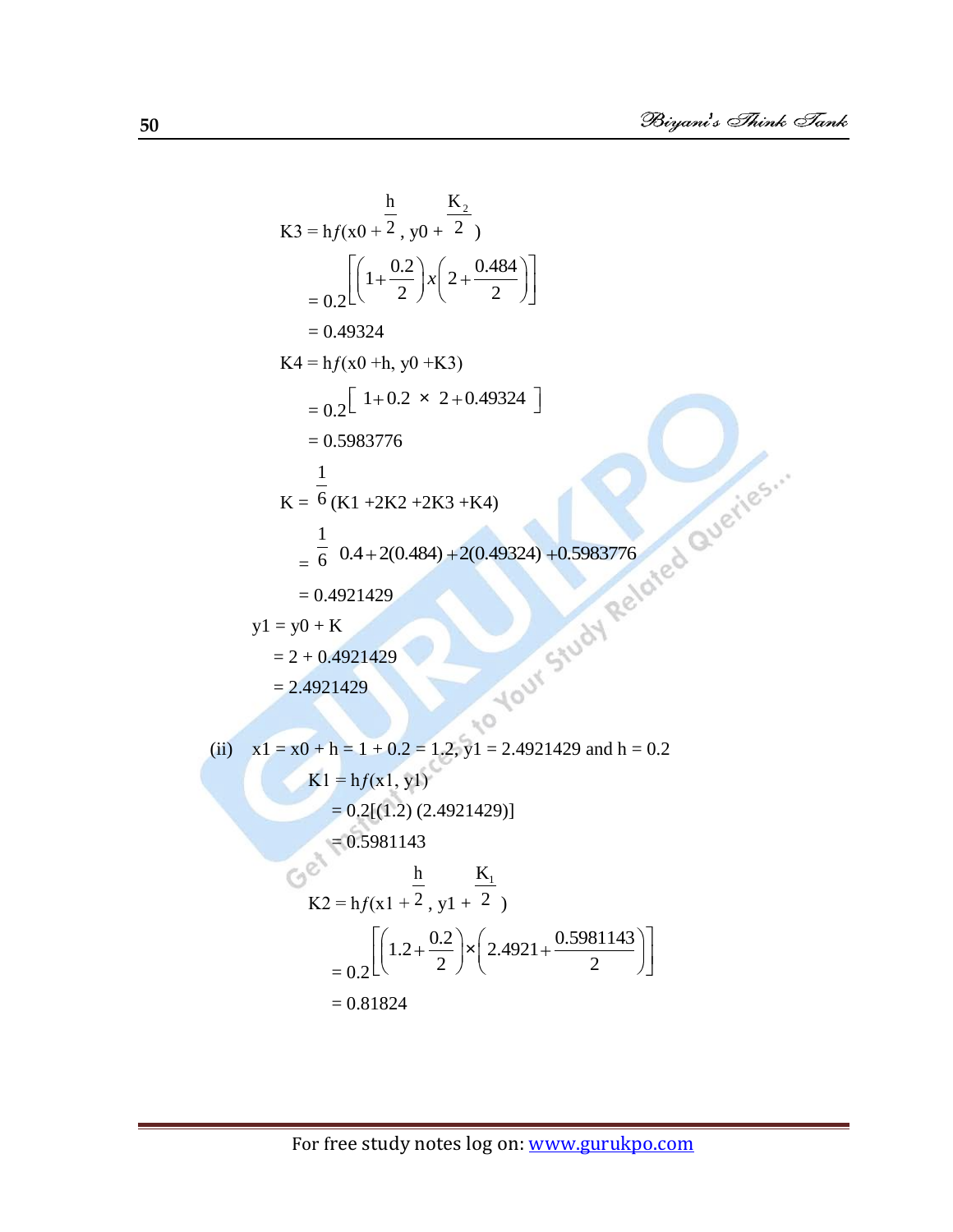$$
K3 = h f(x1 + \frac{h}{2}, y1 + \frac{K_2}{2})
$$
  
\n
$$
= 0.2 \left[ (1.2 + \frac{0.2}{2}) \times (2.4921 + \frac{0.81824}{2}) \right]
$$
  
\n
$$
= 0.7543283
$$
  
\n
$$
K4 = h f(x0 + h, y0 + K3)
$$
  
\n
$$
= 0.2 \left[ 1.2 + 0.2 \times 2.4921 + 0.7543 \right]
$$
  
\n
$$
= 0.9090119
$$
  
\n
$$
K = \frac{1}{6} (K1 + 2K2 + 2K3 + K4)
$$
  
\n
$$
= 0.7753
$$
  
\n
$$
y2 = y1 + K
$$
  
\n
$$
= 2.4921 + 0.7753
$$
  
\n
$$
= 3.26752
$$
  
\n
$$
\therefore y (1.4) = 3.26752
$$
  
\n
$$
y(1.4) = 3.26752
$$
  
\n
$$
Ge^{\frac{1}{3}} N10510N^{\frac{1}{3}} Rc^{(e-5)} N^{\frac{1}{3}} N^{\frac{1}{3}} C^{\frac{1}{3}} N^{\frac{1}{3}} C^{\frac{1}{3}}
$$

□ □ □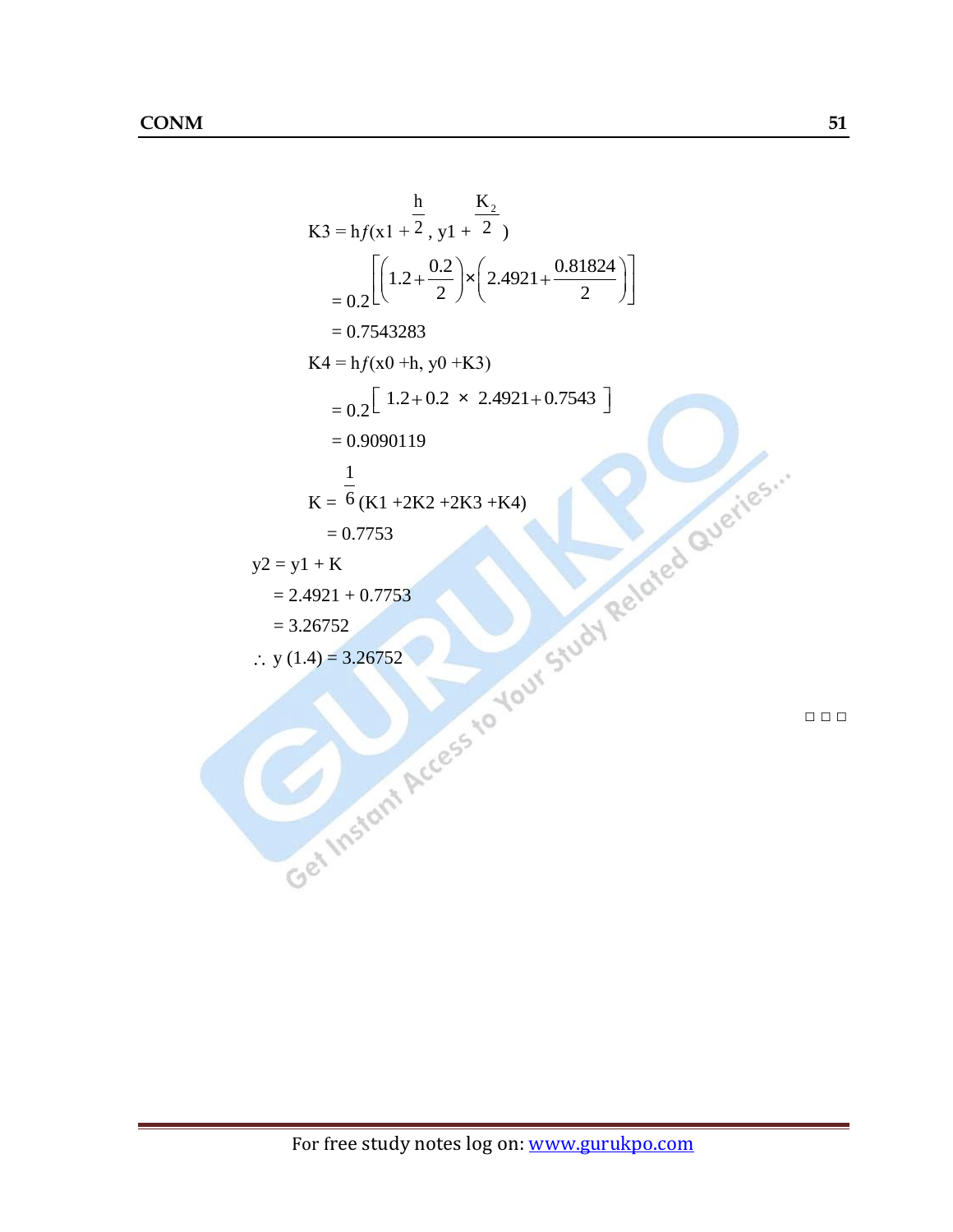# **Unit 5**

# **Correlation & Regression**

**Q.1 Given a table of values for the function as :** 

|    | $^{\circ}$<br>U.L | <u>ΩΩ</u><br>v.∠ | $\sim$<br>υ.υ | 0.4            | U.5      | $\sim$<br>V.O |
|----|-------------------|------------------|---------------|----------------|----------|---------------|
| -- | E 1<br>◡…         | 5.3              | 5.0           | c.<br>—<br>J.I | 5.9<br>Q | -<br>0.1      |

Determine both the regression lines, and also prove that they intersect at  $\left(\frac{\sum x}{n}, \frac{\sum y}{n}\right)$ 

Ans The values of  $\sum x$ ,  $\sum x^2$ ,  $\sum y$ ,  $\sum xy$  are computed as shown in the following table.

| Ť              | хi      | γi       | $xi^2$ | хi         | xi yi     |
|----------------|---------|----------|--------|------------|-----------|
|                | 0.1     | 5.1      | 0.01   | 26.01      | 0.51      |
| 2              | 0.2     | 5.3      | 0.04   | 28.09      | 1.06      |
| 3              | 0.3     | 5.6      | 0.09   | 31.36      | 1.68      |
| $\overline{4}$ | 0.4     | 5.7      | 0.16   | 32.49      | 2.28      |
| 5              | 0.5     | 5.9      | 0.28   | 34.81      | 2.95      |
| 6              | 0.6     | 6.1      | 0.36   | 37.21      | 3.66      |
| $n=6$          | $= 2.1$ | $= 33.7$ | 0.91   | $= 189.97$ | $= 12.14$ |

Regression line of y on x

Let the regression line of y on x be of type y on x be of  $y = a_2x + a_1$ 

$$
a_2 = \frac{n \sum xy - \sum x \sum y}{n \sum x^2 - (\sum x)^2}
$$
  
= 
$$
\frac{\sum xy - \sum x \sum y}{n \sum x^2 - (\sum x)^2}
$$
  
= 
$$
\frac{33.7 \times 0.91 - 2.1 \times 12.14}{6 \times 0.91 - (2.1)^2}
$$
  
= 4.93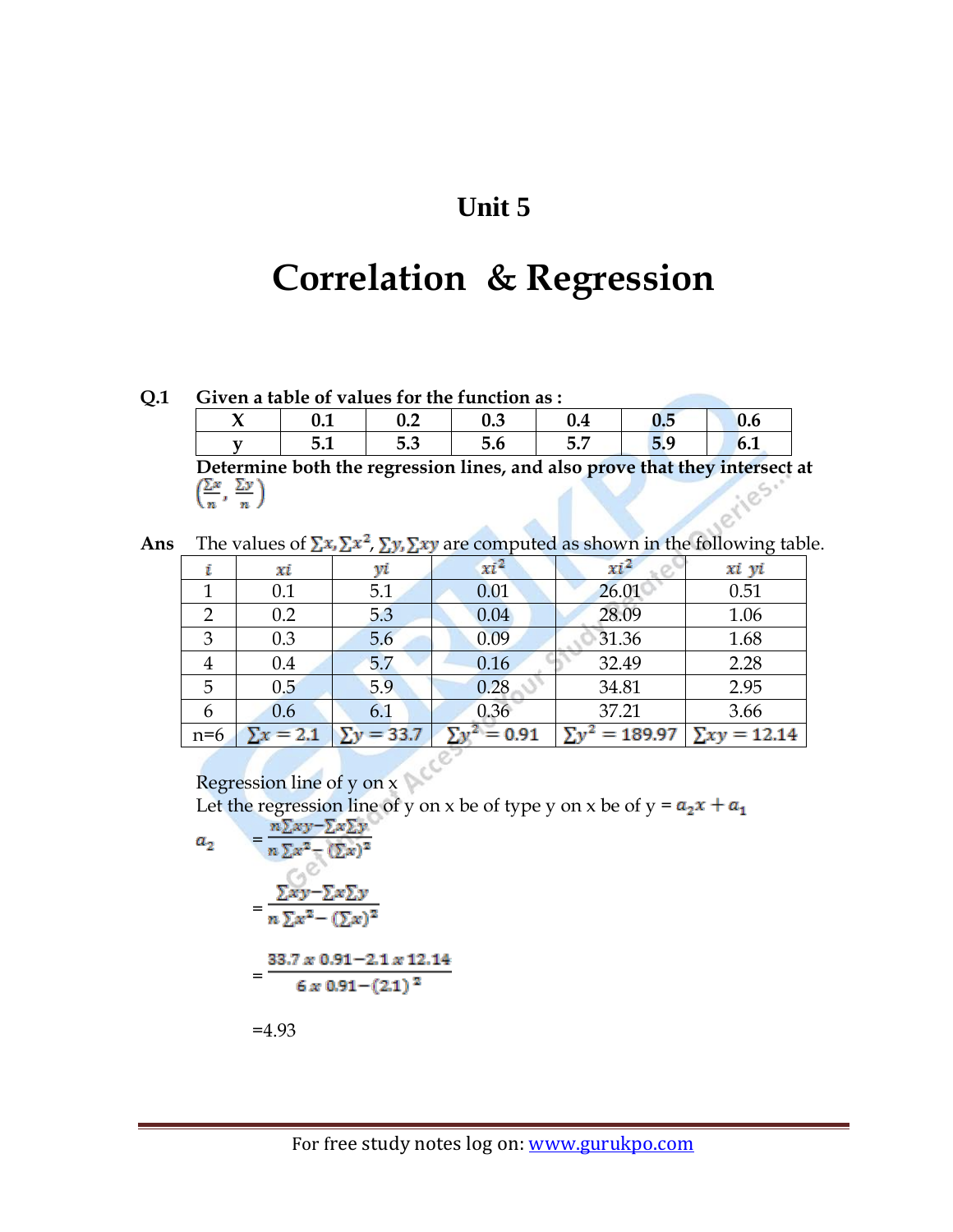Thus, the regression line of  $y = x$  $Y = 1.97 x + 4.93$ 

Regression line of  $x$  on  $y$ 

Let the regression line of x on y type  $X = b_2 y + b_1$ 

$$
X = b_2 y + b_1
$$
  
\n
$$
b_2 = \frac{n \sum xy - \sum y \sum x}{n \sum y^2 - (\sum y)^2}
$$
  
\n
$$
= \frac{6 \times 12.14 - 33.7 \times 2.1}{6 \times 189.97 - (33.7)^2}
$$
  
\n
$$
= 0.50
$$
  
\n
$$
b_1 = \frac{\sum x \sum y^2 - (\sum y)^2}{n \sum y^2 - (\sum y)^2}
$$
  
\n
$$
= \frac{2.1 \times 189.97 - 33.7 \times 12.14}{6 \times 189.97 - (33.7)^2}
$$
  
\n
$$
= 2.46
$$
  
\nThus, the regression line of x on y is  
\n
$$
x = 0.50 y - 2.46
$$
  
\nNow we would see that they intersect at  $(\frac{\sum x}{n}, \frac{\sum y}{n})$ , *i. e., (0.35, 5.62)*

 $x = 0.50 y - 2.46$ 

Now we would see that they intersect at  $\left(\frac{\sum x}{n}, \frac{\sum y}{n}\right)$ , *i.e.*, (0.35, 5.62)

This we can be done if we can prove that both of these regression lines pass through it.

Regression liner of y on x, i.e.  $Y = 1.97 \times +4.63$ 

Substituting  $x = 0.35$ , we get  $Y = 5.62$ 

Which shows that the regression line of y on x passes through (0.35, 5.63)

Regression line of x on y, i.e.,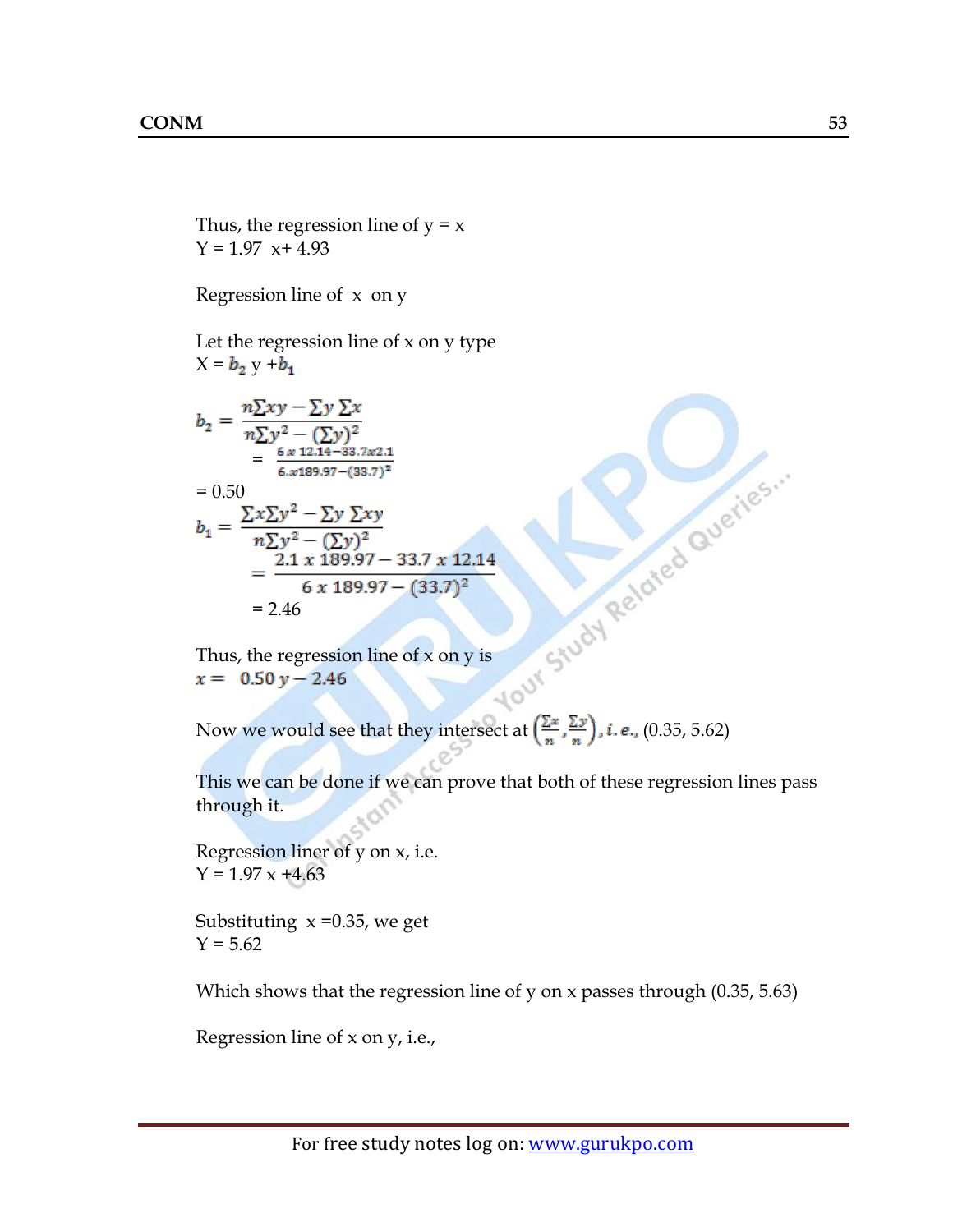$X = 0.50y - 2.46$ Substituting y =5.62, we get  $X = 0.50^*$  5.62 – 2.46  $= 0.35$ 

Which shows that the regression line of x on y also passes through  $(0.35, 5.62)$ Since both the regression lines passes through (0.35, 5.62), thus we conclude that they intersect at the point  $\left(\frac{\sum x}{n}, \frac{\sum y}{n}\right)$ 

### **Q.2 Fit a second degree paradolic curve to the following data:**

|  | $1.8\,$ | 1.J | <b>2.5</b> | ს.ე |  |
|--|---------|-----|------------|-----|--|
|  |         |     |            |     |  |

Sol. Let the require curve have the equation

 $Y = a + bx +$ 

is minimum when a, b, c satisfied

the equation  $\partial S^2 = 0$ ,  $\partial S^2 = 0$ ,

Here n = 5

$$
5a + b\Sigma x + c\Sigma x^2 = \Sigma y
$$

$$
a\Sigma x + b\Sigma x^2 + C\Sigma x^3 = \Sigma xy
$$

$$
a\sum x^2 + b\sum x^2 + C\sum x^4 = \sum x^2y
$$

| х  |      |    |     |     | x٦   |         |
|----|------|----|-----|-----|------|---------|
|    |      |    |     |     |      |         |
|    | 1.8  |    |     |     | 1.8  | $1.8\,$ |
|    | 1.3  |    |     | 16  | 2.6  | 5.2     |
|    | 2.5  |    | 27  |     | 7.5  | 22.5    |
|    | 6.3  | 16 | 64  | 256 | 25.2 | 100.8   |
| 10 | 12.9 | 30 | 100 | 354 | 37.1 | 130.3   |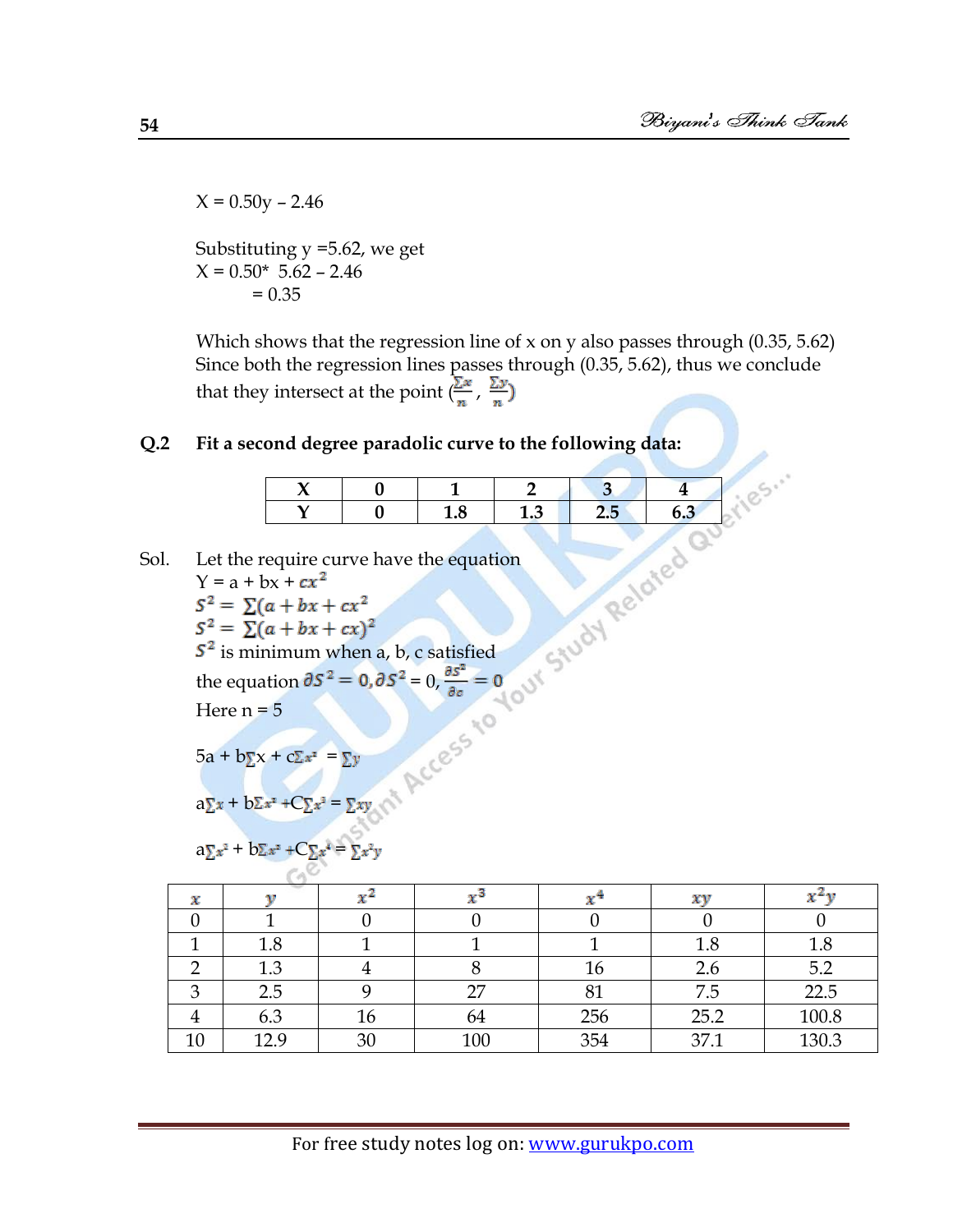So,

| $5a + 10b + 30C$    | $=$ | $12.9 - (5)$ |  |
|---------------------|-----|--------------|--|
| $10a + 30b + 100C$  | $=$ | $37.1 - (6)$ |  |
| $30a + 100b + 354C$ | $=$ | $130.3$ -(7) |  |

```
From (5) & (6)10b + 40C = 11.3 (8)
```
From  $(5)$  &  $(7)$  $40b + 174C = 52.9$  $(174-460) = 7.7$  $C = 0.55$ 

Hence,

```
10b = 11.3 - 40 \left( \frac{55}{100} \right)= -1.07Hence, 5a = 12.9 – 10.7 – 16.5
= 7.110b = 11.3 - 40 \left(\frac{55}{100}\right)<br>
= -1.07<br>
Hence, 5a = 12.9 - 10.7 - 16.5<br>
= 7.1<br>
Hence the equation to the required parabola is
Y = 1.42 - 1.07 x + 0.55 x^2
```

```
Q.3 Find the best fit of line from following data.
```

| $\overline{\phantom{a}}$<br>∼ | ᅩ  | -4 | - 1<br>ັ |    | - 1 |    |          |    |    |    |
|-------------------------------|----|----|----------|----|-----|----|----------|----|----|----|
|                               | -- | よっ | 54       | 63 | 62  | 68 | --<br>75 | 76 | 92 | 88 |

Sol. Let the line of best fit be  $Y = a + bu$ The normal equation are  $\sum y = 10a + b\sum u$ <br> $\sum uv = a$   $\sum u$  $\sum u + b \sum u^2$ 

|      |    | 33 E   | <b>ALC NO</b>        |
|------|----|--------|----------------------|
| - ാ  | ∽  | ь<br>∼ | $\sim$ $\sim$ $\sim$ |
| $-4$ | Б. |        | ס∩ר                  |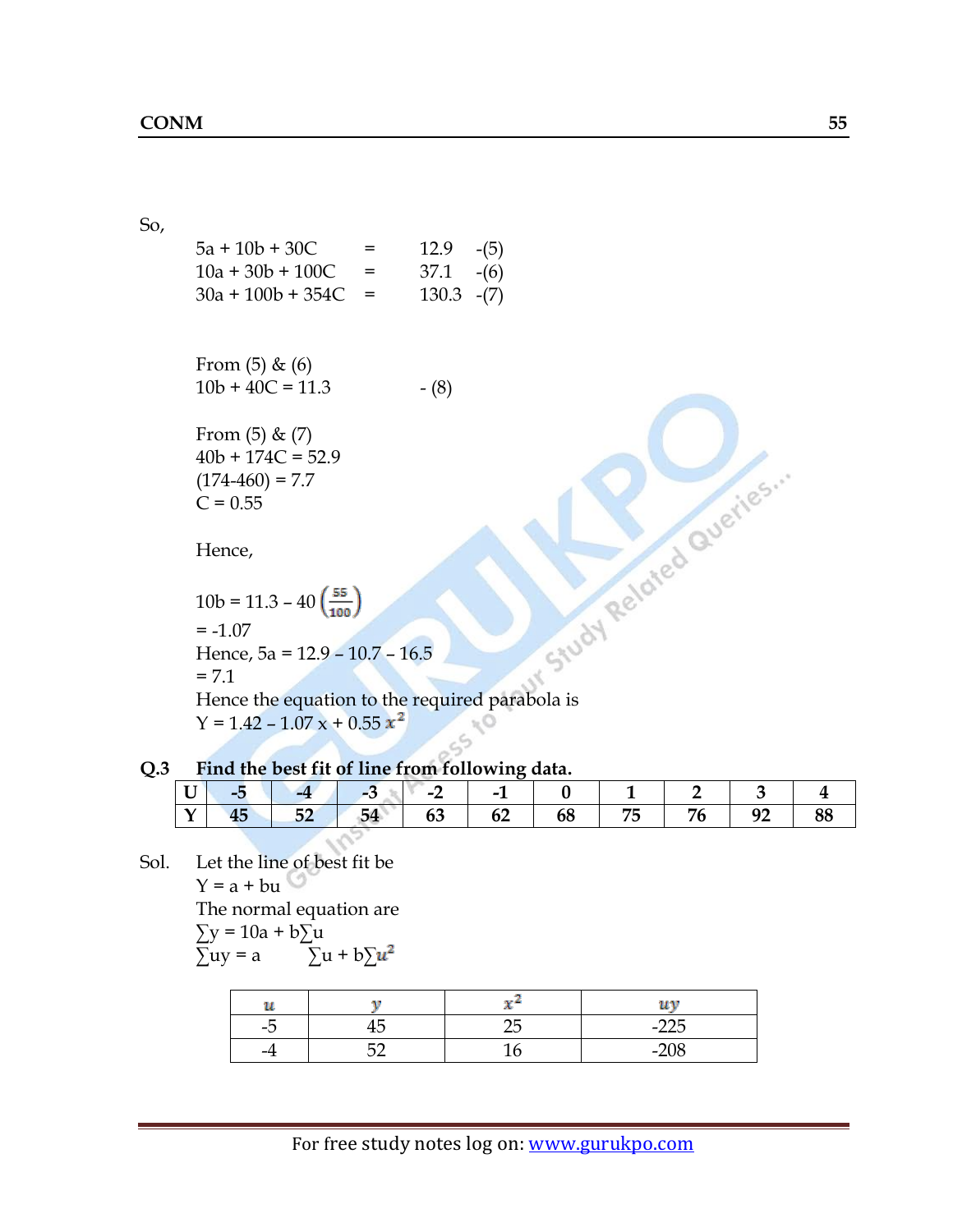|                                                                                                                                          | $-3$                                                               | 54               | 9                 | $-162$          |  |  |  |  |  |
|------------------------------------------------------------------------------------------------------------------------------------------|--------------------------------------------------------------------|------------------|-------------------|-----------------|--|--|--|--|--|
|                                                                                                                                          | $-2$                                                               | 93               | $\overline{4}$    | $-126$          |  |  |  |  |  |
|                                                                                                                                          | $-1$                                                               | 62               | 1                 | $-62$           |  |  |  |  |  |
|                                                                                                                                          | $\theta$                                                           | 68               | $\theta$          | 0               |  |  |  |  |  |
|                                                                                                                                          | $\mathbf{1}$                                                       | 75               | $\mathbf{1}$      | 75              |  |  |  |  |  |
|                                                                                                                                          | $\overline{2}$                                                     | 76               | $\overline{2}$    | 152             |  |  |  |  |  |
|                                                                                                                                          | 3                                                                  | 92               | 3                 | 276             |  |  |  |  |  |
|                                                                                                                                          | $\overline{4}$                                                     | 88               | $\overline{4}$    | 352             |  |  |  |  |  |
|                                                                                                                                          | $\nabla$ u = -5                                                    | $\Sigma u = 675$ | $\nabla u^2 = 85$ | $\Sigma$ uy= 72 |  |  |  |  |  |
| equations will be<br>$= 10$ a-5b<br>Related Queries<br>= - 5a + 85b<br>$= 6.998$<br>$= 4.96$<br>he line of best fit is:<br>6.998 + 4.96u |                                                                    |                  |                   |                 |  |  |  |  |  |
|                                                                                                                                          | marks secured by students in Mathematics & Statistics are given be |                  |                   |                 |  |  |  |  |  |

The equations will be  $675 = 10$  a-5b  $72 = -5a + 85b$  $= a = 6.998$  $B = 4.96$ So the line of best fit is  $Y= 6.998 + 4.96u$ 

### Q.**4 The marks secured by students in Mathematics & Statistics are given below:**

5. O

| Roll No.       |    |                             |    |    | ◡        |           |          |    |    |
|----------------|----|-----------------------------|----|----|----------|-----------|----------|----|----|
| <b>Maths</b>   | 10 | $\mathbf{\mathbf{a}}$<br>15 | 10 |    | 12<br>LΟ | <b>16</b> | っに<br>∠J | 14 | n. |
| <b>Statics</b> | 30 | 42                          | 45 | 46 | 22<br>ບບ | 34        | 40       | 35 | 39 |

### **Calculate the rank correlation coefficient.**

and the second control of the second second

Sol.

| Roll No.          |    |     |    |    |     |    |   |    |   |
|-------------------|----|-----|----|----|-----|----|---|----|---|
| Maths             |    | h   |    |    |     |    |   |    |   |
| <b>Statics</b>    |    |     |    |    |     |    |   |    |   |
| <b>Difference</b> |    |     |    |    | - 1 | -9 | − |    | ∽ |
|                   | 10 | 1 ∩ | 10 | 10 | 19  | 14 |   | nr |   |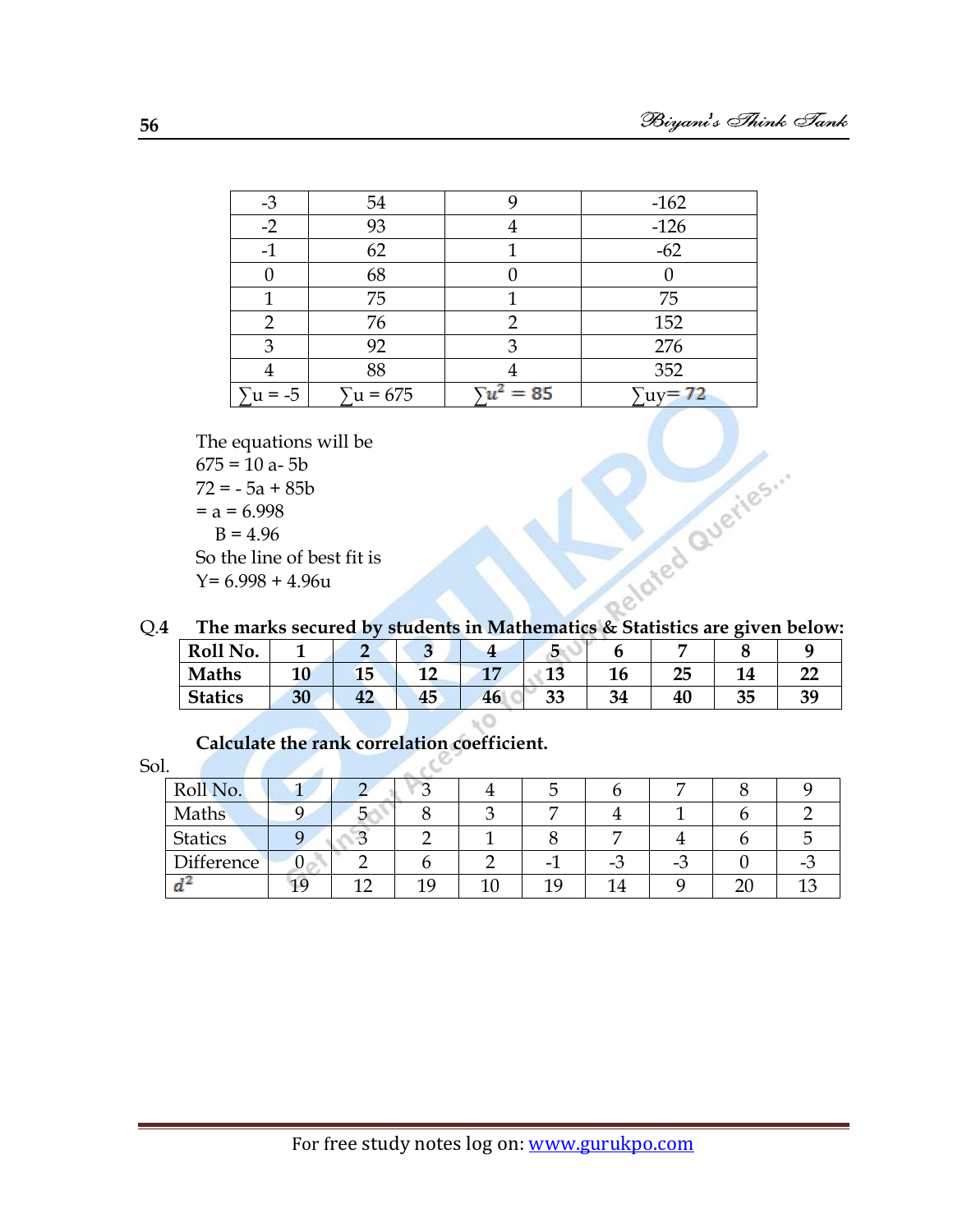